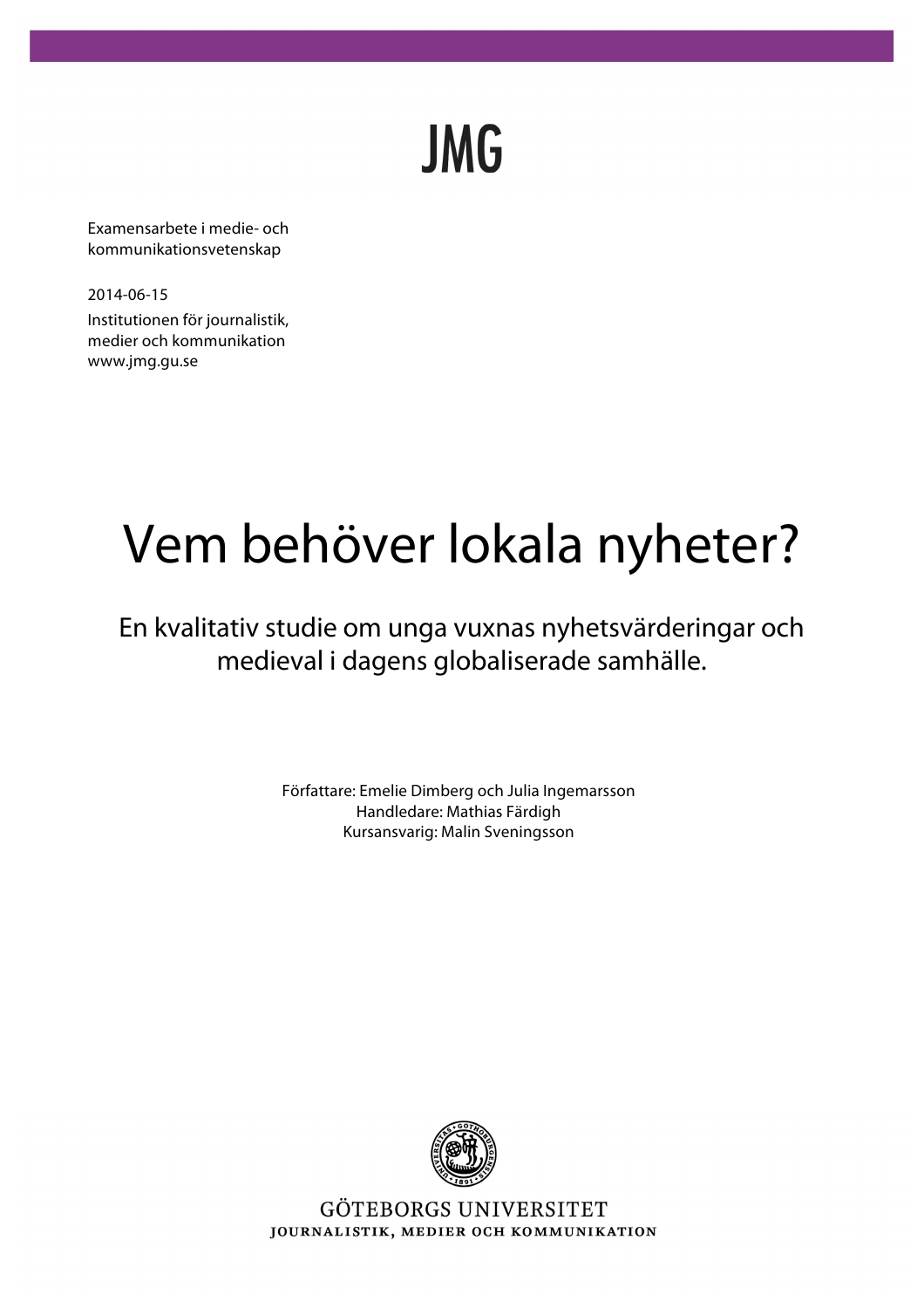# **Abstract**

| <b>Titel</b>         | Vem behöver lokala nyheter?                                                                                                                                                                                                                                                                                                                                                                                                                                                                                                                                                                                                                                                                                                                                                                                                                                                                                                                                                                                                                                                                                                                                                                                                                                             |
|----------------------|-------------------------------------------------------------------------------------------------------------------------------------------------------------------------------------------------------------------------------------------------------------------------------------------------------------------------------------------------------------------------------------------------------------------------------------------------------------------------------------------------------------------------------------------------------------------------------------------------------------------------------------------------------------------------------------------------------------------------------------------------------------------------------------------------------------------------------------------------------------------------------------------------------------------------------------------------------------------------------------------------------------------------------------------------------------------------------------------------------------------------------------------------------------------------------------------------------------------------------------------------------------------------|
| <b>Författare</b>    | Emelie Dimberg och Julia Ingemarsson                                                                                                                                                                                                                                                                                                                                                                                                                                                                                                                                                                                                                                                                                                                                                                                                                                                                                                                                                                                                                                                                                                                                                                                                                                    |
| Uppdragsgivare       | Dagspresskollegiet vid DEMICOM och SOM-institutet                                                                                                                                                                                                                                                                                                                                                                                                                                                                                                                                                                                                                                                                                                                                                                                                                                                                                                                                                                                                                                                                                                                                                                                                                       |
| <b>Handledare</b>    | Mathias Färdigh                                                                                                                                                                                                                                                                                                                                                                                                                                                                                                                                                                                                                                                                                                                                                                                                                                                                                                                                                                                                                                                                                                                                                                                                                                                         |
| <b>Kurs</b>          | Examensarbete i medie- och kommunikationsvetenskap vid<br>institutionen för journalistik, medier och kommunikation (JMG)<br>vid Göteborgs universitet                                                                                                                                                                                                                                                                                                                                                                                                                                                                                                                                                                                                                                                                                                                                                                                                                                                                                                                                                                                                                                                                                                                   |
| <b>Termin</b>        | Vårterminen 2014                                                                                                                                                                                                                                                                                                                                                                                                                                                                                                                                                                                                                                                                                                                                                                                                                                                                                                                                                                                                                                                                                                                                                                                                                                                        |
| Ord                  | 19 002                                                                                                                                                                                                                                                                                                                                                                                                                                                                                                                                                                                                                                                                                                                                                                                                                                                                                                                                                                                                                                                                                                                                                                                                                                                                  |
| <b>Syfte</b>         | Syftet är att undersöka unga vuxnas relation till lokala nyheter i<br>jämförelse med internationella, samt hur de tar del av dessa<br>nyheter.                                                                                                                                                                                                                                                                                                                                                                                                                                                                                                                                                                                                                                                                                                                                                                                                                                                                                                                                                                                                                                                                                                                          |
| <b>Metod</b>         | Kvalitativ analys i form av strukturerade fokusgruppintervjuer                                                                                                                                                                                                                                                                                                                                                                                                                                                                                                                                                                                                                                                                                                                                                                                                                                                                                                                                                                                                                                                                                                                                                                                                          |
| <b>Material</b>      | Intervjuer med sammanlagt elva respondenter vid tre<br>fokusgruppintervjuer                                                                                                                                                                                                                                                                                                                                                                                                                                                                                                                                                                                                                                                                                                                                                                                                                                                                                                                                                                                                                                                                                                                                                                                             |
| <b>Huvudresultat</b> | Det finns hos målgruppen skillnad i uppfattning av begreppet<br>lokalt, vilken påverkas av tiden man befunnit sig på orten och<br>tidigare erfarenheter. Den gemensamma åsikten är dock att en<br>lokal nyhet ska angå individen direkt eller indirekt.<br>Respondenterna i undersökningen anser att lokala nyheter är<br>viktiga, men intresset att ta del av dessa är litet och behoven små.<br>Behovet att ta del av internationella nyheter anses däremot<br>starkare hos målgruppen och även intresset och vikten av dessa<br>bedöms vara större på grund av globaliseringen. Främst handlar<br>det om att målgruppen vill vara uppdaterad och ha en förståelse<br>för resten av världen, eftersom den uppfattas påverka dem i stor<br>grad. När det gäller medieval är det främst internetbaserade<br>nyheter och sociala medieplattformar via mobilen som används.<br>Via dessa kanaler tar respondenterna del av både globala och<br>lokala nyheter. De lokala nyheterna tas dock främst del av<br>muntligt i sociala sammanhang, till skillnad från de<br>internationella nyheterna där ovannämnda kanaler till störst del<br>används. Dagspressläsandet är generellt lågt hos målgruppen och<br>dagstidningar i pappersupplaga anses inte ha en ljus framtid. |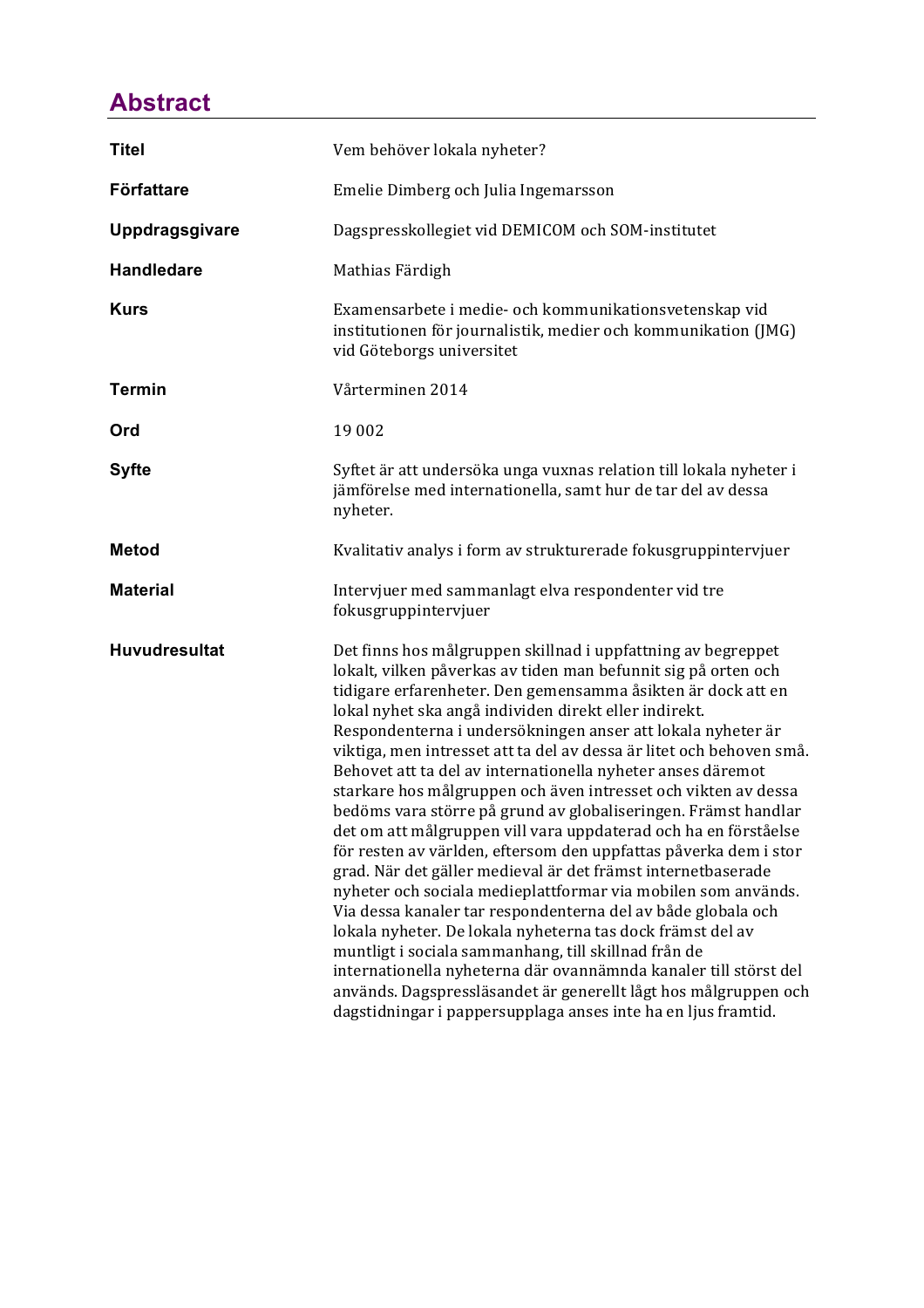# **Executive Summary**

The advents of globalization, new technologies, and media have created a competitive market for the daily press where citizens are able to choose between arrays of media channels.<sup>1</sup> This has in turn created a digital gap between the generations, which may come to affect the already existing knowledge fissure.<sup>2</sup>

This thesis is written on behalf of Dagspresskollegiet at DEMICOM and the SOM-institute, which main area of focus is to research changes in media usage over time.<sup>3</sup> Previous research demonstrates that local news creates unity and a sense of belonging, as well as enlightened and knowledgeable citizens.<sup>4</sup> It is therefore important for society to study the changes in media usage among young adults as it may illuminate how community, balance and democracy are affected by their attitudes and habits in regard to news. The aim of this thesis was therefore to analyze what young adults perceive as newsworthy, and which media channels they prefer to use in today's global society. This was accomplished by exploring the target group's view of local news in relation to international news, as well as how they partake in them. To accomplish this objective, the three following research questions were formulated:

- What are young adults perceptions in regards to local news?
- What are young adults perceptions in regards to international news?
- Which media channels does the target group consume in order to take part of news?

Theories within Globalization, Uses and gratifications and News Worthiness were chosen as the theoretical framework for this study. These theories applied to the findings can lead to an increased insight of possible problems and future effects as studied in this thesis. Focus group interviews were used as the method for this qualitative study, which targets students between the ages of 20-25.

This study shows that the definition of news varies. This is depending, not only, on the individual's interests and experiences, but also on the students definition of what they regard as news: something which affects oneself, or society as a whole. The target group's view of what is local was affected by where they were from, the place they reside and study, as well as their emotional connections to various news reports. Therefore, the results of this paper indicate that the definition of local news is reports, which either mentally or physically, directly or indirectly affect the individual regardless of where it takes place. Even though the respondents agree that local news are important, the interest in these were not strong enough to actively search for and take part of them. However, the target group's interest in international news was stronger, mostly because of the desire to be updated and well informed about global events. There is an increased impact from the world around us, which according to the focus groups make international news of importance to take part of. Therefore, the perceptions of both local and global news seem to be highly influenced by globalization. A variety of media channels are used to consume both local and global news, and the respondents' different interests and needs to satisfy affect the media choices. However, this study demonstrates that more of a habitual pattern exists when it comes to news and media usage, rather than active decisions. Overall the Internet resources and social media platforms are most commonly used, mostly due to the quick and easy access to smart phones.

Even though the low interest of local news can be seen as a threat to the local community and democracy, it is in this thesis discussed whether the young adults' news interest and usage should actually be seen as a problem. Perhaps it could rather be seen as an advantage in today's globalized world in which an understanding for and knowledge of other cultures, and how the different parts of the world intertwine is so important.

<sup>&</sup>lt;sup>1</sup> Hvitfelt & Nygren, 2002:31

<sup>&</sup>lt;sup>2</sup> Skogerbø & Winsvold, 2011:216

<sup>&</sup>lt;sup>3</sup> DEMICOM, 2013

<sup>&</sup>lt;sup>4</sup> Skogerbø & Winsvold, 2011:215-217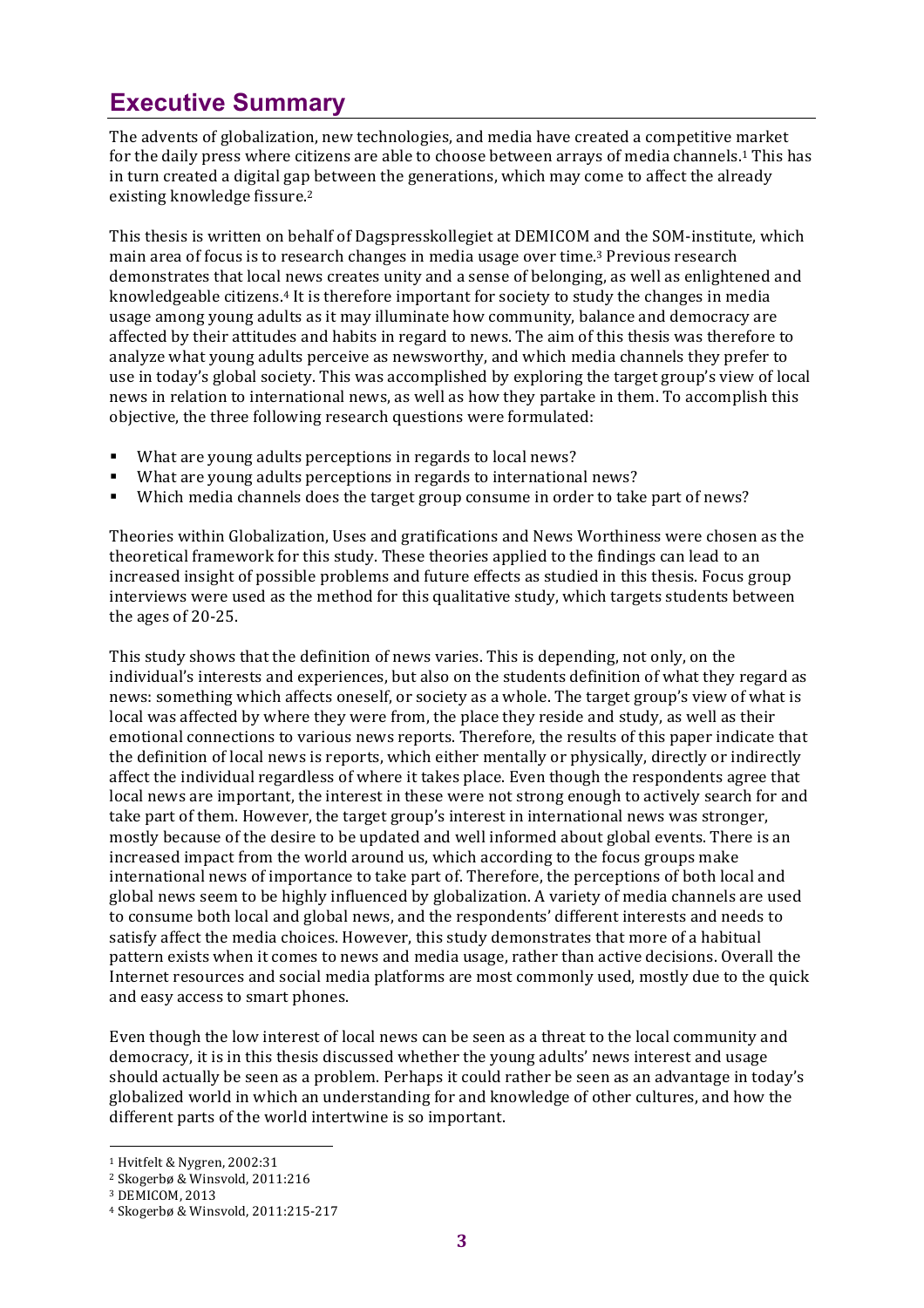# Innehållsförteckning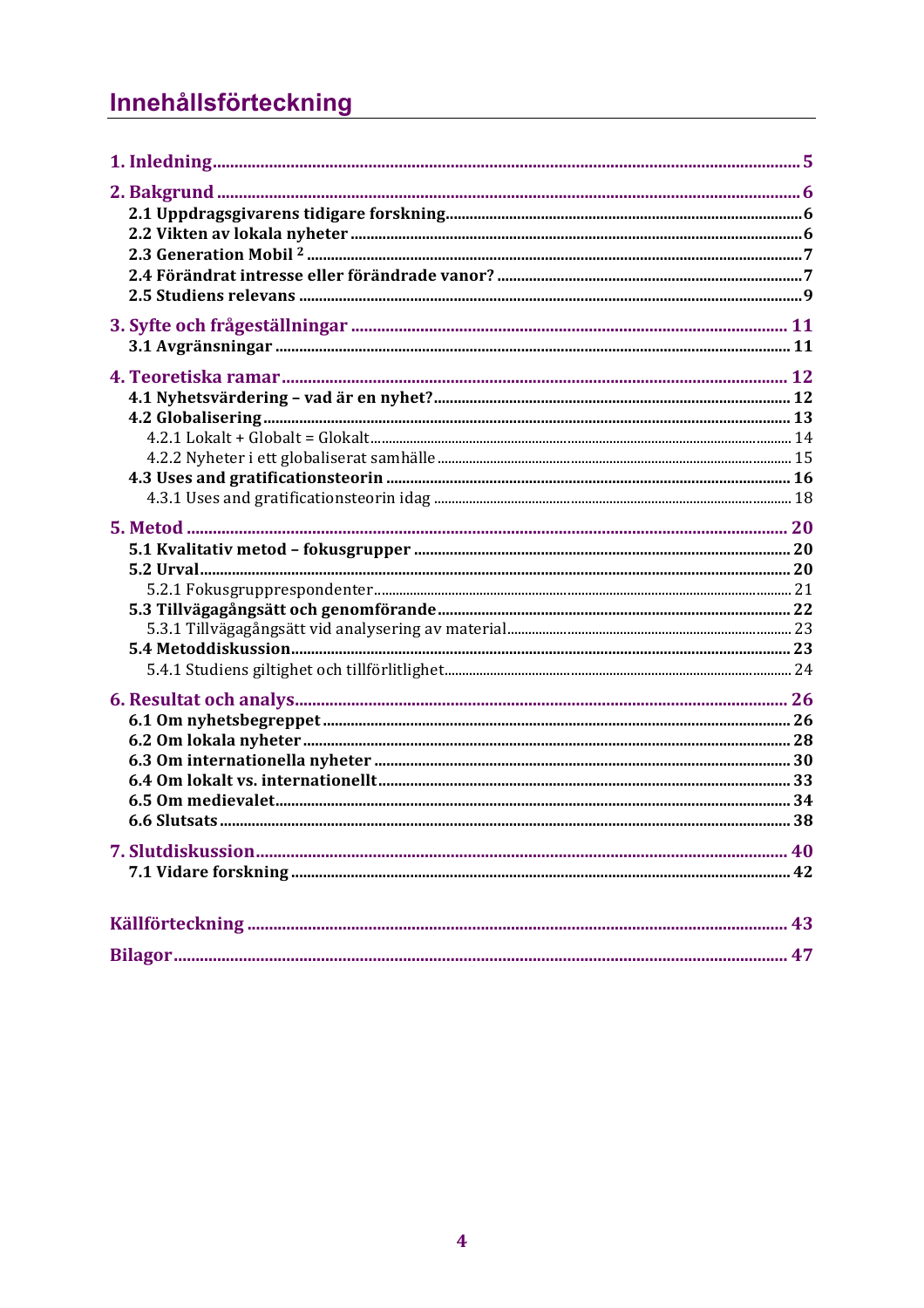# **1. Inledning**

Den 9 april i år, 2014, meddelade TV4-gruppen att de beslutat att skrota sina lokala nyhetssändningar.<sup>5</sup> Nyheten väckte stor uppståndelse och skapade i samband med övriga mediekanalers bantning av lokalnyheter en ökad oro för en utdöende lokaljournalistik.<sup>6</sup> Casten Almqvist, VD för TV4-gruppen, förklarade att nedläggningen framför allt berodde på en dramatisk förändring i mediebranschen, vilken påverkat och förändrat tittarbeteenden drastiskt bara de senaste månaderna.<sup>7</sup> Det hade på TV4 konstaterats att en lokal nyhetsrapportering mot en lokal publik inte var något att satsa på i framtiden.<sup>8</sup> "Nyfikenheten för lokalt dalar", löd en av rubrikerna i samband med TV4s utlåtande och framför allt var det de ungas intresse för de lokala nyheterna som berördes i artikeln.<sup>9</sup> Frågan är om denna åldersgrupp i tidigare generationer haft större intresse för lokala nyheter och vad som egentligen menas med minskat intresse. Är det i jämförelse med de äldre generationerna, eller i förhållande till de internationella nyheterna som menas? En möjlig påverkande faktor till detta påstående skulle kunna vara globaliseringen, vilken lett till ett förändrat medielandskap och fler val av kanaler. Den utvecklade teknologin har även fört oss närmare till det som är långt borta, samtidigt som människor ständigt befinner sig både i nationell och global rörelse.

Detta fenomen belystes även av Lennart Weibull, professor i massmedieforskning, som nyligen (april 2014) i en intervju med Dagens Nyheter förklarade att förändringen inom den lokala journalistiken grundats på just den minskade bo-fastheten och den ökade rörligheten hos befolkningen. Han menade att många undersökningar pekar på att det finns ett intresse för lokalnyheter, men att det alltid varit lägre hos yngre människor. Däremot påpekade Weibull en skillnad i dagens samhälle i jämförelse med tidigare år: människor är rörliga, mobila och globala under en längre period av livet. Man är med andra ord yngre till sättet under en längre tid nu än förr, och i och med detta har även det lägre intresset för lokala nyheter stigit i åldrarna.<sup>10</sup>

I och med den allt mer globaliserade världen uppkommer frågan om dagens unga inte längre är lika knutna till det fysiskt lokala samhället. Det är ett faktum att de är under rörelse och flyttar för utbildning och på grund av arbete, och att de även reser i allt större utsträckning. Med den utvecklade teknologin och nya mediekanaler är det enkelt att kommunicera utanför stadens, landets och världsdelens gränser, och man tar del av händelser på andra sidan jordklotet som om det vore lokalt. Kan den förbättrade kommunikationen och de världsomspännande medierna gjort att intresset av och samhörigheten till andra platser än de omgivande lokala ökat?

Vidare har dagens många informationskanaler lett till en ökad konkurrens mellan medierna.<sup>11</sup> Trots detta har lokalpressen varit det populäraste alternativet för lokal nyhetsförmedling, genom att använda sig av just lokala nyheter som konkurrensmedel för att behålla publiken.<sup>12</sup> Idag handlar det inte om att den yngre publiken inte tar del av de lokala nyheterna när de väl läser dagspressen.<sup>13</sup> Kanske kan däremot de utsuddade geografiska gränserna ha lett till en förändrad definition av vad som är lokalt, vilket gör att nyhetsbehovet nu kan tillfredsställas på andra sätt än via både dagstidningar och TV-sändningar.<sup>14</sup> Möjligtvis tänkte TV4-gruppens VD Casten Almqvist därmed rätt i och med beslutet att lägga ner de lokala nyhetssändningarna. "Målet är att kunna satsa mer resurser på nyhetsbevakningen på digitala plattformar", förklarade han för Svenska Dagbladet.<sup>15</sup> Vilken plats har egentligen de lokala nyheterna i det allt mer globala samhället med utsuddade geografiska gränser?

**5**

<sup>8</sup> ibid.

<sup>&</sup>lt;sup>5</sup> TV4-gruppen, 2014

<sup>6</sup> Amster, 2014

<sup>&</sup>lt;sup>7</sup> Almqvist i Amster, 2014

<sup>&</sup>lt;sup>9</sup> Lenas, 2014

<sup>&</sup>lt;sup>10</sup> Weibull i Lenas, 2014

<sup>11</sup> Stúr, 2004:60

<sup>12</sup> Ohlsson, 2013:141

<sup>13</sup> Andersson & Weibull, 2012:432

<sup>&</sup>lt;sup>14</sup> Hvitfelt & Nygren, 2002:63 <sup>15</sup> Almqvist i Amster, 2014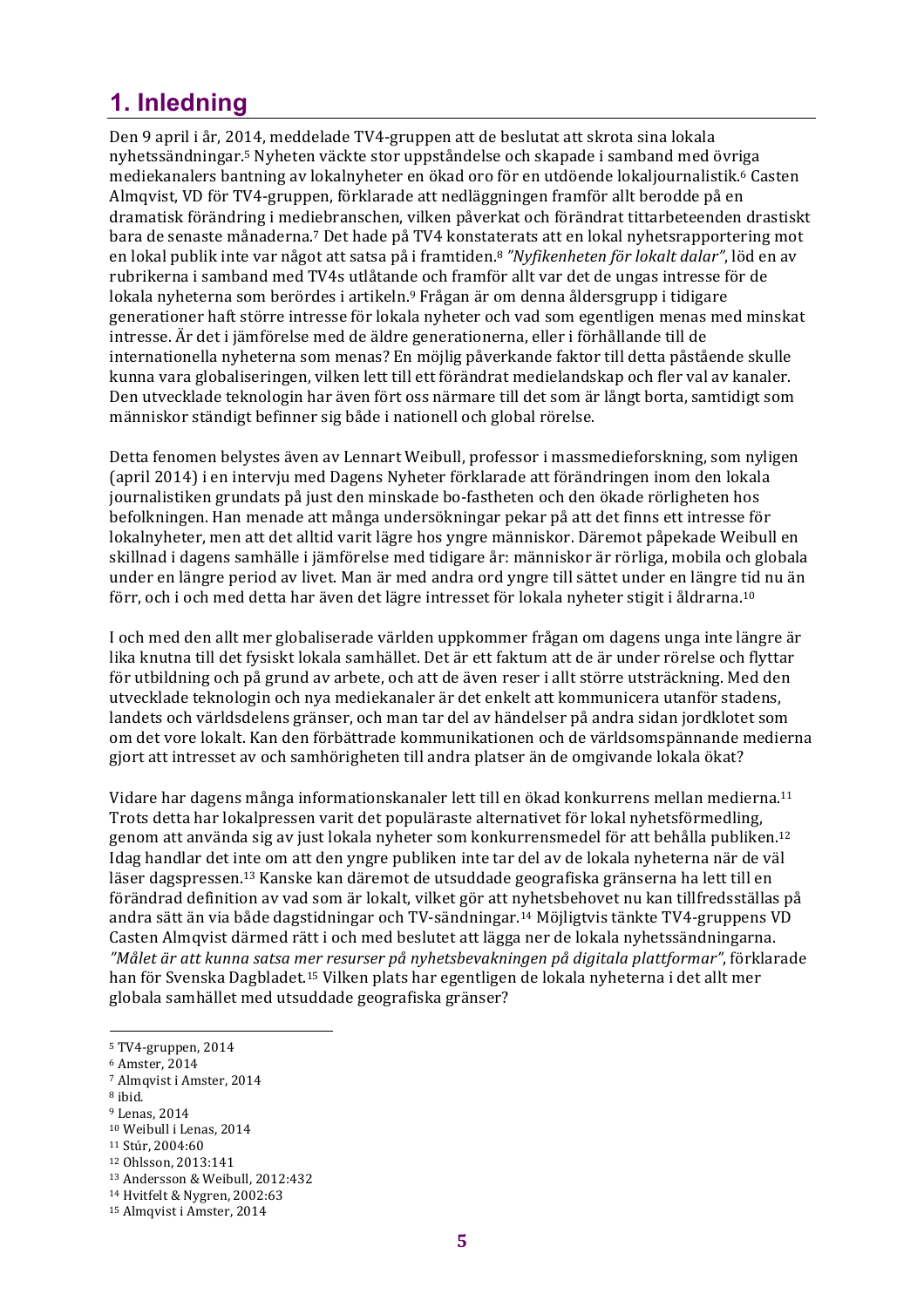# **2. Bakgrund**

I följande kapitel ges till att börja med en beskrivning av studiens uppdragsgivare och utgångspunkten till undersökningen utifrån deras perspektiv. Sedan följer en redovisning av vikten av lokala nyheter i samhället, samt en beskrivning av dagens på flera sätt mobila generation. Vidare ges en överblick på denna målgrupps nyhets- och medievanor i förhållande till andra generationers över tid, där även dagens medievärld och digitalisering berörs. Slutligen presenteras studiens inom- och utomvetenskapliga relevans.

# **2.1 Uppdragsgivarens tidigare forskning**

Denna studie genomförs på uppdrag av Dagspresskollegiet, ett forskningsprogram som bedrivs av DEMICOM vid Mittuniversitetet i nära samarbete med SOM-institutet vid Göteborgs universitet. Sedan 1979 har Dagspresskollegiet forskat kring förändringar i medieanvändning över tid för att huvudsakligen kunna belysa publikens perspektiv på dagspressens utveckling. Idag studeras alla typer av mediekanaler och samspelet mellan dessa, men fokus ligger på nyhetsmedier.16

Dagspresskollegiet finner det viktigt att studera ämnet lokala nyheter bland unga vuxna på grund av denna målgrupps minskade användning av dagstidningar. Huvudsakligen är de intresserade av en studie som undersöker begreppet lokalt och om definitionen av detta har förändrats, men även vilken typ av lokala nyheter denna målgrupp tar del av och varifrån. Genom detta vill Dagspresskollegiet få en inblick i dagstidningens utveckling och vilka faktorer som kan förklara förändringen i konsumtion av unga vuxna.<sup>17</sup>

## **2.2 Vikten av lokala nyheter**

Varför tas diskussionen om dagspressens framtid ständigt upp? Är det helt enkelt på grund av risken att förlora en historisk mediekanal eller finns det andra anledningar? Den främsta källan till lokalnyheter är den lokala dagspressen, och just nu vilar dess öde på intresset av de lokala nyheterna. Det är med andra ord dessa nyheter som ges störst uppmärksamhet av den lokala dagspressens läsare.<sup>18</sup> Däremot minskar tidningsläsandet över lag och framför allt i de yngre generationerna.<sup>19</sup> Detta kan betyda att kunskaperna om det lokala samhället försämras om de inte tas del av via andra medier. Dock visar en norsk studie att personer som tar del av nyheter exempelvis via internet ges mindre information och därmed i mindre utsträckning är orienterade mot det lokala samhället än de som läser tryckta tidningar.<sup>20</sup> Varför är då den lokala dagspressen, men främst de lokala nyheterna, så viktiga att ta del av?

Lokala nyheter har tidigare beskrivits vara av värde inom i huvudsak tre sociala och kulturella områden. För det första är de den huvudsakliga källan till samhällsinformation, som exempelvis personliga notiser, lokala event eller kommunala problem. Medierna ansvarar således för att tillhandahålla medborgarna information för att kunna ta del i samhällsdebatten.<sup>2122</sup> För det andra tillför de lokala nyheterna en identitetskänsla och förståelse för andra sociala och kulturella grupper i samhället.<sup>23</sup> Slutligen är de av vikt i ett demokratiskt samhälle då de ger medborgarna chansen att framföra och utbyta åsikter med varandra, men även med organisationer, företag och föreningar.<sup>24</sup>

<sup>16</sup> DEMICOM, 2013

<sup>&</sup>lt;sup>17</sup> JMG, 2011

<sup>&</sup>lt;sup>18</sup> Andersson & Weibull, 2012:435

<sup>19</sup> Wadbring, 2012:420

<sup>&</sup>lt;sup>20</sup> Skogerbø & Winsvold, 2011:216

<sup>&</sup>lt;sup>21</sup> Nygren, 2001:17

<sup>&</sup>lt;sup>22</sup> Skogerbø & Winsvold, 2011:215-217

<sup>23</sup> ibid. <sup>24</sup> ibid.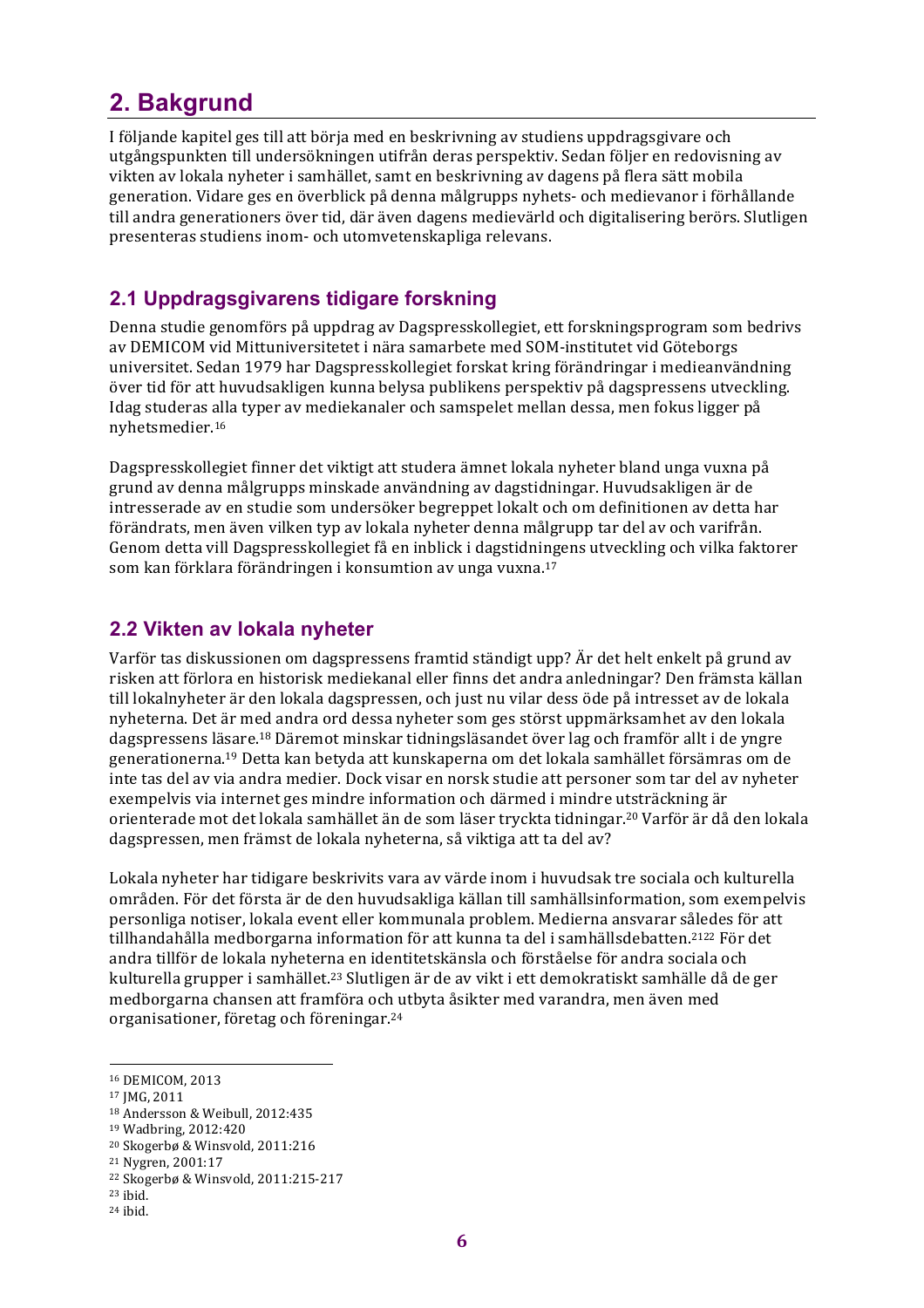De lokala medierna kan även ha en informerande och granskande uppgift, exempelvis gällande kommunala frågor, samt ett uppdrag att påverka samhällets agenda. Medborgare, kommun och nyheter samspelar därmed i en cirkel, beroende av varandra, för ett fungerande samhälle.<sup>25</sup>

Vidare förklarade Kalle Sandhammar, chefredaktör för Norrländska Socialdemokraten, i en krönika vikten av lokal journalistik: *"Lokal journalistik har ett värde. Norrbotten förtjänar fria*  och konkurrerande medier som granskar makthavarna, bevakar det som händer i regionen och *berättar* om de människor som lever sina liv här." <sup>26</sup> Upplysta medborgare är med andra ord en faktor för ett fungerande samhälle i balans, där medborgarna har förståelse för varandra.

## **2.3 Generation Mobil 2**

I den här studien med fokus på lokala nyheter är det relevant att ytligt redovisa vilken relation den yngre generationen har till det lokala samhället idag. I och med globalisering och teknikutveckling upplevs jordklotet mindre och dagens unga är inte i samma utsträckning knutna till ett specifikt samhälle som man var förr.<sup>27</sup> De har en "spelplan" i form av världen att röra sig på, större möjligheter än vad tidigare generationer haft, och andra länder är inte längre lika främmande och svåråtkomliga. Unga förflyttar sig därmed i betydligt större utsträckning nu än vad de gjort tidigare - de reser i Sydostasien, åker som volontär till Afrika eller som au pair till USA. De åker på utbytesterminer till världens alla hörn.<sup>28</sup> Hela 70 % av den yngre generationen vill arbeta utomlands efter sin högre studentexamen.<sup>29</sup> Detta uppges delvis bero på en lockelse av höga befattningar i globala företag som ger dem chansen att komma ut i världen och bo på olika destinationer under en period av sina liv.<sup>30</sup> Det är därför en logisk tanke att det fysiskt lokala därmed inte är lika stabilt som det en gång var.<sup>31</sup>

Dagens unga vuxna är inte heller bara fysiskt mobila, utan kännetecknas även med att ständigt ha en mobil, eller smartphone, i sin hand. Generationen är född och uppvuxen med både internet och mobiltelefoni, något som av den ses som något helt självklart.<sup>32</sup> Att kolla mobilen har blivit något man gör rutinmässigt så fort man vaknar och innan man går och lägger sig, precis som att borsta tänderna.<sup>33</sup> Mobiltekniken ses hos människorna i denna generation ofta som en förlängning av de själva, och det är därför högst sannolikt att deras beteenden och attityder kring fenomenet skiljer sig i en jämförelse med till och med generationen före dem. Exakt hur det kommer skilja sig åt kan endast framtiden bevisa, men det man kan se redan idag är att mobilen spelar en mer betydande roll i vardagslivet och att detta inte bara avser kommunikation utan även nyheter och information.<sup>34</sup>

# **2.4 Förändrat intresse eller förändrade vanor?**

Som tidigare nämnts befinner sig vårt samhälle under ständig utveckling, bland annat på grund av den framskridna teknologin och globaliseringen. Detta har naturligt och automatiskt bidragit till en förändring av befolkningens vanor, beteenden och intressen, också när det gäller nyhetsoch medieanvändning.<sup>35</sup> I en tidigare studie från SOM-institutet jämfördes andelen nyhetsläsare i Sveriges befolkning mellan år 1989 och 2012. Andelen som tog del av nyheter via papperstidningar minst en dag per vecka var för 25 år sedan 90 procent, medan den 2012 hade sjunkit till 52 procent. Att andelen som tog del av nyheter på papper och/eller via internet minst

<sup>&</sup>lt;sup>25</sup> Nygren, 2001:9-11

<sup>&</sup>lt;sup>26</sup> Sandhammar, 2013

<sup>&</sup>lt;sup>27</sup> Weibull i Lenas, 2014

<sup>&</sup>lt;sup>28</sup> Lundholm, 2009

<sup>&</sup>lt;sup>29</sup> Business Region Göteborg, 2013

<sup>30</sup> Olsson & Olsson, 2006:105

<sup>31</sup> Weibull, 2012:49

<sup>&</sup>lt;sup>32</sup> Lozanovski & Wadbring, 2013:15

<sup>33</sup> Hanson, 2007:3

<sup>34</sup> Westlund, 2012:537

<sup>35</sup> Olsson & Olsson, 2006:97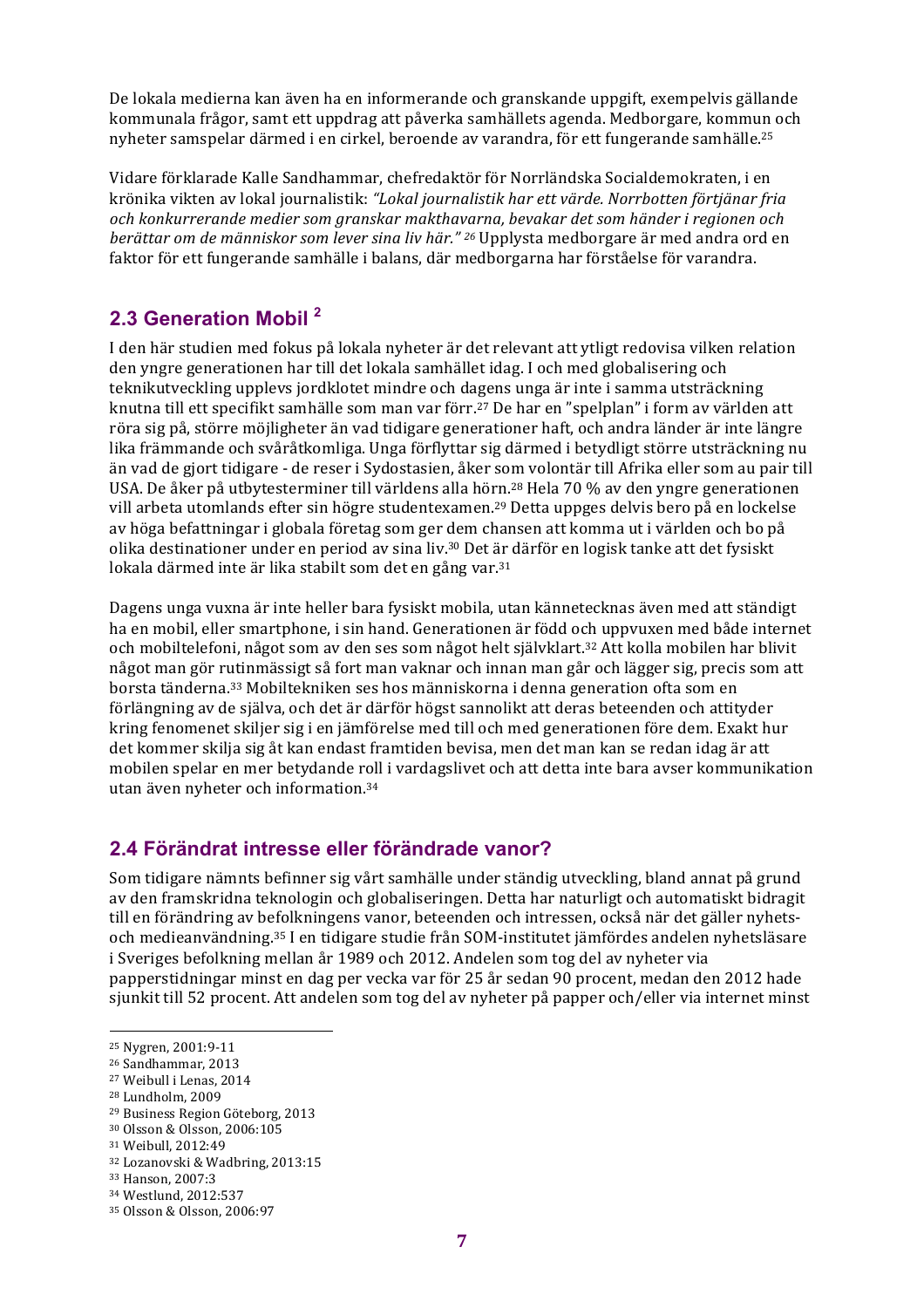en dag per vecka år 2012 hade höjts till 78 procent är inte svårt att förstå eftersom internet inte var utvecklat år 1989. Dock var det totala nyhetsläsandet 12 procentenheter högre år 1989 är 2012.36

Andra forskare har i en studie även jämfört medievanor mellan åren 2006 och 2011 hos 20- till 24-åringar i Skåne. Denna studie visade att de som läser morgontidningen på papper minst fyra gånger i veckan hade minskat med 51 procent under de fem åren, och andelen hade även sjunkit bland de som läser gratistidningar och tittar på TV-nyheter. Däremot hade bloggläsandet i denna målgrupp dubblerats, vilket är mer än i någon av de övriga åldersgrupperna.<sup>37</sup> Dessa siffror tyder på att förändringarna i nyhets- och medieanvändning inte bara är en fråga om ålder, utan även om tiden vi lever i. "Varje tid har sin egen generation", ansåg Olsson och Olsson och menade att pensionärer idag inte är som pensionärer var förr, detsamma gäller övriga åldersgrupper.<sup>38</sup> Den skånska undersökningen visade vidare att områden med en högre andel unga vuxna har den minsta räckvidden av den tryckta morgontidningen, samtidigt som användningen av internetnyheter där är som störst.<sup>39</sup>

Påståendet att intresset för lokala nyheter i den yngre generationen har minskat kan möjligtvis vara kopplat till det minskade läsandet av lokalpressen i denna åldersgrupp. Däremot finns det inget som tyder på att dessa nyheter inte tas del av från någon annan källa. Att de unga förflyttat mycket av nyhetsanvändningen till internet vet man. De är mer positiva till ny teknik och nya medieformer än de äldre, vilket inte är så konstigt med tanke på att de är uppvuxna i ett exploderande medielandskap.<sup>40</sup> Däremot har siffrorna på användandet av internetbaserade nyheter inte ökat i samma takt som användandet av de traditionella mediekanalerna har minskat.<sup>41</sup> Intresset för lokala nyheter har dock alltid varit lägre i de yngre generationerna, men nu har detta ointresse spridit sig högre i åldrarna på grund av att människor i dagens samhälle har en mer ungdomlig levnadsstil under en längre period i livet.<sup>42</sup>

Dagens samhälle står inför ett vägval mellan tryckta och digitala medier<sup>43</sup> och när dessa valmöjligheter ökar är det logiskt att de även nyttjas.<sup>44</sup> Utifrån detta är det inte konstigt att användningen av nya digitala kanaler växer och att det totala nyhetsutbudet ökar i samband med detta. Man kan därmed dra slutsatsen att denna förändring i medieanvändningen ökat möjligheterna att ta del av internationella nyheter för dagens unga vuxna, vilket inte tidigare varit möjligt i samma mån. I en rapport av SOM-institutet från 2012 kan man avläsa vissa skillnader mellan olika samhällsgrupper när det gäller intresse för lokala i jämförelse med internationella nyheter i dagspress.<sup>45</sup> Storstadsinvånare är mer intresserade av internationella nyheter än de som bor i småstäder och detsamma gäller högutbildade människor i förhållande till lågutbildade. I den lokala morgontidningen läser människor under 30 år i mindre utsträckning än de äldre de lokala nyheterna, samtidigt som de yngre visar större intresse för de internationella nyheterna. Just i den lokala dagspressen är det dock de lokala nyheterna som överlag visas störst intresse, vilket tyder på att de unga som väljer att läsa den lokala morgontidningen faktiskt har ett genuint intresse för just dessa nyheter.<sup>46</sup>

I en kvantitativ studie från 2010 mättes användningen av Jönköpings lokala medier hos ungdomar i åldern 15-19 och man kom fram till att intresset för lokala nyheter var relativt högt. Dock ifrågasattes resultatet då man inte visste vad de unga egentligen definierade som lokalt,

- 40 Andersson, 2012:460
- <sup>41</sup> Ohlsson 2013:137
- <sup>42</sup> Weibull i Lenas, 2014
- <sup>43</sup> Bergström, Oskarsson & Weibull, 2012:12

<sup>36</sup> Wadbring 2012:420

<sup>37</sup> Ohlsson 2013:139-140

<sup>38</sup> Olsson & Olsson, 2006:97

<sup>39</sup> Ohlsson 2013:137

<sup>&</sup>lt;sup>44</sup> Lozanovski & Wadbring, 2013:14

<sup>&</sup>lt;sup>45</sup> Bergström, Oskarsson & Weibull, 2012

<sup>46</sup> Andersson & Weibull, 2012:433-435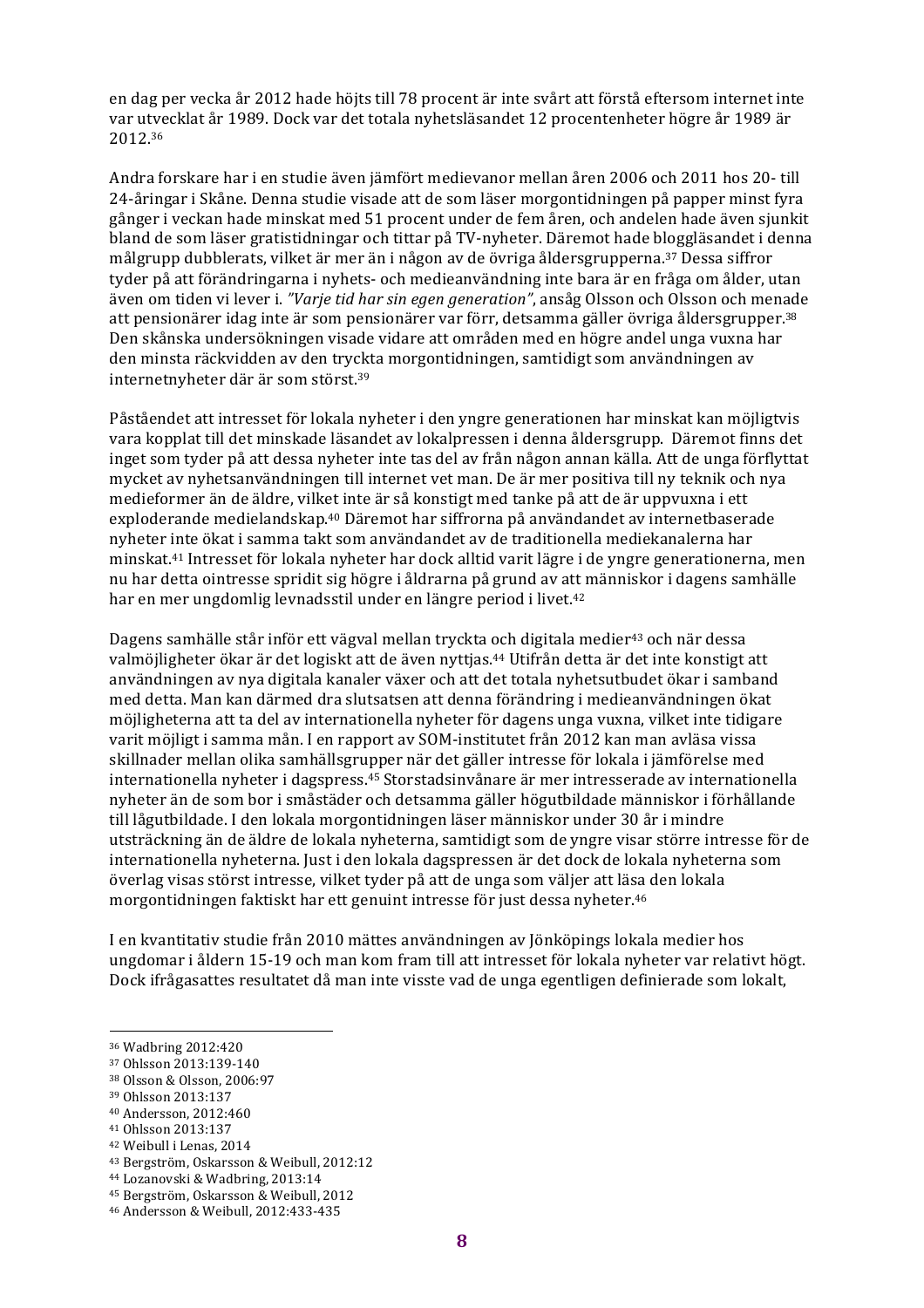vilket man inte kom fram till genom studiens kvantitativa metod med enkätutskick.<sup>47</sup> Definitionen av begreppet lokalt diskuterades även av chefredaktören Göran Carstorp vid Södermanlands Nyheter som i år skrev ett blogginlägg om hur en lokal berättelse ibland även kan vara global.<sup>48</sup> Han menade att en nyhetsberättelse kan börja lokalt men sluta globalt och vice versa, och att den lokala vardagen därmed kan vara del av en global händelse. Detta, menade han, illustrerar en förändrad lokaljournalistik, och tyder därmed på att förutom nyhets- och medievanorna är det även nyheterna och medierna i sig som har förändrats.<sup>49</sup> Vidare beskrev André Jansson hur medier har slutat fungera som just medier i det nya samhället. Han förklarade att ett mediums roll är att kommunicera, informera och överföra budskap, men att det idag inte längre handlar om detta. "Istället har det utvecklats till ett gigantiskt nöjesevenemang som *publiken tar del av för att slippa engagera sig i samhällsutvecklingen"*, menade Jansson.<sup>50</sup>

## **2.5 Studiens relevans**

Sammanfattningsvis är denna studie ur ett *utomvetenskapligt perspektiv* av nytta på många sätt. Att ta till sig av lokala nyheter är av vikt då det bidrar till upplysta medborgare och stärker tillhörigheten till orten, vilket i sin tur har påverkan på samhällsbalansen där människor visar förståelse för varandra och miljön de lever i. Lokalpressen som medium är en viktig del i ett demokratiskt samhälle, bland annat i form av ett forum för medborgarna att göra sig hörda och ta del av journalistiskt granskad information som rör kommunens makthavare och deras beslut*. 51*

De tryckta dagstidningarna har idag hård konkurrens om att förmedla de lokala nyheterna – detta inte bara av onlineversionerna, utan även av diverse sociala medieplattformar. En norsk studie från 2011 visade att nyheter inte bara förflyttas och läses via internet och sociala medier. utan även att denna förändring bidragit till en digital klyfta mellan människor. Detta kan i sin tur komma att förstärka den redan existerande kunskapsklyftan mellan de som läser och de som inte läser papperstidningen. Enligt Skogerbø och Winsvold har detta att göra med att nyheterna som finns tillgängliga på internet innehåller mindre information och i sin studie beskriver de även hur pappers- och nättidningar skiljer sig åt i tillgänglighet, pris och distributionsvanor. Detta får till följd att olika grupper av exempelvis ålder, kön, utbildning och inkomst attraheras av olika typer av medier, vilket som redan nämnts uppges skapa en klyfta i samhället.<sup>52</sup>

Även Hvitfelt och Nygren redogjorde hur pessimister till det snabbt växande IT-samhället förutspår ökade informationsklyftor i samhället. De oroade sig dessutom för att dagspressen i pappersformat inte kommer kunna ersättas av något medium som i samma utsträckning ger bred och djup information när det kommer till kommentarer och bakgrunder.<sup>53</sup>

En undersökning av unga vuxnas förhållande till lokala nyheter och dess olika mediekanaler blir utifrån ovanstående problematisering av samhällelig relevans. Detta genom att ge en förståelse för om, och i så fall hur, relationen mellan unga vuxna och deras medieanvändning kan påverka graden av upplysta medborgare och kunskapsklyftor. Studien kan även ge insikt i hur gemenskapen, balansen och demokratin påverkas av unga vuxnas medievanor och attityder till nyheter, delvis i det lokala samhället men även i den övriga världen. Den yngre befolkningen idag lever under förutsättningar som skiljer sig mycket från tidigare generationers. Den är uppvuxen i en tid med globalisering, utvecklad teknologi och nya medier, vilket utvecklat nya vanor och gör det relevant att undersöka just denna åldersgrupp. Att studera detta ämne är även givande sett ur mediebranschens, och kanske framför allt dagspressens, perspektiv för att bidra

 <sup>47</sup> Almgren & Holmgren Hjelm, 2010:27

<sup>&</sup>lt;sup>48</sup> Carstorp, 2014

<sup>49</sup> ibid.

<sup>50</sup> Jansson, 2011:192

<sup>51</sup> Skogerbø & Winsvold, 2011:216

<sup>52</sup> ibid.

<sup>&</sup>lt;sup>53</sup> Hvitfelt & Nygren, 2002:14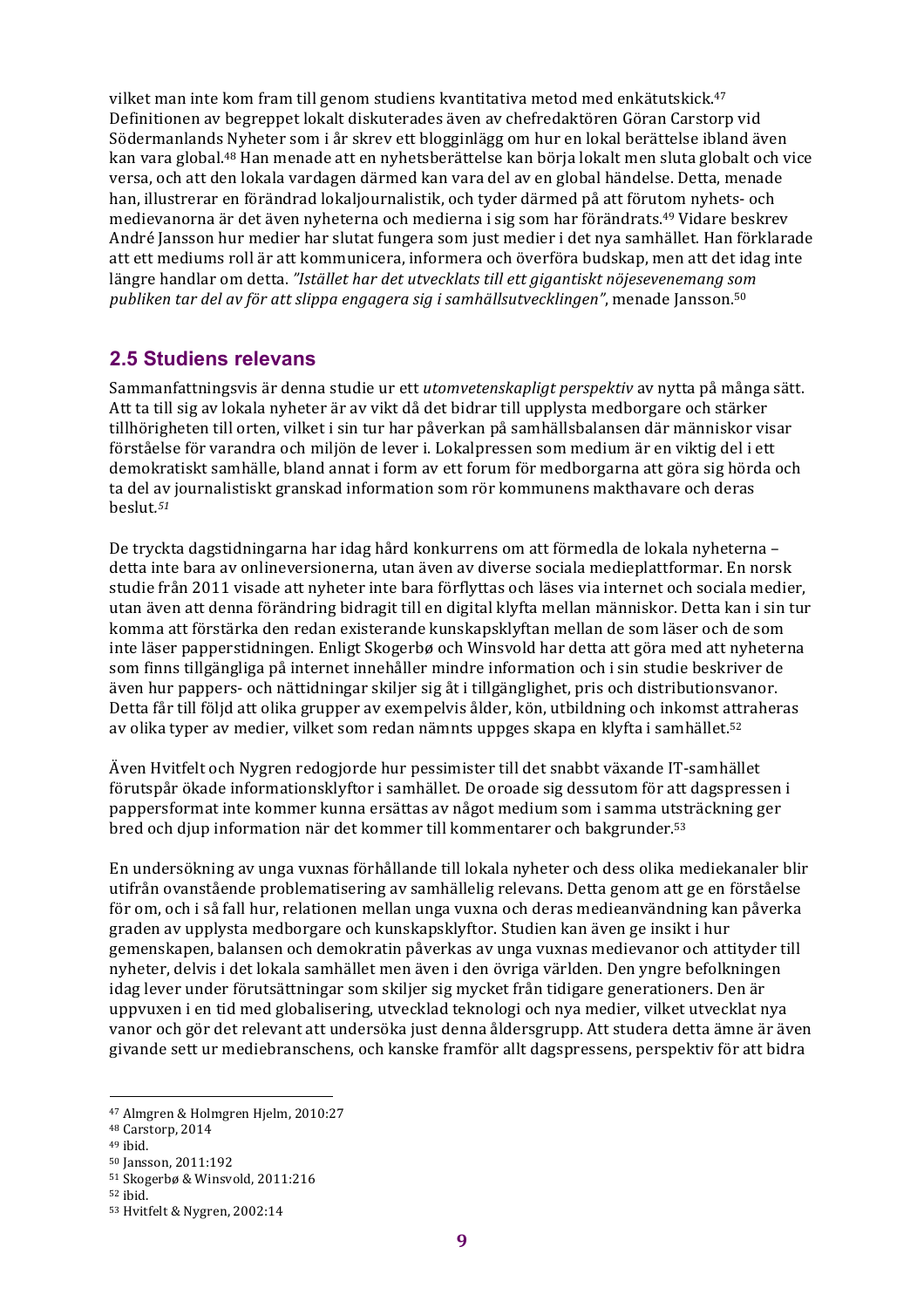med underlag till framtida utveckling inom branschen. I och med det nytagna beslutet av TV4 att lägga ner de lokala nyhetssändningarna är det bevisligen ett ämne av samtida relevans.

Ur ett *inomvetenskapligt perspektiv* ämnar denna studie att fortsatt bygga på tidigare forskning som berör lokala nyheter, dess framtid inom journalistiken, samt unga vuxnas medie- och nyhetsanvändning. Att unga i mindre grad än äldre läser dagspressen, rör sig på de sociala medieplattformarna och intresserar sig för globala nyheter vet man redan. Det denna studie kan bidra med till medie- och kommunikationsvetenskapen är delvis en granskning av hur pass kopplat dessa faktorer är till globaliseringen. Ytterligare tillför studien en diskussion huruvida nyheters innehåll kan påverka unga människors medieval, samt hur behovet av både innehåll och medier ser ut och varför. Vad denna mobila generation egentligen anser vara lokala nyheter är ett område av vikt och behov av ytterligare studier, då tidigare nyhets- och medieforskning till stor del är grundat på en äldre definition av begreppet lokalt.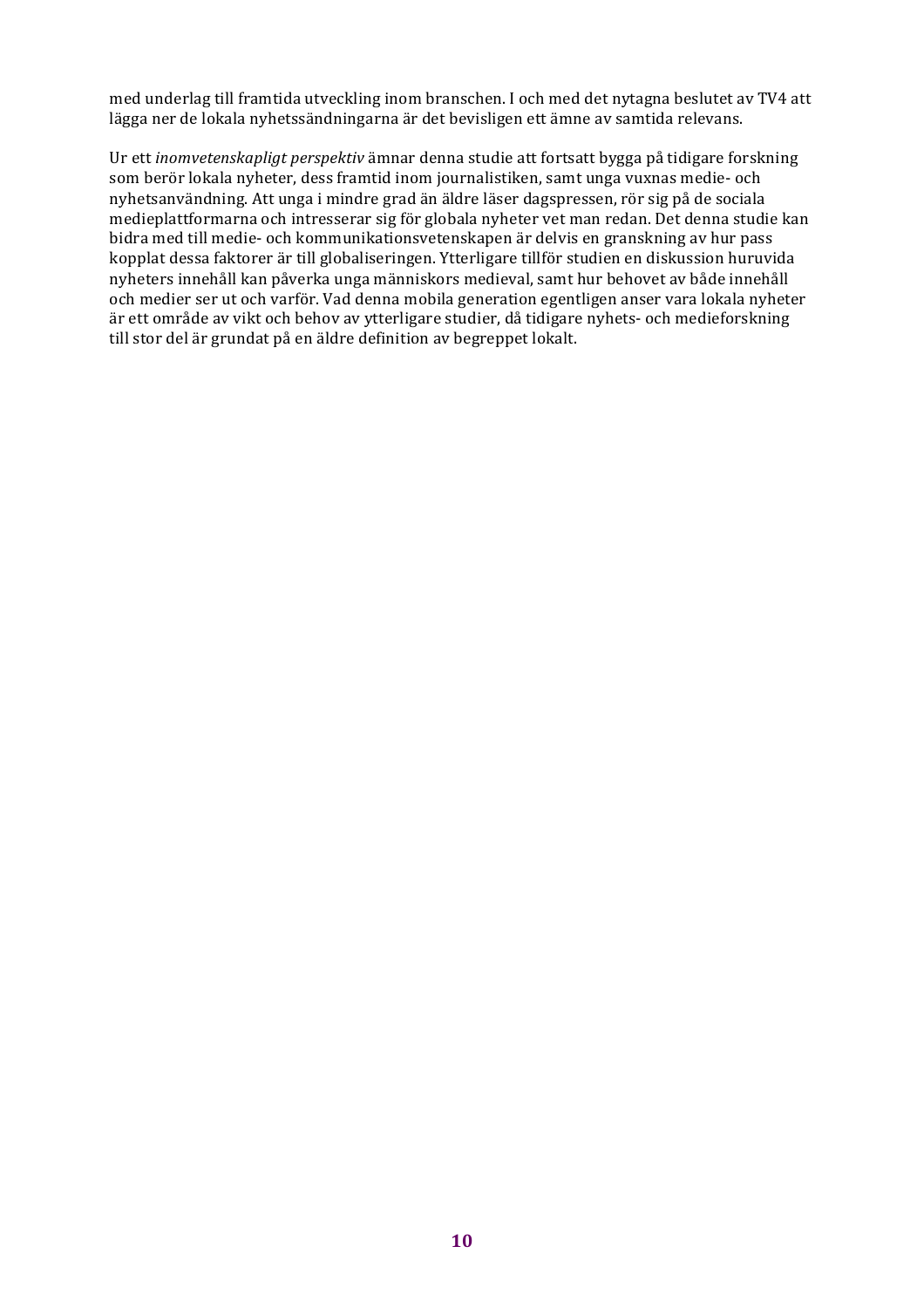# **3. Syfte och frågeställningar**

Utifrån föregående bakgrund och problembeskrivning avser denna studie skapa en förståelse för unga vuxnas nyhetsvärderingar och -användning, samt medieval i dagens globala samhälle. Den ämnar därmed framföra eventuella kopplingar mellan dessa komponenter. Med studien eftersträvas även att utreda om dessa faktorer tillsammans kan påverka graden av upplysta medborgare och kunskapsklyftor, samt utvärdera det eventuella problemet med detta. Huvudsyftet med denna studie definieras därmed som följer:

*Syftet är att undersöka unga vuxnas relation till lokala nyheter i jämförelse med internationella,*  samt hur de tar del av dessa nyheter.

Valet att göra jämförelsen med internationella nyheter och inte nationella, grundar sig i föreställningen att globaliseringen bidragit till att samhörigheten med stora delar av världen stärkts, snarare än att den gjort det nationellt. Detta ska undersökas hos en av de mest påverkade åldersgrupperna när det gäller globaliseringen, den med åldersspannet 20-25 år. För att uppnå syftet ska följande frågeställningar besvaras:

• *Vilka är unga vuxnas uppfattningar om lokala nyheter?*

Med denna fråga är syftet först och främst att definiera begreppet lokalt för att ta reda på vad lokala nyheter innebär för målgruppen. Vidare efterfrågas information om behovet att ta del av dessa nyheter, hur intresset ser ut och vad detta beror på.

• *Vilka är unga vuxnas uppfattningar om internationella nyheter?* 

För att ytterligare kunna tolka målgruppens relation till det närliggande samhället och lokalnyheter syftar denna fråga till att definiera begreppet internationellt. På liknande sätt som med ovanstående frågeställning ska intresset för de internationella nyheterna undersökas. Hur ser behovet av dessa ut och varför?

• *Vilka kanaler använder sig målgruppen av för att ta del av nyheter och varför?* Den sista frågeställningen ämnar ta reda på hur målgruppen tar del av nyheter, samt undersöka eventuella skillnader och likheter i medievalet mellan lokala och internationella nyheter.

# **3.1 Avgränsningar**

I denna studie har begreppet unga vuxna begränsats till åldern 20-25 år. Inom detta åldersspann hittas såväl studenter och arbetare som arbetslösa individer. I dagsläget tar allt fler unga sig an studier på högre nivå och en stor andel i åldersspannet 20-25 år är därmed högskolestudenter.<sup>54</sup> Uppdragsgivarens intresse i att undersöka dagspressens utveckling på den nuvarande marknaden, tillsammans med ökningen av högskoleutbildade unga vuxna i Sverige, gör det relevant att vidare avgränsa studien till att granska just denna grupp människor. För ytterligare läsning angående studiens avgränsningar hänvisas till uppsatsens metodkapitel.

 54 Sveriges Radio, 2012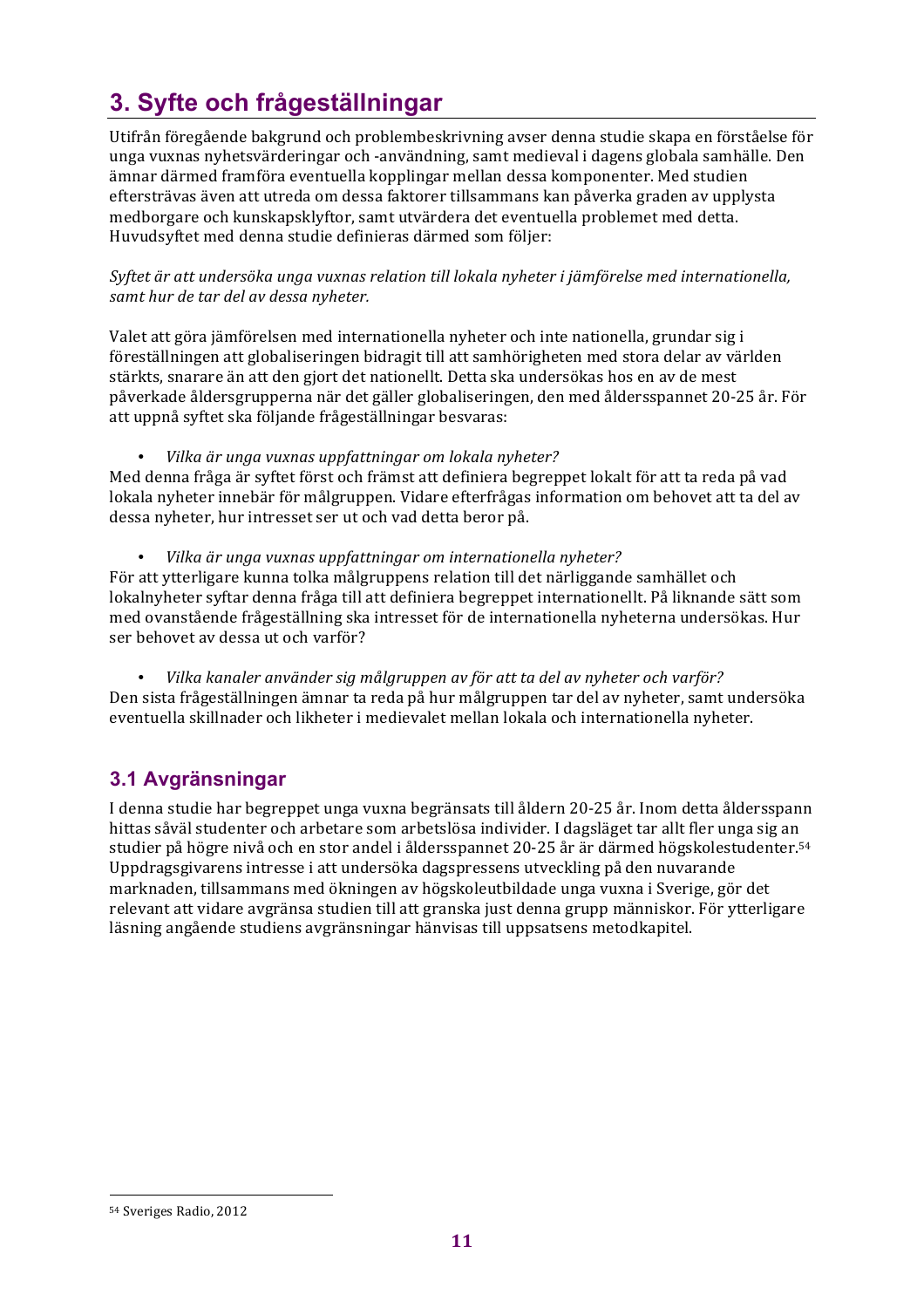# **4. Teoretiska ramar**

I följande kapitel fastställs uppsatsens teoretiska ramar inför studiens analys. I och med ett syfte att undersöka unga vuxnas relation till och värdering av olika nyheter introduceras detta kapitel med teorier kring nyhetsvärdering. En av de faktorer som påverkar det både journalister och mottagare värderar i nyhetsväg är strukturen på samhället vi lever i och dess kultur.<sup>55</sup> Därför följer i detta kapitel en redovisning av teorier inom området globalisering. För denna studie är det till att börja med relevant att förstå hur definitionen av vad som är lokalt kan ha förändrats. Vidare presenteras teorier om hur nyhetsflödet har påverkats av globaliseringen, samt hur detta även kan ha påverkat synen och intresset för nyheterna, med andra ord nyhetsvärderingen. I och med globaliseringens påverkan på både mediekanaler, nyhetsflöde och -värdering, samt samhällets och individens intressen blir även uses and gratificationsteorin (UGT) av relevans för denna studie. Denna teori och dess plats i dagens samhälle kan vara till hjälp för att förklara målgruppens val och användning av medier. Detta då den beskriver hur viljan att tillfredsställa specifika behov aktivt styr publikens medieval, vilket dock är något som kan ha påverkats av globaliseringen. De tre teorierna; nyhetsvärdering, globalisering och UGT är på så sätt sammankopplade och bildar tillsammans den teoretiska ramen för denna studie.

Detta teoretiska ramverk applicerat på studiens resultat ger en insikt, samt är bidragsgivande i en diskussion inom det tidigare beskrivna problemet med konsekvenserna av ett minskat intresse för lokalnyheter.

## **4.1 Nyhetsvärdering - vad är en nyhet?**

En allmän definition av nyhetsbegreppet hittas i Nationalencyklopedin och lyder "*Nyhet*, offentliggjort meddelande om något betydelsefullt som tidigare varit okänt: en händelse, en *process eller ett tillstånd".<sup>56</sup>* Här nämns inget specifikt medium eller kanal, men traditionellt är det fyra krav som ställs på ett massmedium för att det ska betraktas som nyhetsmedium – det ska präglas av universalitet, offentlighet, aktualitet och periodicitet.<sup>57</sup> Vidare är problemet med denna definition frågan vad som klassas som betydelsefullt, och av vem. Enligt Erik Fichtelius finns ingen definition av nyhetsbegreppet; inte ens ur en journalists perspektiv är det lätt att bedöma vad som är en nyhet eftersom man måste utgå från vad allmänheten vet.<sup>58</sup> Ändå har begreppet ofta analyserats utifrån vad journalisterna placerat på förstasidan, men enligt Fichtelius definieras begreppet gång på gång både av den som tar emot nyheten och den som sprider den. Samtidigt varierar innehållet i det som sprids och tas emot både mellan olika kulturer och geografiska platser, samt i tid och rum.<sup>59</sup> Detta gör att definitionen av nyhetsbegreppet ständigt är i förändring.

Forskare har genom åren kommit fram till en mängd olika teorier om vad som avgör om en händelse blir en nyhet och vad som värderas i denna av mottagarna. Enligt Walter Lippmans teori är det två krav som ska ställas på en nyhet. För det första ska den väcka känslor hos publiken och för det andra ska den erbjuda identifikation.<sup>60</sup> I samband med publikation av en nyhet ska journalisten *tro* att nyheten får gensvar från allmänheten och att den anses relevant.<sup>61</sup> Dock finns det två angreppssätt för en nyhetsvärderande journalist – vad mottagarna *vill* veta och vad de *bör* veta. Vissa nyheter väljs troligtvis ut enbart för att journalisten anser att det är något publiken *borde* ta del av.62 På samma sätt är det sannolikt att journalisterna väljer *bort* det de anser att publiken *inte* bör veta. De två förstnämnda fälten går ibland hand i hand, medan de i andra fall kolliderar när publiken anses borde ta del av något de inte alls är intresserade av. I

<sup>55</sup> Fichtelius, 2008:17-18

<sup>56</sup> Nationalencyklopedin, 2014

<sup>&</sup>lt;sup>57</sup> Hadenius & Weibull, 2003:15

<sup>58</sup> Fichtelius, 2008:14

<sup>59</sup> Fichtelius, 2008:17-18

<sup>60</sup> Lippman 1922 i Johansson, 2004:223

<sup>61</sup> ibid.

<sup>62</sup> Johansson, 2004:232-233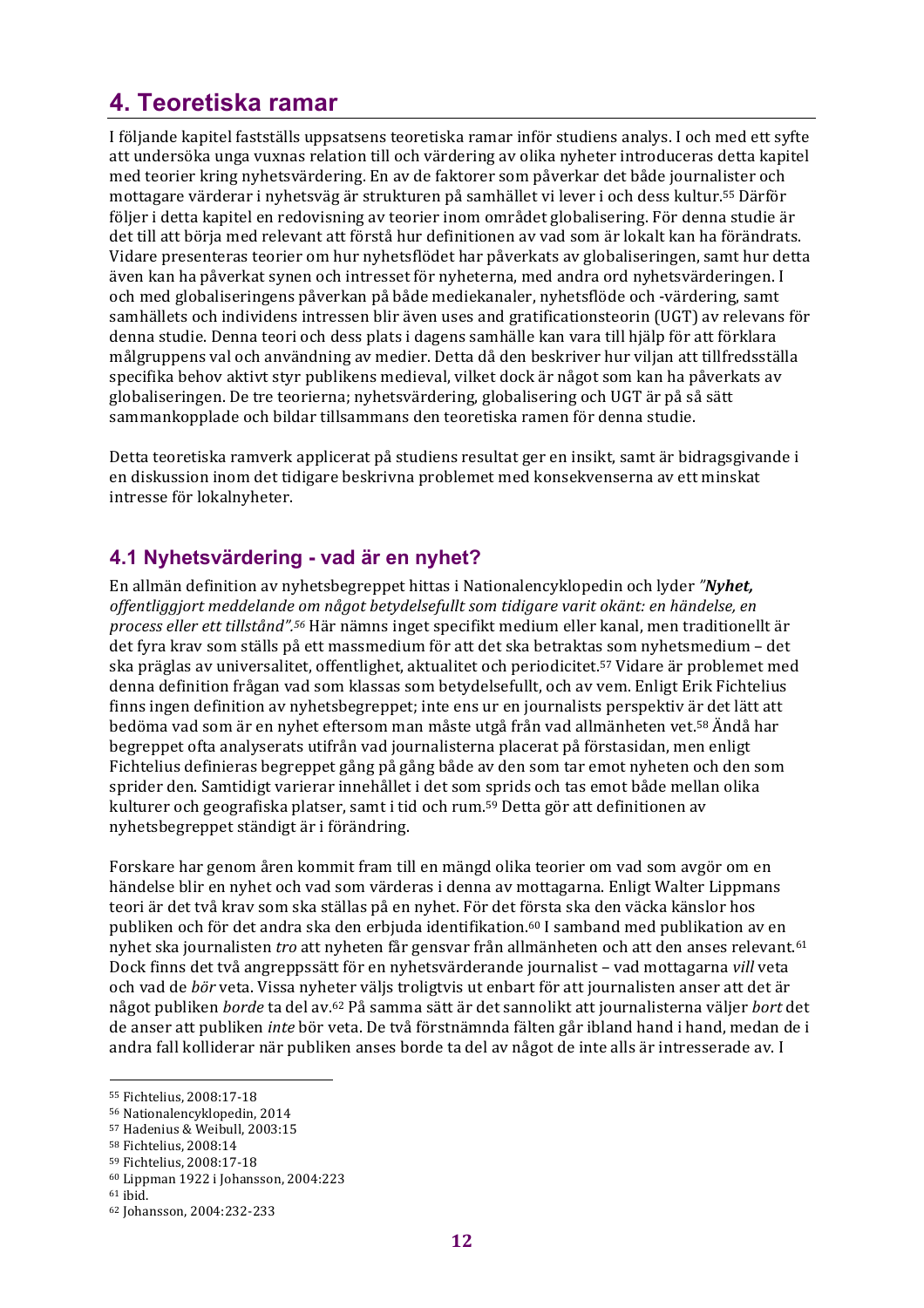slutänden är det ändå ett måste att nyheten fångar publikens intresse för att klassas som just en nyhet.63

Långt efter Lippmans uttalade teori kom Henk Prakke fram med en tes som till viss del kompletterade Lippmans två krav på en nyhet. Prakke menade att det främst är tre faktorer som är av vikt för att skapa ett nyhetsvärde: närhet i tid, i kultur och i rum. Detta innebär att ju mer nära i tid en händelse uppdagas, ju mer publiken kan relatera till och identifiera sig med den, och ju närmare händelsen sker geografiskt, desto större chans har den att bli en nyhet.<sup>64</sup> De två teorierna skiljer sig åt i och med att Lippman fokuserade på nyhetens krav – väcker den inte känslor och identifikation hos publiken kan den helt enkelt inte klassas som en nyhet. Prakke däremot analyserade nyhetsvärdet djupare och lade till ytterligare två faktorer i form av tid och rum. Håkan Hvitfelt utvecklade senare Lippmans och Prakkes teorier med mer specifika faktorer, vilka han ansåg höjde nyhetsvärdet. Han kom fram till att chansen att en nyhet hamnar på förstasidan ökar om den behandlar 1) ett traditionellt sakområde med 2) kort geografiskt eller kulturellt avstånd till 3) faktiska händelser, som dels är 4) sensationella eller överraskande, dels handlar om 5) elitpersoner, 6) samt är enkla, 7) men viktiga eller relevanta, 8) utspelas under kort tid eller som del av ett tema, 9) har negativa inslag 10) och härstammar från professionella källor.65

Trots de många teorierna om faktorerna som ger nyheter sitt värde är det fortfarande ett antal av dessa som är svårtolkade. Nära i tid och rum är lätt att förstå, men begrepp som "överraskande", "viktig" och "negativ" har alla gemensamt att de varierar från person till person, land till land, kultur till kultur. Bengt Johansson föreslog därför helt enkelt variation och balans mellan olika typer av nyheter för att hålla publikens intresse vid liv. Därmed menade han i motsats till Hvitfelt att en nyhet inte nödvändigtvis ökar i värde i och med ett negativt innehåll, utan att även humoristiska och positiva nyheter är eftertraktade av publiken.<sup>66</sup> Även Tony Harcup och Deidre O'Neill var inne på samma spår i sin något senare teori. De hävdade som flera av de andra forskarna att en högt värderad nyhet ska innefatta bland annat maktelit, något oväntat, något negativt, samt beröra många människor, men även att kändisar, underhållning och positiva inslag har högt nyhetsvärde.<sup>67</sup> Detta är ett tecken på att gränserna mellan nyhetsrapportering och underhållning har blivit allt suddigare, vilket ytterligare försvårar definitionen av nyhetsbegreppet.<sup>68</sup>

#### **4.2 Globalisering**

Globalisering rör sig om mer än bara faktiska förändringar i samhället och ekonomin. Den har även tagit sig i uttryck i subjektiva fenomen, som en förändring av begreppet lokalt och ett beroende av och kontakt med världen utanför den egna bubblan.<sup>69</sup> I och med globaliseringen rör vi oss i större utsträckning och möter därmed individer från världens alla hörn, men även inom hemlandets gränser möts olika kulturer. Detta gör att kulturidentiteter över lag får en internationell eller multinationell karaktär.<sup>70</sup> Flew beskrev på samma sätt globaliseringen i form av bland annat mänsklig global mobilitet och multikulturella samhällen. Vidare betonade han de internationella kommunikationsflödena som gjort ny media till en viktig del i debatter om globaliseringens genomslag.<sup>71</sup>

Hjarvard förklarade den moderna globaliseringen som en ökad omfattning av globala nätverk, styrkan i kontakten inom dessa samt dess globala inflytande på samhället, och slutligen

 

<sup>68</sup> Stúr, 2004:60

<sup>63</sup> Johansson, 2004:232-233

<sup>64</sup> Prakke 1969 i Johansson, 2004:224

<sup>65</sup> Hvitfelt, 1985:148

<sup>66</sup> Johansson, 2004:227

<sup>67</sup> Johansson, 2004:226

<sup>69</sup> Hjarvard, 2003:25-26

<sup>70</sup> Stúr, 2004:65

<sup>71</sup> Flew, 2008:26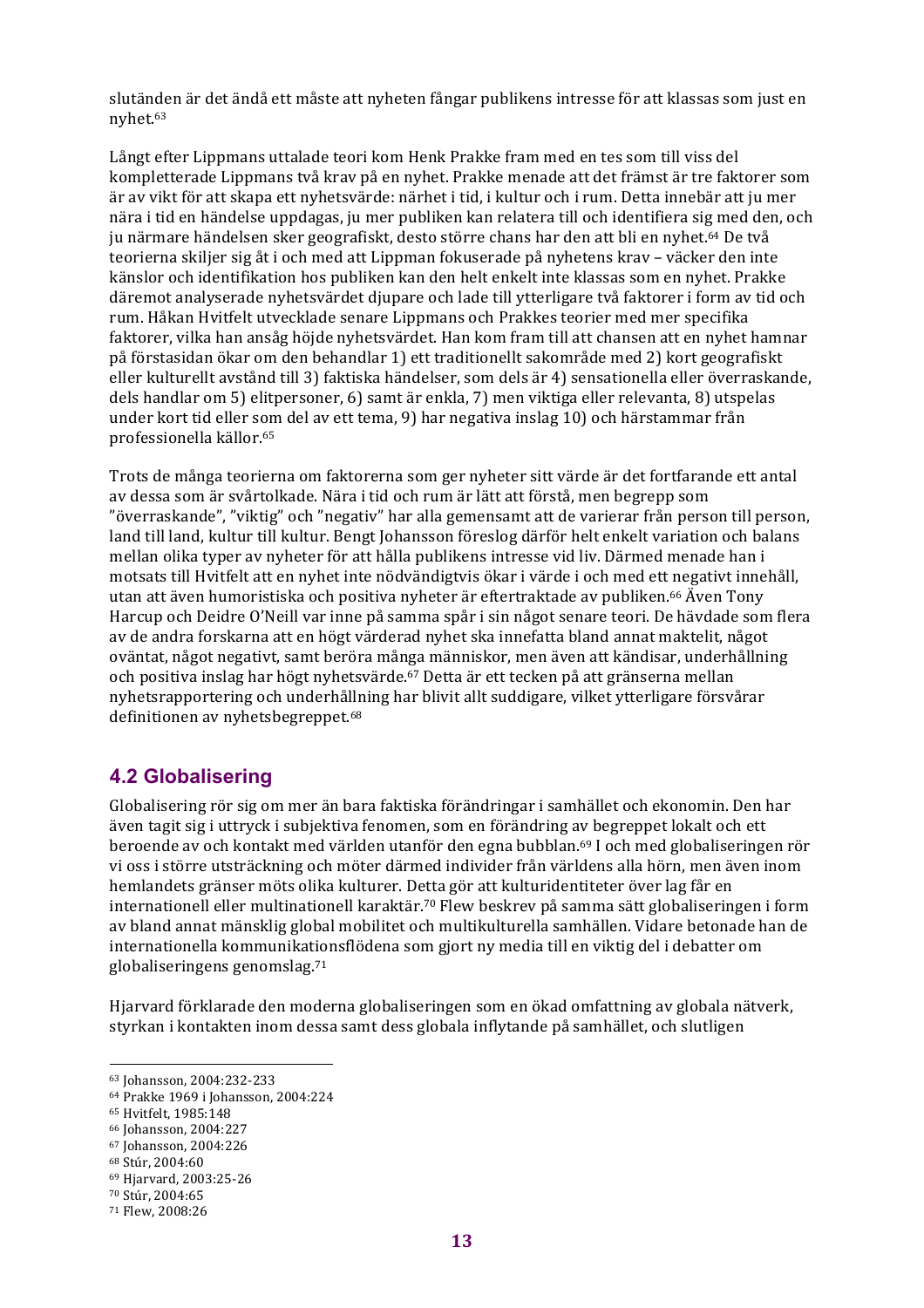hastigheten av det globala flödet.<sup>72</sup> Globaliseringen är inget nytt fenomen, inte heller när det gäller media, nyheter och kommunikationskanaler, vilka alla tillhör Hjarvards definition av den moderna globaliseringen.<sup>73</sup> Redan under mitten av 1800-talet fick det internationella informations- och kommunikationsflödet en omfattande och strukturerad form genom användningen av internationella nyhetsbyråer och framväxten av kommunikationsnätverk.<sup>74</sup> Däremot var det först under 1900-talet som global information och kommunikation faktiskt blev vanligt i det sociala umgänget.<sup>75</sup> Förutom det internationella kommunikationsflödet menade Flew att även de (förhållandevis) nya medierna är mer utbredda och rymmer mer information än tidigare, "Google can be both global and hyper-local", hävdade han.<sup>76</sup> Men vad är då lokalt?

#### 4.2.1 Lokalt + Globalt = Glokalt

I en studie som innefattar synen på lokala nyheter är det relevant att diskutera begreppet lokalt, vilket kan definieras på flera sätt. Det mest traditionella sättet att använda begreppet har varit när det handlat om det geografiskt lokala, men i och med globaliseringen finns uppfattningen att definitionen vidgats till att omfatta internationella områden av lokalt intresse.

Till att börja med är det geografiskt, eller fysiskt, lokala inte så okomplicerat som man först kan tro. Gren och Hallin poängterade inom kulturgeografin att om man till exempel ser det fysiskt lokala som ett "fysiskt rum" där vi befinner oss, blir nästa fråga vad man klassificerar som "rum".<sup>77</sup> Författarna menade att ett exempel att definiera "rum" kan vara att utgå från jordytan indelad i mindre enheter som städer, landskap, regioner eller länder.<sup>78</sup> Detta innebär att både exempelvis Göteborg och Västra Götaland kan ses som ett "rum", och att det fysiskt lokala för två individer bosatta i samma område därmed kan skilja sig åt.<sup>79</sup> Bedömningen av var en individ känner sig hemma påverkas förutom var denne bor även av andra faktorer så som ålder och utbildning.<sup>80</sup> Thompson menade att uppfattningen av tillhörighet stammar från känslan att dela en historia och en plats.<sup>81</sup> Vissa fysiskt lokala områden kan dock ses endast som en plats där man bor, utan att man för den delen delar en gemensam identitet med övriga medborgare.<sup>82</sup> Detta kan vara en allt ökande situation i och med att människor i dagens samhälle är i större rörelse än tidigare, vilket bidragit till både en svagare platsanknytning och att uppfattningen av vad som är "hemma" inte längre behöver vara kopplad till *en* specifik plats.<sup>83</sup>

Vidare förklarade Gren och Hallin att vad som bedöms som "rum" kan bero på både en idealistisk och en relationell rumsuppfattning. Den idealistiska definitionen av rum baseras på människors idéer, åsikter, föreställningar och sociala normer, medan den relationella uppfattningen av rum är socialt uppbyggd och styrs av människors sociala relationer.<sup>84</sup> De poängterade även att man kan känna rumslig närhet ur ett relativt perspektiv, trots att det absoluta avståndet är långt, till exempel med hjälp av internet eller andra kommunikationskanaler.<sup>85</sup> Även den globala spridningen av populärkultur genom både sociala och informella medier har skapat nya gemenskaper utan rumslig förankring.<sup>86</sup> Därmed präglas uppfattningen och tolkningen av information och nyheter allt mer av utomstående kulturer.

 

- <sup>76</sup> Flew, 2008:155
- <sup>77</sup> Gren & Hallin, 2003:86
- <sup>78</sup> ibid.
- <sup>79</sup> ibid.
- 80 Weibull, 2012:54
- 81 Thompson, 2001:49 82 McQuail, 1997:27
- 83 Boije, 2013:31-32

85 Gren & Hallin, 2003:104

<sup>72</sup> Hjarvard, 2003:21

<sup>73</sup> ibid.

<sup>74</sup> Thompson, 2001:103

<sup>75</sup> Thompson, 2001:199

<sup>84</sup> Gren & Hallin, 2003:86-87

<sup>86</sup> Jansson, 2011:197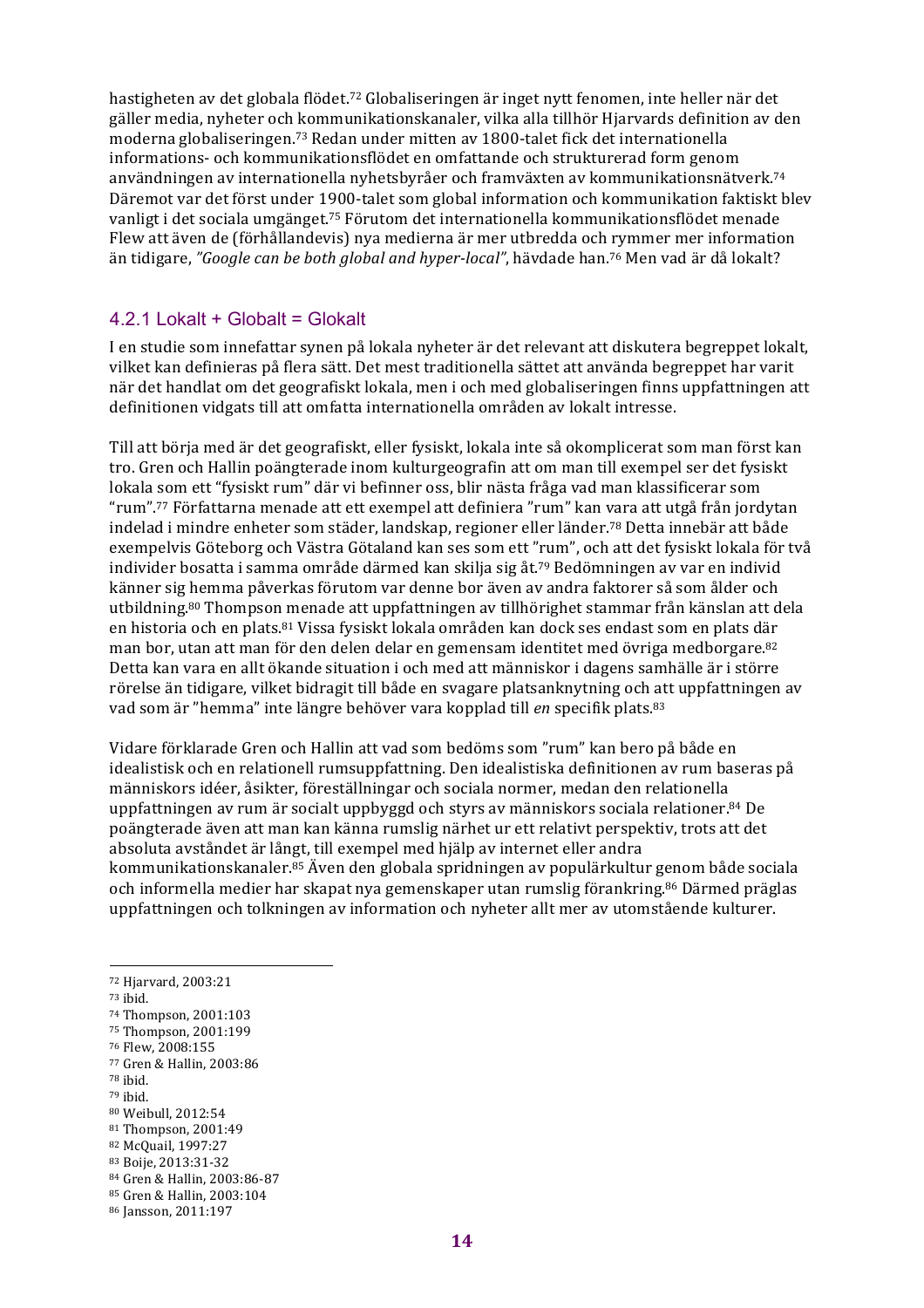Thompson menade dock att publiken automatiskt tolkar det globala medieutbudet utifrån deras fysiska, alltså lokala, liv och att det är den dagliga vardagen som individen förhåller sig till.<sup>87</sup>;<sup>88</sup> Detta tyder på att individen fortfarande är knuten till det lokala trots att denne genom den nya teknologin blivit frikopplade från det "fysiska" rummet och de tidsliga gränserna.<sup>89</sup>;<sup>90</sup> Enligt Thompson finns därmed kopplingen mellan jaget och den lokala platsen kvar, då nyheterna alltid mottas av individerna på en specifik plats, samt att den praktiska betydelsen för den nya kunskapen alltid är beroende av individens egna resurser och intressen.<sup>91</sup> Sammanfattningsvis har nyhetsanvändning visat sig vara kopplad till anknytningen till en specifik plats<sup>92</sup>, men människan är inte längre begränsad av behovet att vara fysiskt närvarande där en händelse inträffar.<sup>93</sup> Därmed har även den känslomässigt lokala anknytningen betydelse för vilka nyheter man tar till sig.

Detta är en av anledningarna till att den mentala inställningen till vad som är lokalt har fått allt större betydelse. I och med globaliseringen, de upphävda nationsgränserna och möjligheten att snabbt kommunicera med människor över hela världen har man i dagens samhälle lättare att identifiera sig och känna samhörighet med andra kulturer och länder. "The international becomes the next door neighbor", uttryckte sig forskaren Sefton-Green.<sup>94</sup> Barry Wellman yttrade sig på liknande sätt med uttalandet "It's not that the world is a global village, but [...] one's "*village"* could span the globe.".<sup>95</sup> Med andra ord menade Wellman att en människas eget "rum" kan innefatta områden över hela världen, detta beroende på individuella faktorer som intresse, upplevelser och erfarenheter. I och med möjligheten att ta del av nyheter från världens alla hörn smälter även begreppen lokalt och globalt när det gäller nyheter allt mer samman. Man talar om en så kallad "glokalisering", vilket innebär att det lokala blivit globaliserat samtidigt som det globala ibland tilldelas en lokal karaktär.<sup>96</sup> Till exempel kan en svensk soldat från Norrköping befinna sig i tumultet i Afghanistan, vilket gör att en global nyhet kan vara lokalt präglad och vice versa.<sup>97</sup> Hur kan detta ha präglat mediemarknaden?

#### 4.2.2 Nyheter i ett globaliserat samhälle

Förutom en förändring och utveckling av medier har globaliseringen även bidragit till ett nytt utseende i ägandeformen på mediemarknaden, vilken allt mindre tar hänsyn till nationsgränserna.<sup>98</sup> Stúr menade att vissa mediaföretag blivit världsledande men att det även uppstått mediekonglomerat som kontrollerar flertalet länders mediebransch.<sup>99</sup> Detta tillsammans med den mindre reglerade mediemarknaden har även påverkat mediernas utbud och innehåll, enligt Alström.<sup>100</sup> Samma programinnehåll och nyhetsförmedling idag både sprids och är gångbara för fler kulturer och länder. Valmöjligheterna, programmen och kanalerna har blivit fler och är åtkomliga för världens publik. Samma eller liknande historier läses därmed och tas del av över hela världen, vilket bidragit till att konkurrensen mellan medierna har ökat.<sup>101</sup>

Samtidigt har även globaliseringen bidragit till en ökad konkurrens mellan olika typer av nyheter på grund av att publiken idag, dygnet runt och i stort sett var som helst, kan ta del av

- 93 Thompson, 2001:49
- 94 Sefton-Green, 1998:7-9 95 Wellman, 1999:333
- 96 Thompson, 2001:203

- 98 Stúr, 2004:53
- <sup>99</sup> ibid.

<sup>87</sup> Thompson, 2001:218-219

<sup>88</sup> Thompson, 2001:259

<sup>89</sup> Thompson, 2001:44

<sup>90</sup> McLuhan 1964 i Jansson, 2011:197

<sup>91</sup> Thompson, 2001:257

<sup>92</sup> Bergström, 2010:118

<sup>97</sup> Carstorp, 2014

<sup>100</sup> Alström et al, 2001 i Stúr 2004:60

<sup>101</sup> ibid.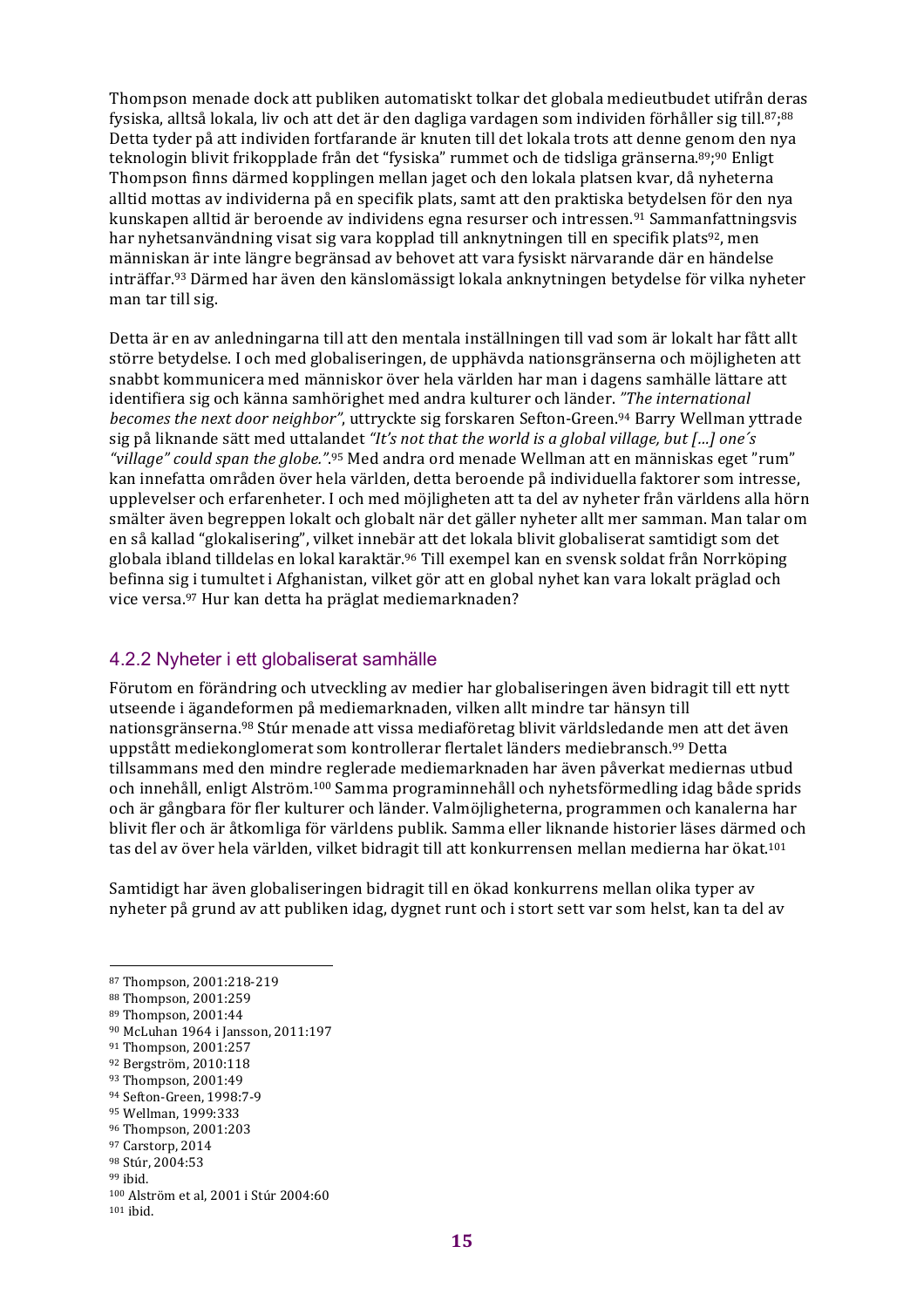hela världens nyhetsutbud.<sup>102</sup> Både Hyitfelt och Nygren, Stúr och McQuail delade teorin om att detta lett till att nyheternas innehåll påverkats i en kommersiell riktning.<sup>103</sup>;<sup>104</sup>;<sup>105</sup> Med andra ord kan man säga att nyheterna i och med sin spridning och på grund av globaliseringen allt mer kommit att användas som ett vinstdrivande medel. Att locka till sig en så stor publik som möjligt har därmed blivit ett allt mer angeläget syfte och enligt Stúr kan detta ha lett till att gränsen mellan nyhet och underhållning blivit allt otydligare.<sup>106</sup> McQuail var inne på samma spår i sitt uttalande, att en nyhetshistoria kan anses vara värdefull både informationsmässigt och för att tillfredsställa nyfikenhet eller intresse. Detta avser dessutom en specifik historia oavsett var den geografiskt utspelar sig eller tas del av.<sup>107</sup>

Det har forskats mycket om vilka faktorer det är som formar utbudet och flödet av internationella nyheter. En teori anser att nyhetsmönstret kan ses som en reflektion av ekonomiska och politiska relationer mellan länder.<sup>108</sup> Dock har de internationella nyheterna expanderat i omfång från att främst ha innefattat politik, handel och krig till att idag innehålla mer av exempelvis sport, turism, mode och kändisskvaller.<sup>109</sup> En annan teori betonar det geografiska avståndet och den kulturella gemenskapen och McQuail hävdade att nyhetsflödet även är influerat av diverse affärer mellan länderna. Han menade att publiken behöver eller vill ta del av de nyheter som berör de delar av världen med vilka de har affärer eller ser som vänner, alternativt fiender.<sup>110</sup> Denna teori menar att det finns ett intresse att ta del av nyheter från de länder som kan komma att påverka en själv, vilka idag är fler i och med globaliseringen. Enligt Jenson handlar det då inte bara om påverkan på ett nationellt plan i form av sitt hemland, utan även på sig själv som person, eftersom även de personligt sociala och kulturella faktorerna spelar in.<sup>111</sup> Utvecklingen av nyhetsformatet i sig anses ha bidragit till att nya former av ickelokal kunskap allt med kompletterar och ersätter den lokala kunskapen.<sup>112</sup>

#### **4.3 Uses and gratificationsteorin**

Uses and gratificationsteorin, UGT, uppkom i och med att medieutbudet under femtiotalet utvecklades mot det kommersiella hållet och mediemottagarna därmed blev sedda som konsumenter om vilka man krävde bättre kunskap. Man vände på frågeställningen "vad gör media för brukarna?" till "vad gör brukarna med media?" Forskningen gick därmed från att undersöka mediernas effekt på massamhället, till individens behov och bruk av medierna.<sup>113</sup> "We must get away from the habit of thinking in terms of what the media do to people and *substitute for it the idea of what the people do with the media"*, sa medieprofessorn James Halloran,<sup>114</sup> och UGT formades kring frågan varför människor använder media och vad de använder media till.<sup>115</sup> Denna studie fokuserar delvis på lokala nyheter och vikten av dessa. Genom att applicera denna teori på studiens resultat kan en eventuell koppling mellan målgruppens medieval och behov av nyheter utläsas. Detta kan i sin tur förklara dagens medieanvändning och därmed även spå dagspressens framtid, vilket är av intresse på grund av dess viktiga roll som lokal nyhetsförmedlare.

 

<sup>103</sup> ibid.

- 106 Stúr, 2004:60
- 107 McQuail, 2005:261 108 McQuail, 2005:262-263
- $109$  ibid.
- <sup>110</sup> ibid.

- 112 Thompson, 2001:262
- 113 Drotner et al, 1996:81

<sup>102</sup> Hvitfelt & Nygren, 2002:31

<sup>104</sup> Stúr, 2004:60

<sup>105</sup> McQuail, 2005:261

<sup>111</sup> Jenson 1998 i McQuail, 2005:258

<sup>114</sup> Halloran 1970 i Drotner et al, 1996:81

<sup>115</sup> McQuail, 1997:70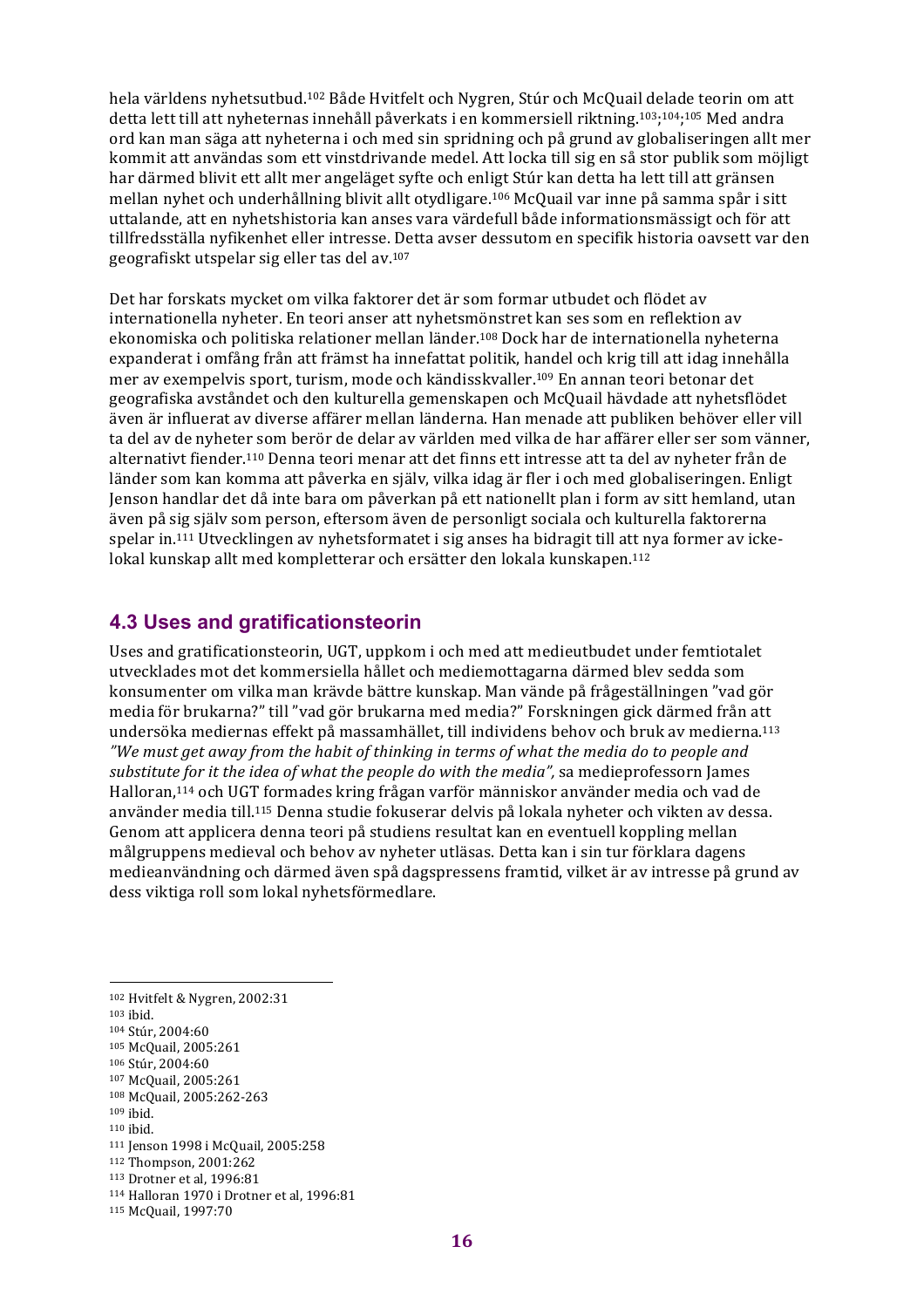Teorin ser inte individer som passiva mediemottagare utan som medieanvändare och förutsätter att publiken är minst lika driftig i sin användning av medierna som sändarna är.<sup>116</sup>;<sup>117</sup> Teorin utgår från att publiken aktivt gör sitt medieval för att medvetet uppnå ett bestämt mål och tillfredsställa ett behov<sup>118</sup> och bygger därmed på att betydelsen av ett meddelande beror på hur publiken tolkar det och inte på vad sändaren vill förmedla.<sup>119</sup>

Blumler och Katz tog fram en modell som förklarar att UGT innefattar

- 1) sociala och psykologiska orsaker till
- 2) behov, vilket genererar i
- 3) förväntningar på
- 4) massmedia och andra källor, vilket leder till
- 5) olika mönster i medieexponering (eller andra aktiviteter), vilket resulterar i
- 6) tillfredsställda behov eller andra (ofta oavsiktliga)
- 7) konsekvenser av medieexponeringen.<sup>120</sup>

Modellen nedan av Karl Erik Rosengren visar utifrån teorin hur grundläggande individuella behov kan tillfredsställas. För att behoven ska leda till handling måste de uppfattas som ett problem, vilket även har en potentiell lösning. Både behoven och de ansedda problemen formas och påverkas av samhället och dess mediestruktur, samt individens personliga egenskaper inklusive både psykologiska drag och exempelvis utbildning, inkomst, kön, bostadsort och position i livet.<sup>121</sup>;<sup>122</sup> Samhället och de personliga egenskaperna influerar i sin tur en eventuell lösning till problemet, vilket leder till ett motiv att använda sig av exempelvis media för att tillfredsställa behovet.<sup>123</sup>



- 116 McQuail, 1997:18
- 117 Fiske, 1997:151
- 118 Drotner et al, 1996:82
- 119 Fiske, 1997:151
- 120 Blumer & Katz, 1974 i McQuail & Windahl, 1993:134
- 121 McQuail, 1997:67
- 122 Rosengren, 1974 i McQuail & Windahl, 1993:135

<sup>123</sup> ibid.

 $124$  Rosengren, 1974 i McQuail & Windahl, 1993:135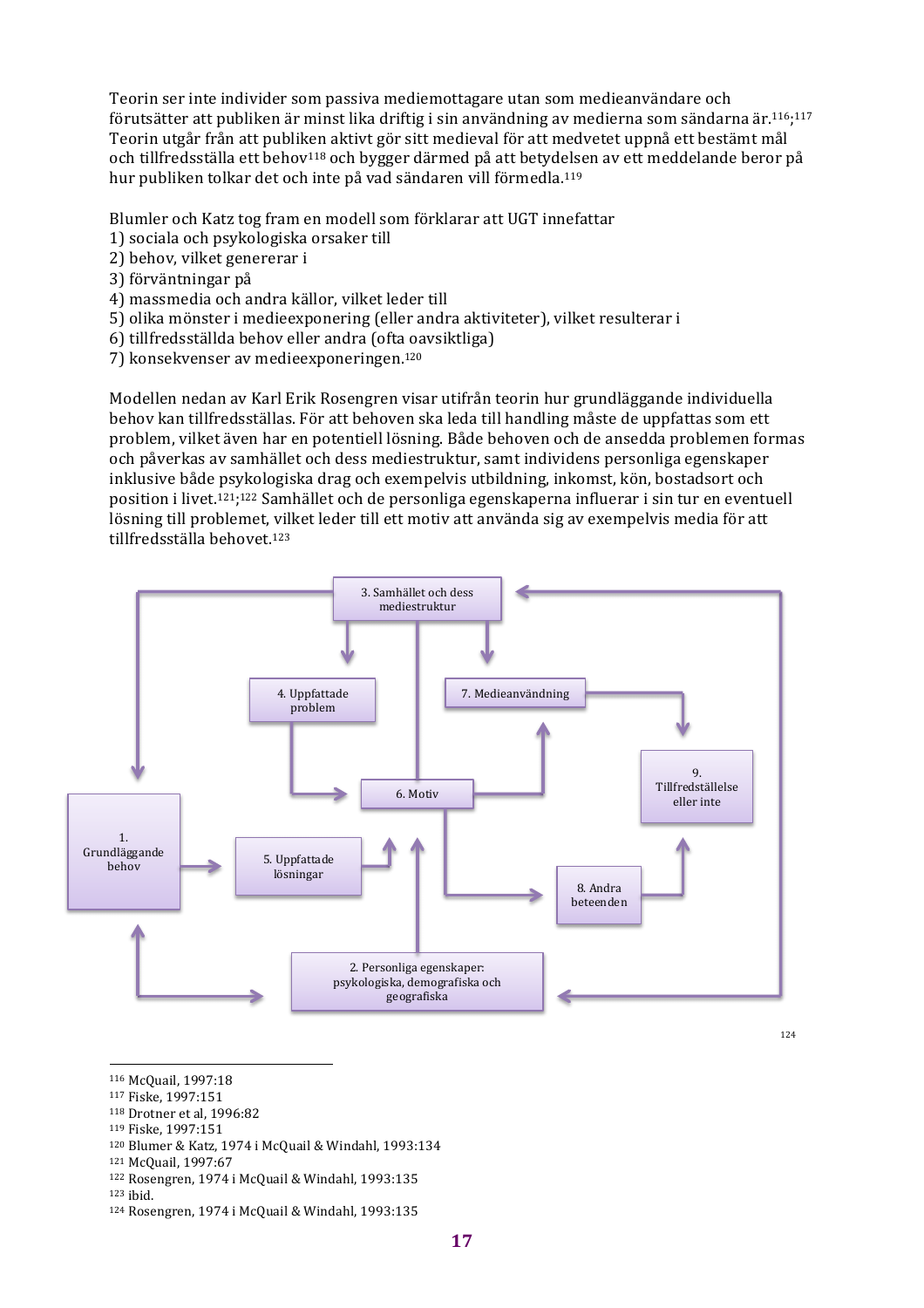UGT har fått kritik för att den enbart tar hänsyn till de behov som uppkommer via media. För forskarna var och är det näst intill omöjligt att bedöma vilka behov som eventuellt *inte* kan tillfredsställas med hjälp av medier och det är även svårt att i förhållande till medierna förklara hur nya behov uppstår.<sup>125</sup> McQuail med flera identifierade dock det de ansåg vara de fyra viktigaste behoven med möjlighet att tillfredsställa via medier:

- 1) Behovet av avkoppling tillfredsställs bland annat genom underhållning, dels för att få känslomässig eller intellektuell belöning, dels för att för stunden fly från vardagen och problemen.
- 2) Behovet av relationer tillfredsställs genom sällskapet från mediet (t ex ha radion på) och genom att mediet förser människor med gemensamma samtalsämnen att diskutera i sociala sammanhang.
- 3) Behovet av personlig identitet tillfredsställs genom att låta mediets innehåll vara något att förhålla sig till och jämföra sitt eget liv med, vilket bidrar till identitetsstärkande och tillhörighetskänsla.
- 4) Behovet av information tillfredsställs genom att mediet förser publiken med upplysningar för att förstå och få kunskap om omgivningen och omvärlden.<sup>126</sup>;<sup>127</sup>

När det gäller individens faktiska val av medium och dess innehåll är enligt McQuail det dagliga utbudet av innehåll och dess utformning, de aktuella omständigheterna, samt den sociala kontexten i form av påverkan av familj och vänner tre variabler som kan påverka detta.<sup>128</sup>

#### 4.3.1 Uses and gratificationsteorin idag

I och med den rådande globaliseringen och ett förändrat mediesamhälle har nya behov och medier uppkommit, vilket som följande avsnitt belyser kan ha en påverkan på UGTs trovärdighet. Detta kan även bidra till en förklaring av studiens problemområde som berör mottagandet och intresset av lokala nyheter. Enligt McQuail går det inte att applicera samma UGT-modell för alla sorters innehåll och användarområden i massmedier.<sup>129</sup> Till exempel kan inte teorin förklara dagens användning av internet speciellt bra – enligt forskning har endast  $10$ procent av internets användningsområde kunnat förklaras med tillfredsställande av behov.<sup>130</sup> Eastin och LaRose nämnde dock bland annat social interaktion (via Facebook, chatt, Skype, etc.), ekonomihantering, problemlösning, karriär och status som moderna behov med möjlighet att tillfredsställa online.131

I dagens samhälle med fler utvecklade mediekanaler och en ny form av medieanvändning har begreppet "behov" inom UGT i vissa sammanhang bytts ut till "expected outcomes" (förväntade resultat) och "wished-for outcomes" (önskade resultat).<sup>132</sup> Med dessa uttryck menas att användningen av ett medium handlar om behovet att uppnå ett förväntat eller önskat resultat snarare än att tillgodose ett specifikt behov. Ett önskat resultat kan exempelvis innebära att en användare *hoppas* ha fått ett meddelande och därför loggar in på Facebook.<sup>133</sup> Användningen på internet är på så sätt till viss del beroende av de förväntade resultaten, vilka i sin tur påverkas av styrkan i internetvanan.<sup>134</sup> Ju mer tid man spenderar på internet, desto effektivare blir användningen. Därmed ökar förväntningarna på vad man kan hitta på internet, vilket resulterar i en ökad användning.<sup>135</sup>

<sup>125</sup> Drotner et al. 1996:83

<sup>126</sup> McQuail, Blumler & Brown 1972 i Fiske, 1997:152-154

<sup>127</sup> Strömbäck, 2009:73

<sup>128</sup> McQuail, 1997:68

<sup>129</sup> McQuail 1984 i McQuail & Windahl, 1993:138

<sup>130</sup> Eastin & LaRose, 2004:359

<sup>131</sup> ibid.

<sup>132</sup> Eastin & LaRose, 2004:361&365

<sup>133</sup> Eastin & LaRose, 2004:361

<sup>134</sup> Eastin & LaRose, 2004:365

<sup>135</sup> Eastin & LaRose, 2004:362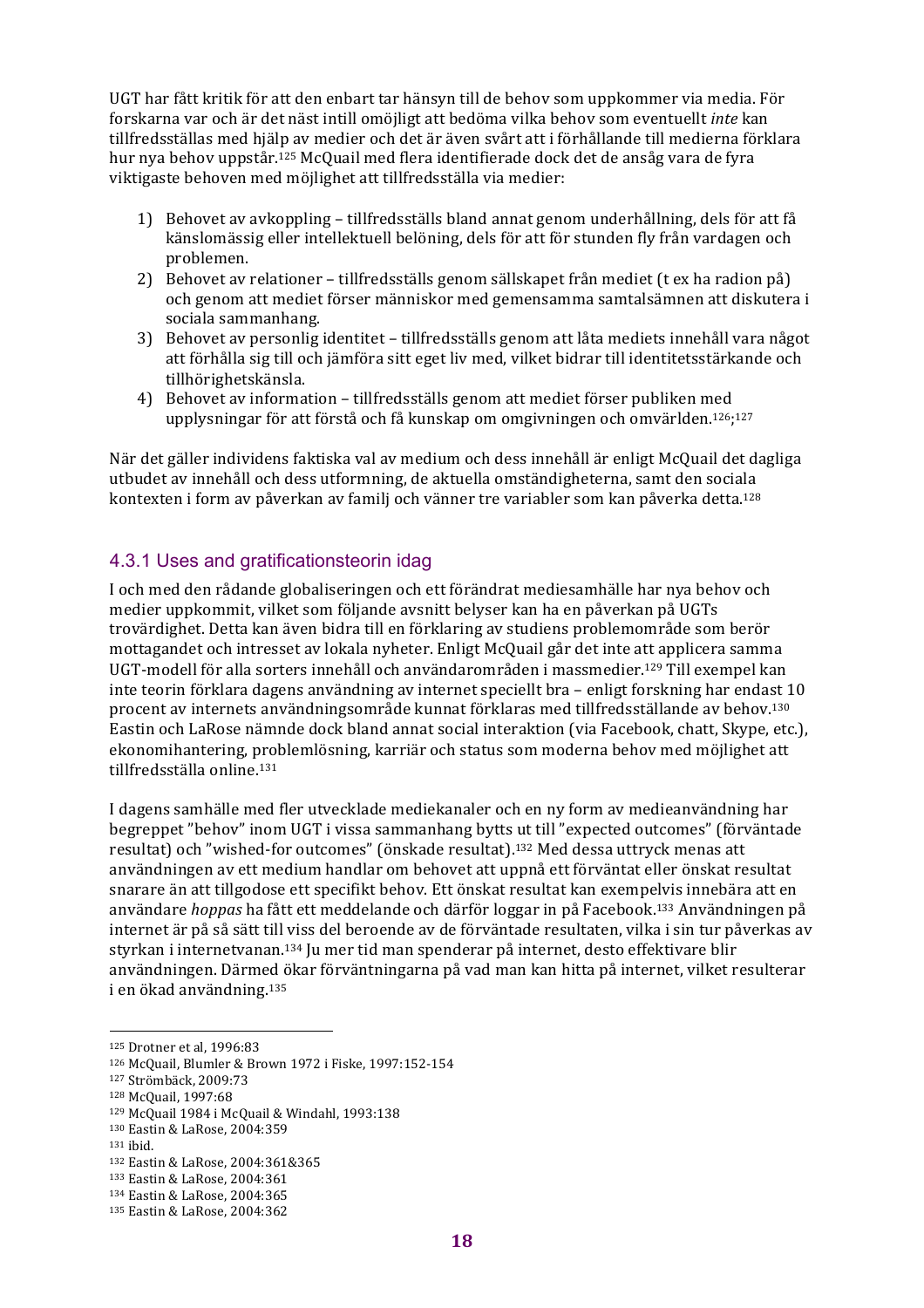LaRose och Diddi menade att UGT i stor utsträckning brister i dagens mediesamhälle. "When *confronted by a myriad of media choices, the consumer lapses into habitual patterns of media consumption in order to conserve mental resources, rather than repeatedly engaging in active selection"*.<sup>136</sup> LaRose hävdade att en individ inte fattar dagliga beslut när denne en gång valt att exempelvis läsa en specifik nättidning eller prenumerera på en dagstidning, utan att det idag snarare beror på vanor och ibland otillräcklig självkontroll.<sup>137</sup> Det kan till exempel visa sig i form av att man utan att tänka klickar in på aftonbladet.se, bara för att det är rutin och utan att ha ett mål. Vanan eller rutinen följs sedan till dess att ett mönster bryts, till exempel i form av att man flyttar hemifrån eller ihop med någon.<sup>138</sup> Även McQuail har berört vanor och rutiner när det kommer till medieval, hur man får medieerfarenhet och därmed skapar förväntningar för att ett specifikt medium ska uppfylla ett särskilt användarområde.<sup>139</sup> Däremot är hans slutgiltiga uppfattning att trots att individer vanligtvis har ett stabilt mönster och preferenser i användningen och valen av medier, är varje dags medieanvändning unik och influerad av varierande och oförutsägbara omständigheter.<sup>140</sup>

 136 Diddi & LaRose, 2006:194-195

<sup>137</sup> Eastin & LaRose, 2004:362

<sup>138</sup> Diddi & LaRose, 2006:195

<sup>139</sup> McQuail, 1997:68

<sup>140</sup> McQuail, 1997:67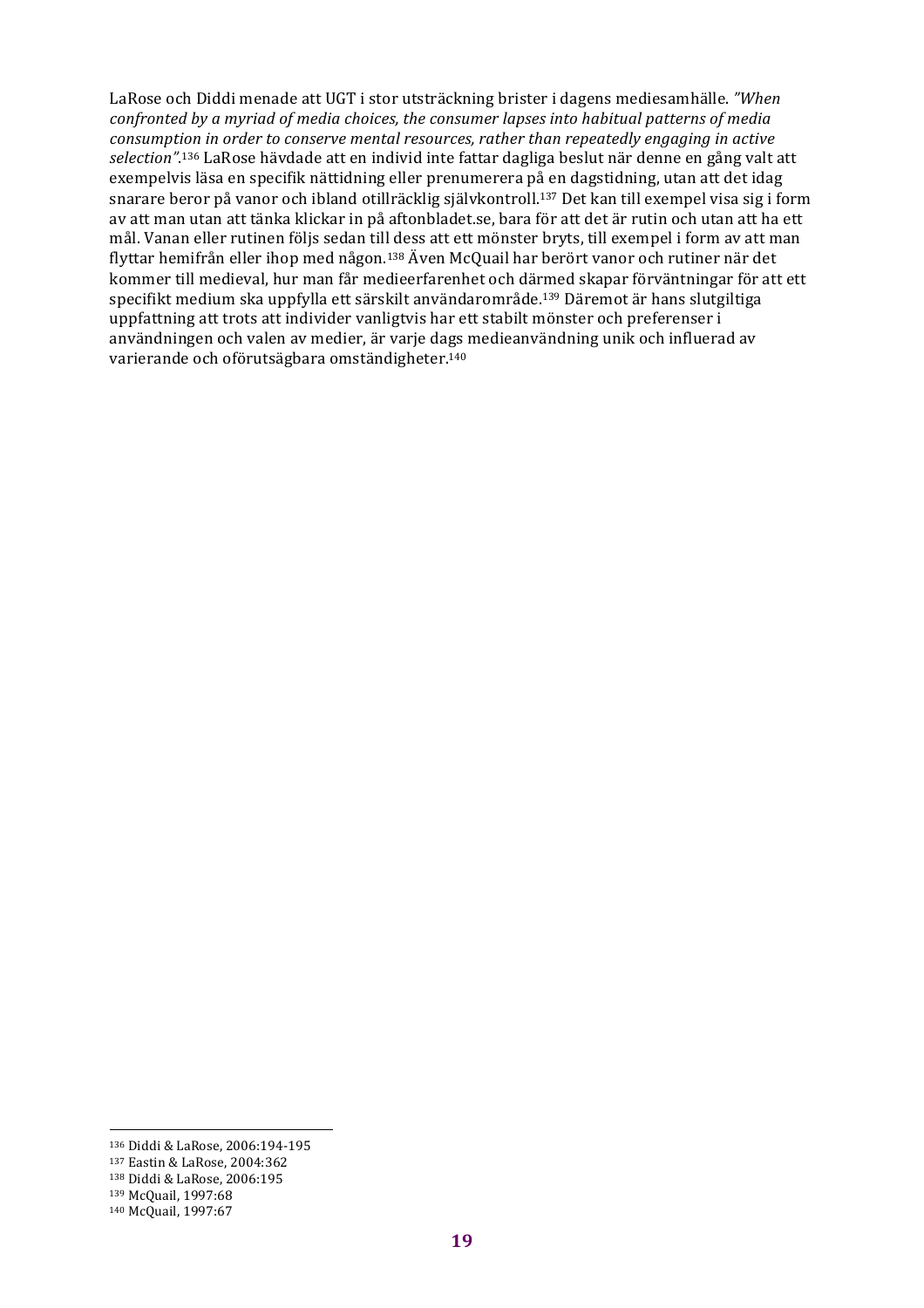# **5. Metod**

Detta kapitel redogör valet av metod vid genomförandet av denna studie. Det kvalitativa metodvalet redovisas och motiveras tillsammans med urvalet och tillvägagångssättet. Även analysmetoden för insamlad empiri framförs innan studiens metod slutligen diskuteras.

#### **5.1 Kvalitativ metod – fokusgrupper**

Då frågeställningarna i denna studie berör åsikter, attityder och uppfattningar, samt syftar till att få en djupare inblick i tankar och funderingar hos målgruppen krävs en kvalitativ metod i förhållande till en kvantitativ. $^{141}$  För att samla in empiri till studien föll därmed valet på att använda och genomföra fokusgruppintervjuer, då detta troligtvis skulle ge ett mer intressant material än vid individuella samtal. Detta på grund av att frågorna och konversationerna i högre grad blir styrda vid enskilda interviuer eftersom diskussioner mellan en enskild interviuperson och intervjuare inte kan skapas i samma utsträckning som mellan ett flertal fokusgrupprespondenter.<sup>142</sup> Med ett okänsligt ämne såsom nyheter minimeras även risken att svaren från de samlade intervjupersonerna begränsas. Å andra sidan är det svårt att avgöra hur öppna eller hämmade personerna är i sina svar, men detta är inte ett problem som hade försvunnit med individuella intervjuer.<sup>143</sup> Strukturerade fokusgruppintervjuer utgår från ett flertal utvalda frågor som ställs efter olika teman. På så vis är chanserna större att respondenterna håller sig till det givna ämnet och inte svävar iväg allt för långt.<sup>144</sup>

Avsikten vid studiens gruppintervjuer är dock att hålla så öppna samtal som möjligt, då levande diskussioner i förhållande till styrda skapar fler impulser och reflektioner från respondenterna. På så vis belyses olika teman bredare än vad de skulle gjort i en enskild interviu och det är även oftast mindre avskräckande att diskutera i grupp än att bli intervjuad individuellt.<sup>145</sup>;<sup>146</sup> Att använda fokusgrupper gör även att den utsatta tiden blir nyttjad maximalt genom att samtala med fler respondenter vid samma tillfälle.<sup>147</sup>

## **5.2 Urval**

När man arbetar med fokusgrupper är ett teoretiskt motiverat urval att föredra, snarare än ett slumpmässigt, därför utgår valet av respondenter från studiens syfte och uppsatta mål. Det är viktigt att deltagarna har kunskap och erfarenhet inom det aktuella forskningsområdet, men att deras attityder, erfarenheter och uppfattningar skiljer sig åt.<sup>148</sup> Det är även av vikt att medlemmarna i fokusgruppen har något gemensamt. I denna studie är den gemensamma nämnaren utbildningsområde och skola, medan respondenternas personliga egenskaper skiljer sig åt i och med varierande bostads- och hemort. Detta urval görs för att kunna skapa en för studien meningsfull diskussion. Då studien är skriven vid Göteborgs universitet utgår den logiskt nog från detta område vid valet av geografisk avgränsning. I en tidigare undersökning av den lokala journalistiken i Göteborgs-Posten framgick att intresset var större för kommunala frågor i förorterna än i centrala Göteborg, eventuellt på grund av en skillnad i livsstil.<sup>149</sup> I denna studie läggs fokus därför på mindre städer och kommuner i nära anknytning till storstaden Göteborg. Detta för att undersöka uppfattningen av lokala nyheter i småstäder, samt för att se hur relationen till lokala nyheter ser ut i närheten till en storstad.

<sup>141</sup> Wibeck, 2010:10

<sup>142</sup> Esaisson et al, 2012:319-320

<sup>143</sup> Tursonovik, 2002:73

<sup>144</sup> Bibik et al, 2003:14

<sup>145</sup> ibid.

<sup>146</sup> Esaisson et al, 2012:319-320

<sup>147</sup> ibid.

<sup>148</sup> Tursonovic, 2002:67

<sup>149</sup> Nygren, 2004:310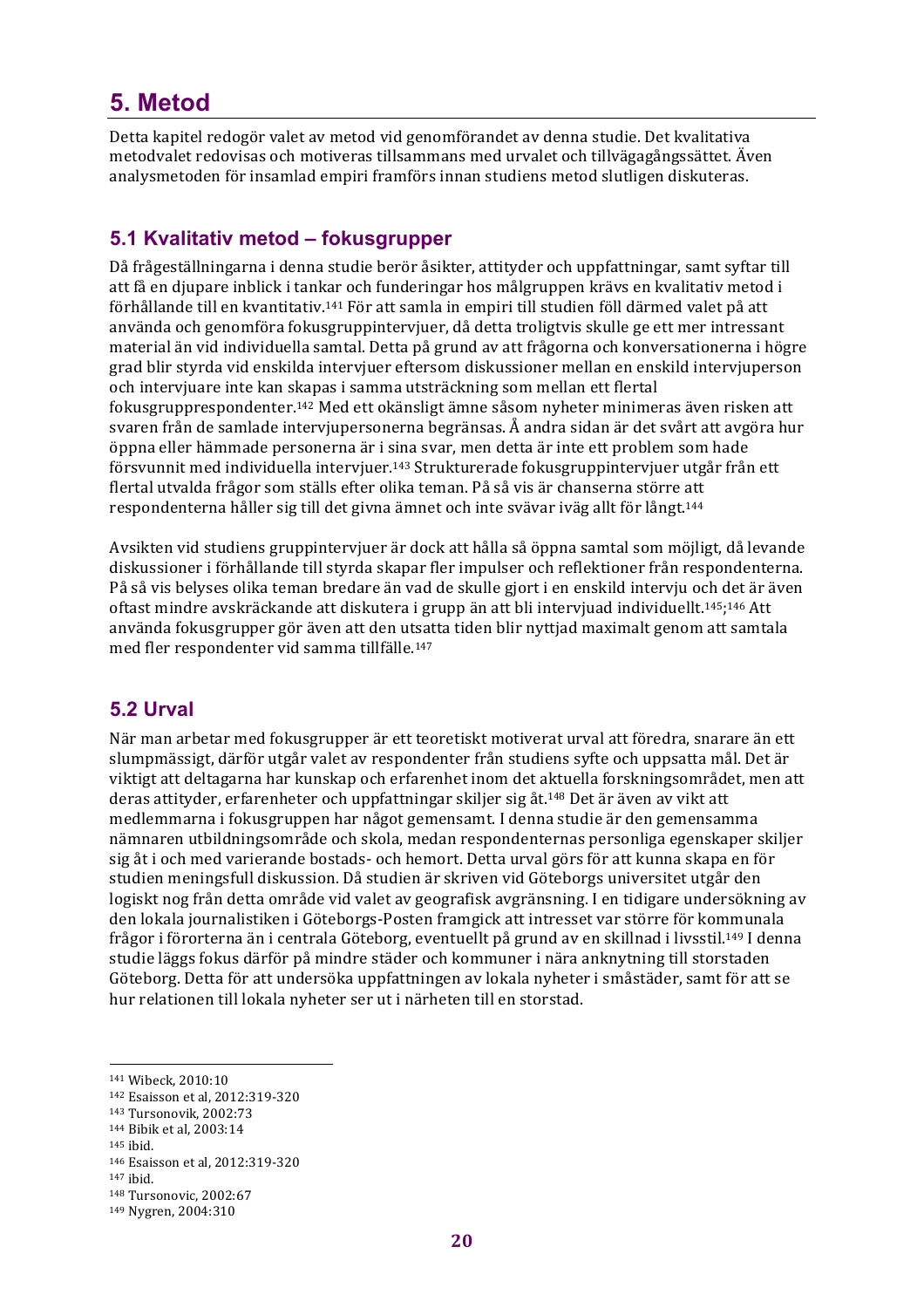Valet av åldersgrupp i denna undersökning har gjorts med studiens uppdragsgivare som utgångspunkt i och med deras önskan att undersöka unga vuxna. Begreppet unga vuxna definieras i studien till åldersspannet 20-25 år. Denna avgränsning görs då studien inte ämnar undersöka tonåringar – dels för att det redan är en välbekant målgrupp när det kommer till nyheter och medieanvändning, men även för att personer under 20 år ofta fortfarande bor hemma och därmed i större utsträckning kan påverkas av övriga familjemedlemmars medievanor och värderingar. I många offentliga sammanhang övergår man till att vara "fullt vuxen" vid 25 års ålder och man definieras inte längre som "ung". Efter denna ålder övergår man ofta till en annan livsstil och levnadsstandard i form av familje- och arbetsliv efter eventuella studier eller liknande. Detta kan i sin tur ha påverkan på vanor och beteenden.<sup>150</sup> På grund av detta sätts denna undersöknings högsta ålder till just 25 år. I och med tidsramen för studien finns det inte heller tid att genomföra alltför många interviuer och få en spridning av åldrar i ett bredare åldersspann.

En liknande utbildningsnivå hos medlemmarna i en fokusgrupp är av betydelse för att bidra till ett bra gruppklimat.<sup>151</sup> Inom det nämnda åldersspannet ökar andelen som sysselsätter sig med högskolestudier,<sup>152</sup> vilket gör att det svenska samhället med dess invånare blir allt mer välutbildat. Detta påverkar vidare medie- och nyhetsanvändning, då det beroende på utbildningsnivå finns en skillnad i vad som intresserar en individ nyhetsmässigt och hur man ser på nyhetskällor.<sup>153</sup> I och med detta avgränsas studien till högskolestudenter, men också på grund av att denna grupp människor rent praktiskt är lättare att kontakta och samordna till skillnad från människor på arbetsplatser. Städerna och skolorna som vals ut för de tre fokusgruppintervjuerna är Campus Varberg, Högskolan Väst i Trollhättan, samt Högskolan i Borås. För att få ett representativt urval söks i så stor utsträckning som det är möjligt en jämn fördelning mellan kön, samt en spridning av etnisk bakgrund.

#### 5.2.1 Fokusgrupprespondenter

Urvalet mynnade ut i följande fokusgrupprespondenter, vilka alla frivilligt deltog i undersökningen. De har dock blivit tilldelade alias för att bibehålla utlovad anonymitet.

#### Högskolan Väst - studerar personalekonomi

"Jonatan" är 20 år, kommer ursprungligen från Lysekil men bor och studerar sedan ett år tillbaka i Trollhättan.

"Adam" är 24 år, bor sedan ett halvår tillbaka i Göteborg, men kommer ursprungligen från Vara och studerar i Trollhättan.

"Isabelle" är 20 år, uppvuxen och bosatt i Vänersborg men studerar i Trollhättan.

"Sofia" är 22 år och är både uppvuxen och bosatt, samt studerar i Trollhättan.

#### Högskolan i Borås - studerar till textilingenjör

"Matilda" är 25 år, uppvuxen i Ulricehamn, men bor och studerar nu i Borås sedan ett år tillbaka.

"Elin" är 23 år, född och uppvuxen i Stockholm, men bor och studerar även hon i Borås sedan ett år tillbaka.

"Anna" är 24 år, kommer ursprungligen från Sandviken, men bor och studerar i Borås sedan ett år tillbaka.

<sup>&</sup>lt;sup>150</sup> Dagens Nyheter, 2011

<sup>151</sup> Tursonovic, 2002:67

<sup>152</sup> Sveriges Radio, 2012

<sup>153</sup> Bergström, 2010:117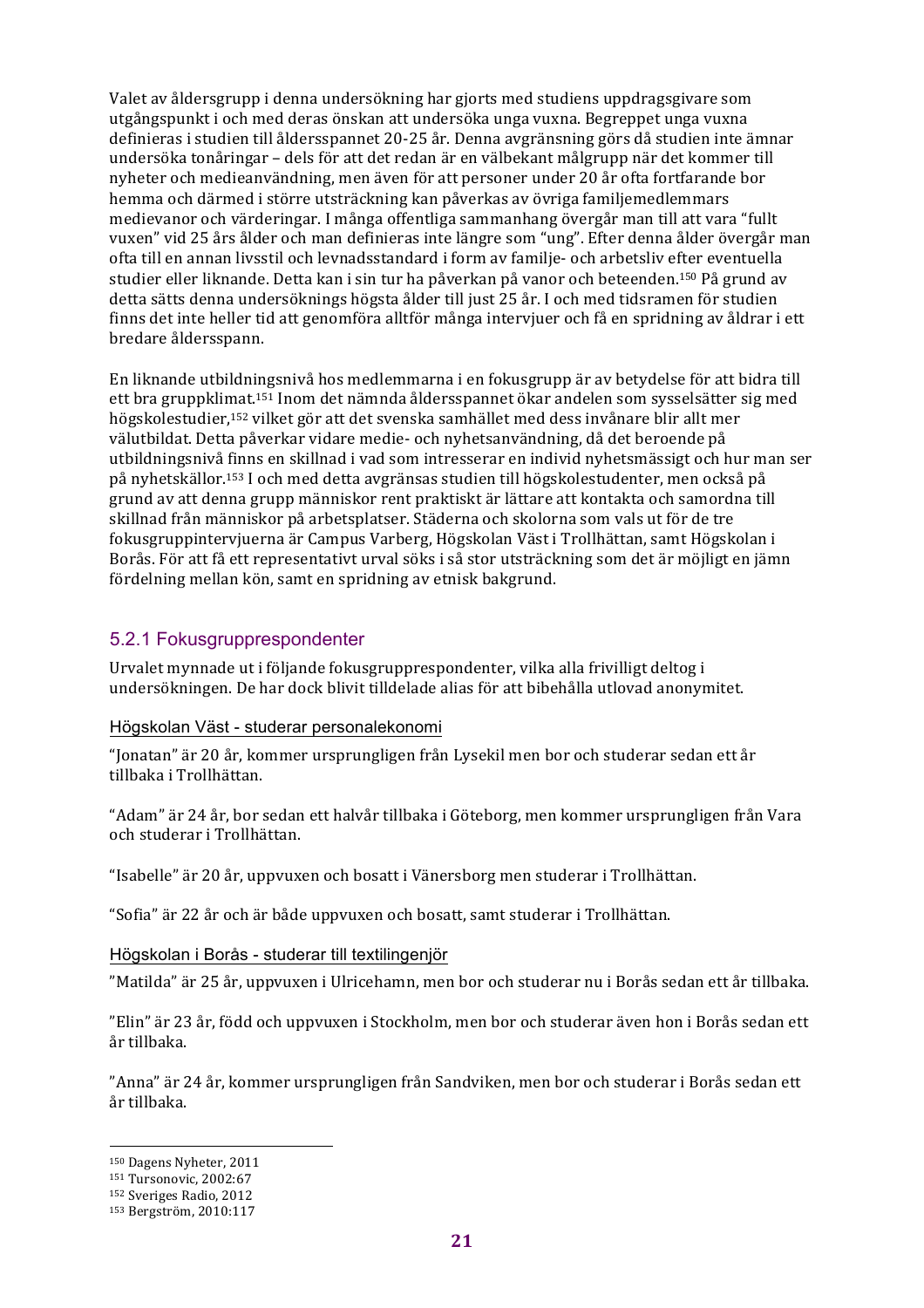#### Campus Varberg - studerar event management

"Lisa" är 24 år, uppvuxen och bosatt i Mölndal men studerar i Varberg sedan tre år tillbaka.

"Agnes" är 23 år, född och uppvuxen i Säffle men bor och studerar nu i Varberg sedan tre år tillbaka.

"Katja" är 23 år, född och uppvuxen i Borgholm på Öland men bor och studerar sedan tre år tillbaka i Varberg.

"Ronja" är 24 år, kommer ursprungligen från Karlstad men bor och studerar i Varberg sedan tre år tillbaka.

## **5.3 Tillvägagångssätt och genomförande**

Ett försök att nå ut till skolorna och rekrytera studenter gjordes genom att annonsera och affischera både på privata internetbaserade klassidor, på skolornas Facebooksidor, samt på skolorna. Även studentrepresentanter kontaktades via mail för att få hjälp att nå ut till studenterna vid de aktuella högskolorna. Dessa metoder hade mindre framgång, att använda sig av snöbollsmetoden visade sig fungera bättre. Metoden innebar i denna studie att bekanta med anknytning till Borås, Trollhättan och Varberg kontaktades, för att i sin tur tipsa om potentiella respondenter vid de tre högskolorna.<sup>154</sup> Även med denna metod fanns det svårigheter att få ihop medlemmar till fokusgrupperna, vilket resulterade i att det i ett fall av tre saknades en medlem i förhållande till vad som efterfrågades, samt att den önskade spridningen av kön och etnicitet inte fanns. Undersökningen genomfördes med tre fokusgrupper, bestämt utifrån studiens tidsbegränsning samt Wibecks uppfattning av att det krävs minst tre gruppintervjuer för att uppnå empirisk mättnad.<sup>155</sup> Enligt både Wibeck och Esaiasson m.fl. är en god tumregel att en fokusgrupp ska bestå av fyra till sex deltagare. Detta för att hålla igång ett levande samtal samtidigt som risken att någon blir tystlåten eller tar över konversationen minimeras, vilket ofta sker om en grupp är för stor.<sup>156</sup>;<sup>157</sup> I denna studie bestod två av fokusgrupperna således av fyra medlemmar medan den tredje innefattade endast tre på grund av svårigheter att rekrytera deltagare. 

Intervjuerna genomfördes under två veckors tid vid de tre högskolorna, där denna studies två författare/moderatorerna båda närvarade. Att genomföra intervjuerna i respondenternas naturliga miljö, eller på en plats där de känner sig hemma och bekväma, är av vikt för att få ett avslappnat och bekvämt samtal.<sup>158</sup> Vidare genomfördes gruppintervjuerna utifrån de frågor som sedan tidigare förberetts. Intervjuguiden baserades på studiens frågeställningar, teoriramar samt tidigare forskning. Efter genomförandet av den första fokusgruppintervjun uppstod diskussioner som ledde till att ytterligare frågor inkluderades i kommande intervjuer. Frågorna var kategoriserade i olika teman i form av nyhetsdefinition, lokala nyheter, internationella nyheter, samt medieval. Intervjuerna påbörjades med en introduktion av studien innan deltagarna värmdes upp med öppningsfrågor som berörde dem själva i form av hemort, bostadsort och ålder. Vidare följde kärnfrågorna utifrån studiens syfte, frågeställningar och teoriram, innan intervjuerna slutfördes med avslutande kommentarer och egna tillägg från deltagarna. Detta är ett vanligt och rekommenderat upplägg vid genomförande av fokusgruppintervjuer.159

<sup>154</sup> Tursonovic, 2002:65

<sup>155</sup> Wibeck, 2010:48

<sup>156</sup> Wibeck, 2010:50

<sup>157</sup> Esaisson et al, 2012:322

<sup>158</sup> Esaisson et al, 2012:323

<sup>159</sup> Esaisson et al, 2012:325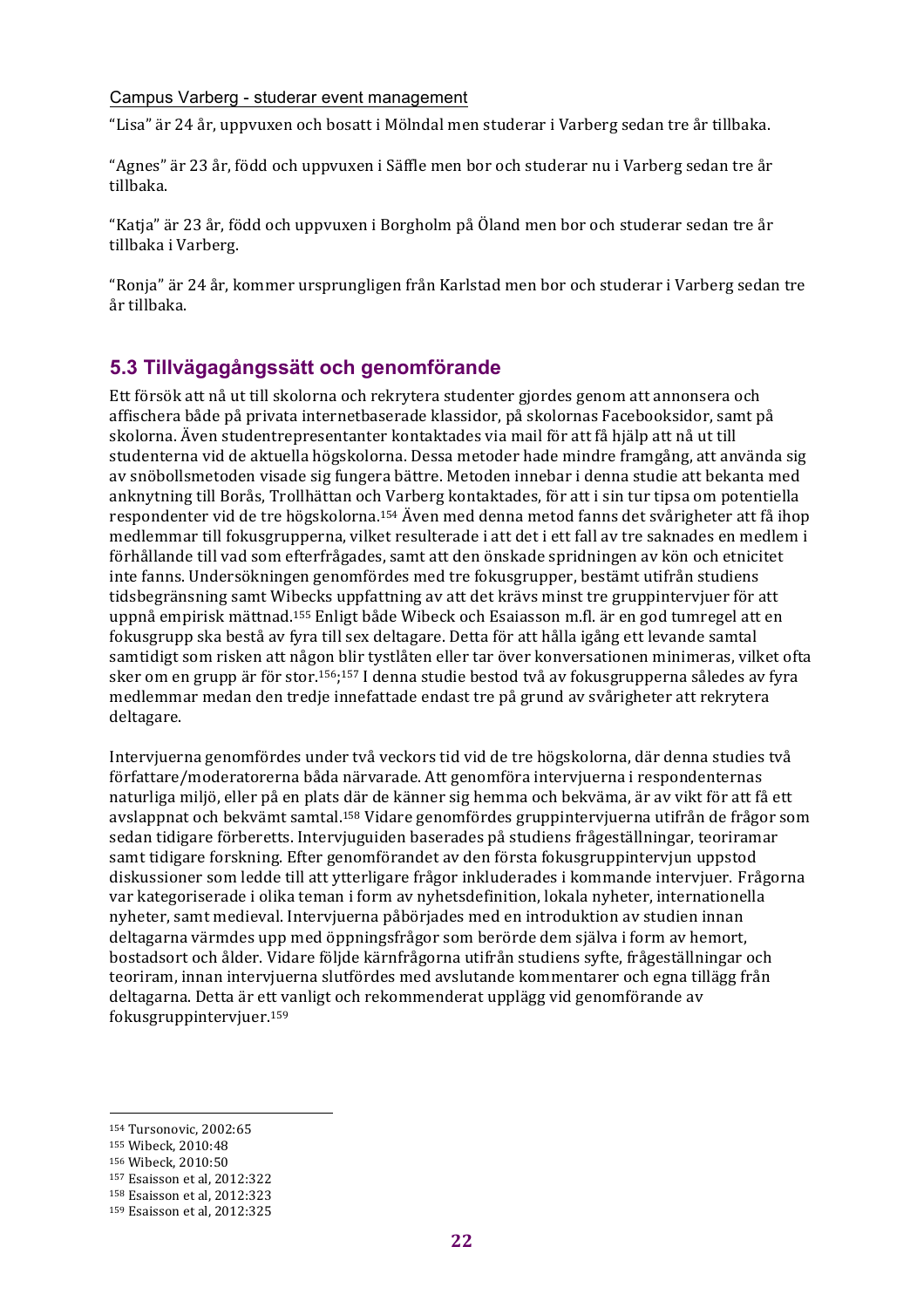Det är även viktigt att tänka på gruppens dynamik och så gott det går kontrollera fördelningen av samtalet mellan gruppmedlemmarna.<sup>160</sup> Under intervjuerna fick medlemmarna därför turas om att påbörja diskussionen av frågorna och på så sätt fick alla chansen att komma till tals. Intervjuerna tog mellan 30 och 40 minuter och genomfördes under april månad 2014. Frågorna var semistrukturerade med relativt fasta frågor men med utrymme för öppna diskussioner och följdfrågor.

#### 5.3.1 Tillvägagångssätt vid analysering av material

Under fokusgruppintervjuerna spelades samtalen in och den personliga informationen om respondenterna dokumenterades skriftligt. Kort efter interviuernas slut transkriberades de, och de fyra olika teman bestående av nyhetsdefinition, lokala nyheter, internationella nyheter, samt medieval användes för att kategorisera materialet. Detta gav en bra överblick av erfarenheter och synpunkter för att vidare kunna sammanfatta varje tema och intervju innan de tre samtalen med respektive sammanfattningar slogs samman. På detta sätt var det möjligt att först se på eventuella liknelser och skillnader mellan respondenterna och de tre intervjuerna innan helheten framställdes. Vidare dokumenterades moderatorernas egna tankar och slutsatser av intervjuerna innan empirin analyserades utifrån den givna teoriramen och de uppsatta frågeställningarna. Allt eftersom analysen av resultatet fortskred användes transkriberingarna för att hitta relevanta citat för att beskriva och exemplifiera.

## **5.4 Metoddiskussion**

De tre fokusgruppintervjuerna genomfördes alla utan problem. Atmosfären var avslappnad utan stress och både respondenter och moderatorer kände sig bekväma i situationen. Den fysiska omgivningen i form av mindre grupprum bidrog till att gruppen kändes tät med bra kontakt mellan medlemmarna. Ofta bidrar mindre rum till en mer intensiv interaktion.<sup>161</sup> Samtidigt verkade intervjuerna tas seriöst, vilket kanske inte varit fallet om de ägt rum på ett café eller liknande där en livfull atmosfär sannolikt kunnat påverka respondenternas uppmärksamhet och koncentration.

I och med att deltagarna inom varje fokusgrupp studerade inom samma område och på samma skola kände de till viss del varandra, hur väl är oklart. En nackdel med att använda sig av fokusgrupper där deltagarna redan tidigare känner varandra, uppges vara att det redan finns en rollindelning där varje medlem har sin plats i den större gruppen.<sup>162</sup> Detta kan i sin tur leda till att någon är given att ta mer plats än en annan, att det finns förväntningar på hur de olika medlemmarna ska bete sig, vad de ska säga och att de påverkas och anpassar sig efter varandra.<sup>163</sup> Samtidigt kan fördelarna med att respondenterna sedan tidigare känner varandra vara att de blyga vågar framföra sina tankar och att medlemmarna i högre grad törs uttrycka en olik åsikt eftersom de känner sig trygga och säkra bland sina vänner.<sup>164</sup> Detta var intrycket som ingavs i de tre fokusgruppintervjuerna. Det märktes tydligt att de vågade säga emot sina vänner och framföra sin egen åsikt, vilket var positivt. Samtidigt var det vissa situationer där någon av medlemmarna sa något och direkt fick medhåll från de övriga deltagarna, något som kanske inte hänt om deltagarna inte känt varandra.

Gruppmedlemmarna var alla studenter från samma klass, i samma ungefärliga ålder och studerade i samma stad, vilket gjorde att de i många fall hade gemensamma åsikter. Däremot skilde sig de geografiska förhållandena till viss del i och med att en del kom från en ort, bodde i en annan och studerade i en tredje, medan andra både var födda, uppvuxna och fortfarande bodde i samma stad. Detta bidrog till att de i vissa frågor, speciell när det gällde definitionen av

<sup>160</sup> Esaisson et al, 2012:324

<sup>161</sup> Wibeck, 2010:31

<sup>162</sup> Esaiasson et al. 2012:323

<sup>163</sup> ibid.

<sup>164</sup> Tursonovic, 2002:67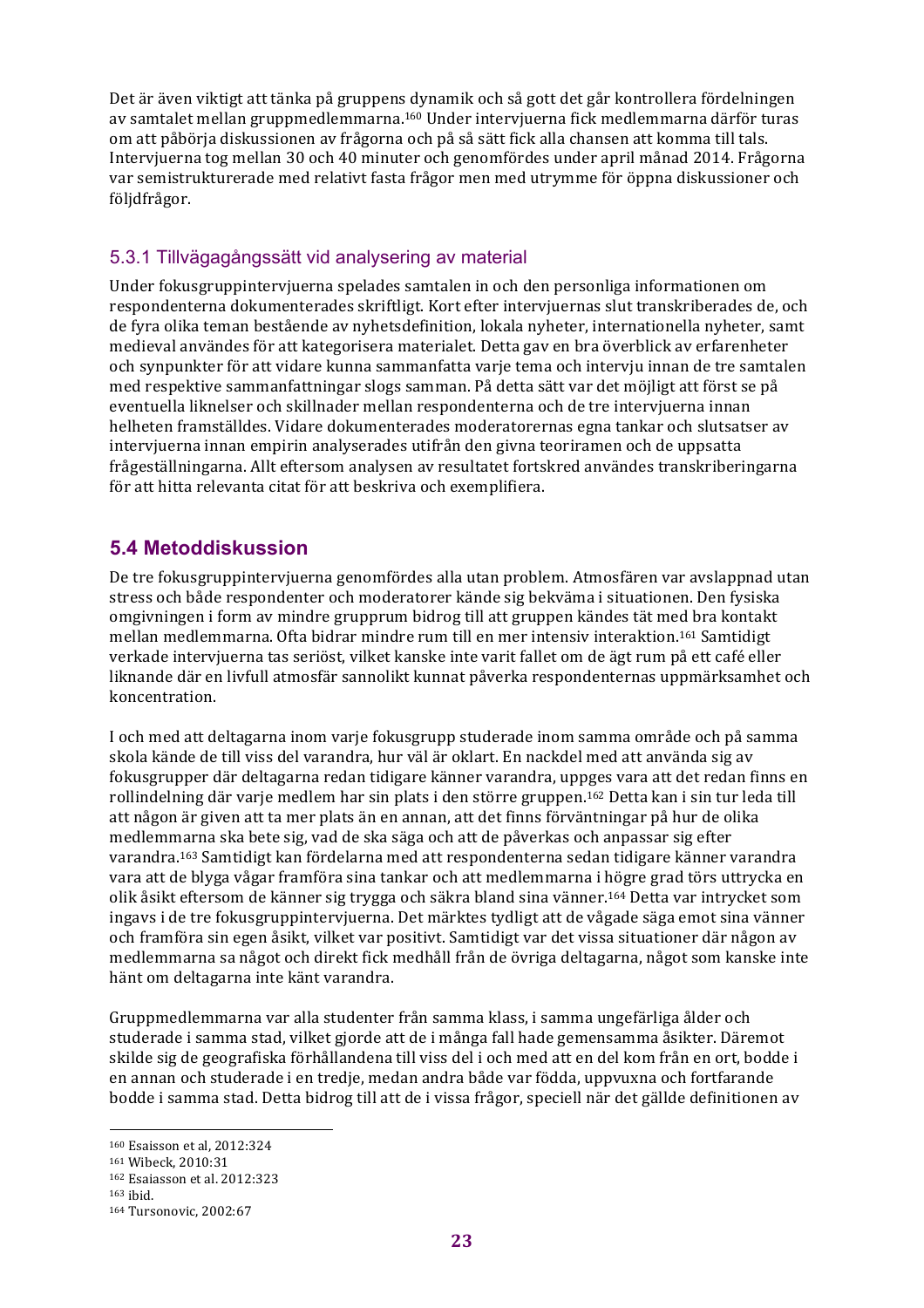lokalt och intresse för lokala nyheter, hade splittrade uppfattningar och till viss del olika mycket att tillägga i diskussionen. Det framgick att de som tog för sig mest under gruppintervjuerna var de som hade ett större intresse för nyheter och för samhällsdebatten. Detta problem löstes som tidigare nämnts genom att aktivt rikta vissa av frågorna till de som inte på samma sätt brann för ämnet, men vars åsikter fortfarande var av minst lika stor vikt. Samtalstiden blev därför i slutänden relativt jämnt fördelad mellan deltagarna.

Trots att en av de tre fokusgrupperna saknade en medlem och därmed bestod av tre istället för de efterfrågade fyra eller fem deltagarna, hade detta inte någon märkbar negativ påverkan på samtalet. Tvärtom bidrog det till ett samtal där samtliga deltagare kunde tala obehindrat, utan att behöva "vänta" på sin tur. Även om vissa av åsikterna skilde sig både inom och mellan fokusgrupperna liknande helheten av interviuerna varandra, och valet att utföra tre interviuer visade sig därmed räcka för att uppnå empirisk mättnad.

## 5.4.1 Studiens giltighet och tillförlitlighet

Kommande avsnitt belyser diverse aspekter som kan påverka studiens tillförlitlighet och resultat. Detta för att visa på studiens validitet och reliabilitet. I och med studiens slutliga val av snöbollsmetoden för att rekrytera fokusgrupprespondenter blev både könsfördelningen och den etniska bakgrunden lämnade åt slumpen. Endast två av de elva respondenterna utgjordes av män och samtliga elva var av svensk härkomst. Då tidigare forskning visat att nyhetsintresset delvis skiljer sig åt mellan könen kan den ojämna könsfördelningen ha en påverkan på studiens resultat. <sup>165</sup> Forskare har exempelvis sett tendenser till att män har ett större intresse för globala nyheter, medan kvinnor främst föredrar lokala.<sup>166</sup> I denna studie finns i och med den ojämna könsfördelningen inte möjligheten att utläsa eventuella likheter och skillnader av åsikter mellan könen. Enligt Hylander är det dock inte nödvändigt med ett representativt urval vid användning av fokusgrupper, då det de flesta gånger inte görs några generaliseringar av resultatet.<sup>167</sup>

Även bortfallet av respondenter med annan etnisk bakgrund än svensk kan ha en påverkan på resultatet av denna studie. I och med detta bortfall är det orimligt att utifrån undersökningens resultat uttala sig generellt om hur 20- till 25-åringar i Sverige ser på nyheter och nyhetsanvändning. Studien undersöker bland annat begreppet lokalt och omfattar den geografiska, kulturella och känslomässiga uppfattningen av detta. Det är möjligt att tolkningarna av dessa begrepp, samt intresset och behovet av olika nyheter, kan variera beroende på vilken härkomst individen som tillfrågas har. Detta är dock endast en tanke som inte har underlag i denna studie och som således kan vara korrekt såväl som inkorrekt.

Inom fokusgrupperna fanns en spridning bland respondenterna gällande var de var födda, uppvuxna och i nuläget bodde, även om de alla studerade vid samma högskolor. Det fanns även en variation i hur länge de bott vid respektive ort, var de tidigare bott och hur mycket de rest. Alla dessa faktorer är måhända av betydelse för respondenternas uppfattningar och intressen som undersöks i denna studie. Således kan även detta ha en påverkan på det slutliga resultatet precis som det faktum att respondenterna alla var högutbildade studenter. Detta på grund av att nyhetsintresse och uppfattningar över lag skiljer sig åt mellan högutbildade och lågutbildade.<sup>168</sup>Om o- eller lågutbildade respondenter i samma åldersspann istället undersökts är det tänkbart att resultatet påverkats. Det är också rimligt att tro att värderingar, intressen och uppfattningar skiljer sig åt mellan respondenter med olika utbildningsinriktning, och att detta således även kan ha en inverkan på resultatet av studien. För att uppnå en vis bredd av empirin sågs det därmed till att utbildningsområde skilde sig åt mellan fokusgrupperna. Med tanke på studiens ämne inom medie- och kommunikationsvetenskap gjordes även ett aktivt val att

<sup>165</sup> Bergström, 2010:117

<sup>166</sup> ibid.

<sup>167</sup> Hylander 1998 i Tursonovic, 2010:66

<sup>168</sup> Andersson & Weibull, 2012:433-435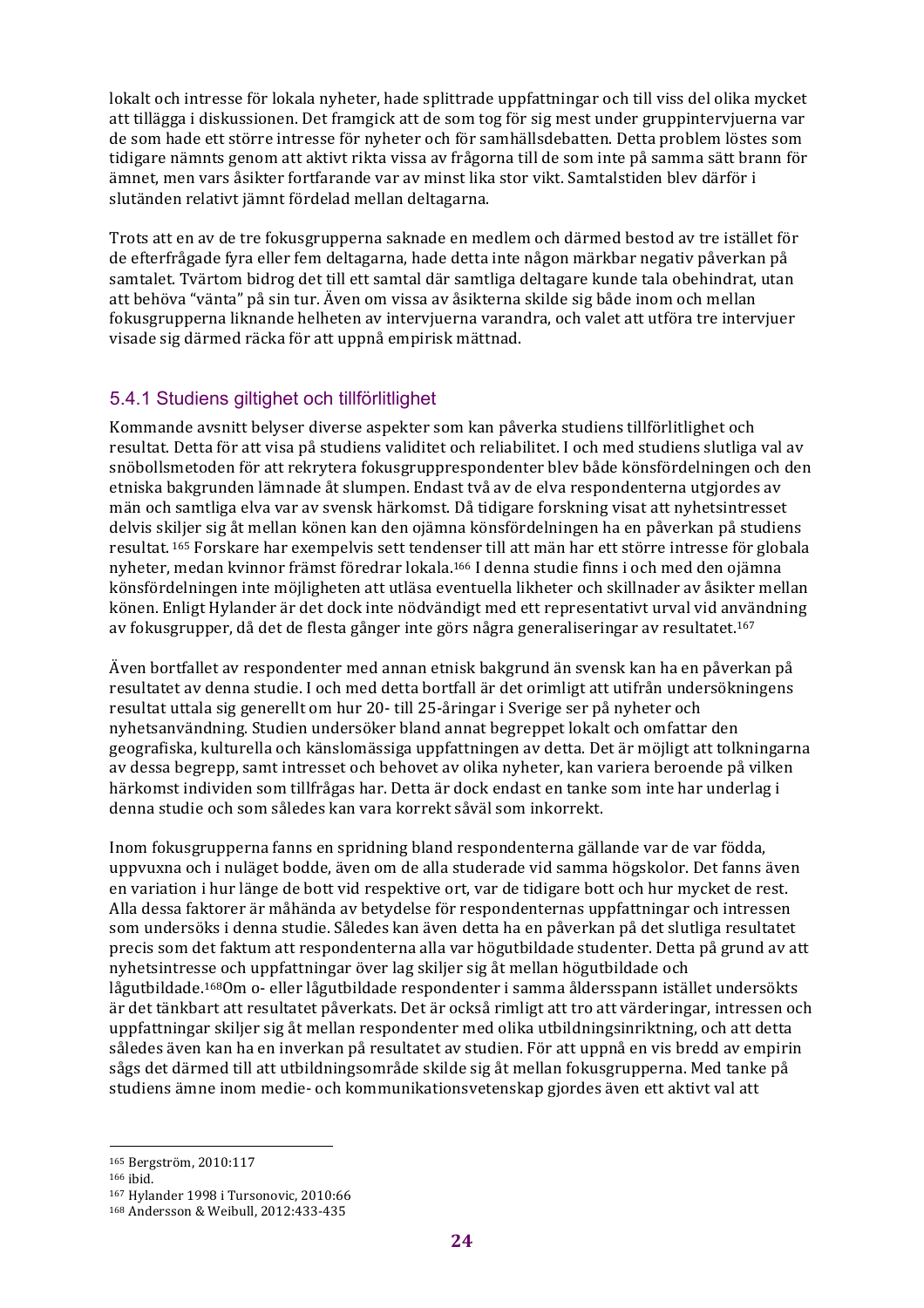undvika respondenter som studerade inom detta område. Detta för att uppfånga så neutrala och oskolade åsikter och värderingar som möjligt.

I och med studiens och urvalets omfattning är inte undersökningens resultat statistiskt generaliserbart eller grundande till generella uttalanden om målgruppen. Det finns en medvetenhet att man med studiens resultat inte kan dra slutsatser om målgruppen 20- till 25åringar då urvalet och dess respondenter endast bestod av studenter i detta åldersspann, dessutom samtliga med svensk kulturell bakgrund. Undersökningen kan inte visa på eventuella skillnader eller likheter i åsikter varken mellan personer av olik etnisk bakgrund, kön, eller utbildnings-/arbetsstatus. Detta är helt enkelt på grund av att det inte fanns en spridning bland respondenternas egenskaper, även om just det valet att endast inkludera högskolestudenter var medvetet. Även om studien inte är generaliserbar kartlägger den däremot ett antal av målgruppens många uppfattningar, förhållningssätt och tolkningar angående nyheter, vilket ökar förståelsen för dessa och således tillför empirisk välgrundad kunskap till forskningen.<sup>169</sup>;<sup>170</sup>

Validiteten av en studie innebär vidare att det som avsetts undersökas faktiskt är det som i slutänden undersökts.<sup>171</sup> Genom att noggrant välja ut frågeställningar och metod som tillsammans möjliggjorde att uppfylla studiens syfte styrktes således undersökningens validitet. Även intervjuguiden till fokusgruppintervjuerna sågs ordentligt över för att försäkra att de uppställda frågorna föll under studiens syfte och kunde resultera i svar som besvarade frågeställningarna. Slutligen valdes de teoretiska ramarna noga utifrån frågeställningarna för att senare kunna analysera empirin utifrån studiens syfte. Nyhetsvärdering valdes ut för att kunna se hur lokala och internationella nyheter står sig mot varandra och varför, globaliseringen för att undersöka hur detta fenomen kan ha påverkat nyhetsvärderingen, uppfattningarna och intresset för det lokala och omvärlden, och slutligen uses and gratificationsteorin för att undersöka vilka val av mediekanal som görs av målgruppen och varför. Samspelet mellan studiens olika delar ökade studiens validitet och lade grunden till att det som ämnades undersökas även blev det som slutligen undersöktes.

Vidare styrktes studiens reliabilitet genom att samtliga fokusgruppintervjuer genomfördes med två moderatorer, vilka båda spelade in samtalen samt lyssnade igenom och transkriberade interviuerna var och en för sig. Detta minskade risken att missuppfatta eller tappa relevant data. Ytterligare användes under de tre intervjuerna samma intervjuguide för att få ett så tillförlitligt resultat som möjligt.

 <sup>169</sup> Esaisson et al, 2012:167

<sup>170</sup> Esaisson et al, 2012:320

<sup>171</sup> Esaiasson et al, 2007:57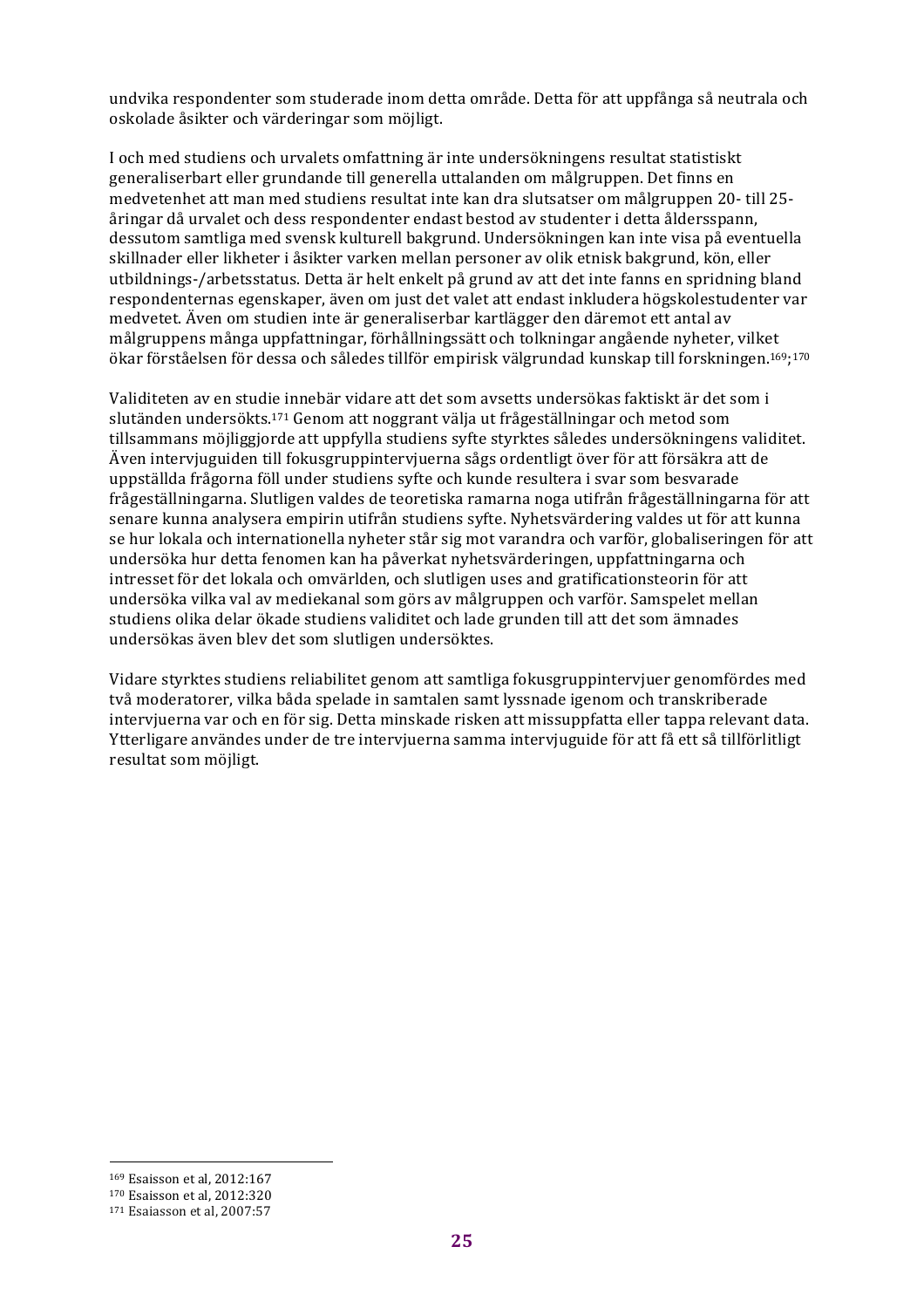# **6. Resultat och analys**

Följande kapitel redovisar resultatet av fokusgruppintervjuerna, vilket analyseras utifrån det teoretiska ramverket. Resultatet och analysen presenteras i fem områden, vilka berör nyhetsbegreppet, lokala nyheter, internationella nyheter, internationella vs. lokala nyheter, samt medievalet. Dessa områden har urskilts utifrån ramen av studiens syfte och frågeställningar. Slutligen presenteras en sammanfattning av resultatet och upplägget ämnar således att kategoriskt besvara studiens tre frågeställningar: unga vuxnas uppfattning om lokala nyheter, internationella nyheter, samt val av kanaler.

## **6.1 Om nyhetsbegreppet**

I fokusgrupperna diskuterades till en början nyhetsbegreppet och den gemensamma definitionen grundade sig i att en nyhet är något man inte tidigare vetat om, något nytt som inträffat eller ägt rum, eller en uppdatering som man nu fått kunskap om. Detta stämmer väl överens med Nationalencyklopedins klassiska definition av nyhetsbegreppet – att något betydelsefullt som tidigare varit okänt offentliggjorts.<sup>172</sup> Vad som är betydelsefullt och okänt skiljer sig dock mellan olika individer, vilket respondenterna reflekterade över. De höll alla med om att en nyhet för en själv inte alltid behöver vara en nyhet för andra, eftersom man besitter olika kunskaper och har olika intressen. Detta bekräftades när en djupare definition av nyhetsbegreppet diskuterades och skilde fokusgruppdeltagarnas åsikter åt i två olika riktningar:

> *"Jag tror väl att nästan allt är nyheter, det är väl lite personligt vad man är intresserad av, vad som berör"* – Adam, uppvuxen i Vara, bosatt i Göteborg

*"En nyhet är något som berör flera personer, som fler har intresse av att veta"* – Isabelle, uppvuxen och bosatt i Vänersborg

Med andra ord ansåg den ena sidan att en nyhet ska beröra en själv, antingen indirekt eller direkt, medan den andra ansåg att en nyhet är något som berör och intresserar en större grupp människor och som är av relevans för något större. Den gemensamma nämnaren mellan åsikterna var dock att en nyhet måste väcka känslor och beröra publiken, något som stämmer överens med ett av Walter Lippmans två krav på en nyhet.<sup>173</sup>

Snävheten i definitionen av nyhetsbegreppet skilde sig i och med detta mellan respondenterna. Exempelvis ansåg någon att inköpet av en ny tröja kunde vara en nyhet för en själv och medlemmarna i en av de tre fokusgrupperna var överens om att nöjesnyheter inte platsade inom nyhetsbegreppet. Precis som Fichtelius påpekat framgick det under fokusgruppintervjuerna att det inte finns *en* definition av vad som klassas som en nyhet, utan att begreppet utgår från publikens förhållanden och intressen.<sup>174</sup> Fichtelius nämnde dock att begreppet ofta felaktigt analyseras utifrån det som journalisterna placerar på förstasidan.<sup>175</sup> Därför var det intressant att det i fokusgrupperna fanns en genomgående tanke att det som står skrivet i dagstidningar och tas upp i nyhetssändningar är "*Nyhetsnyheter"*, vilka ansågs *borde* vara händelser som berör flera och är av värde att ta del av eftersom de faktiskt hamnat där. Majoriteten av deltagarna ansåg att händelser som publiceras i de traditionella nyhetsmedierna är det som kan klassificeras som nyheter.

> *"Jag tänker att en nyhet är det som är på Aktuellt eller som står i tidningen, inte det som står i typ Hänt Extra"* – Elin, uppvuxen i Stockholm, bosatt i Borås

<sup>172</sup> Nationalencyklopedin, 2014

<sup>173</sup> Lippman 1922 i Johansson, 2004:223

<sup>174</sup> Fichtelius, 2008:14

<sup>175</sup> ibid.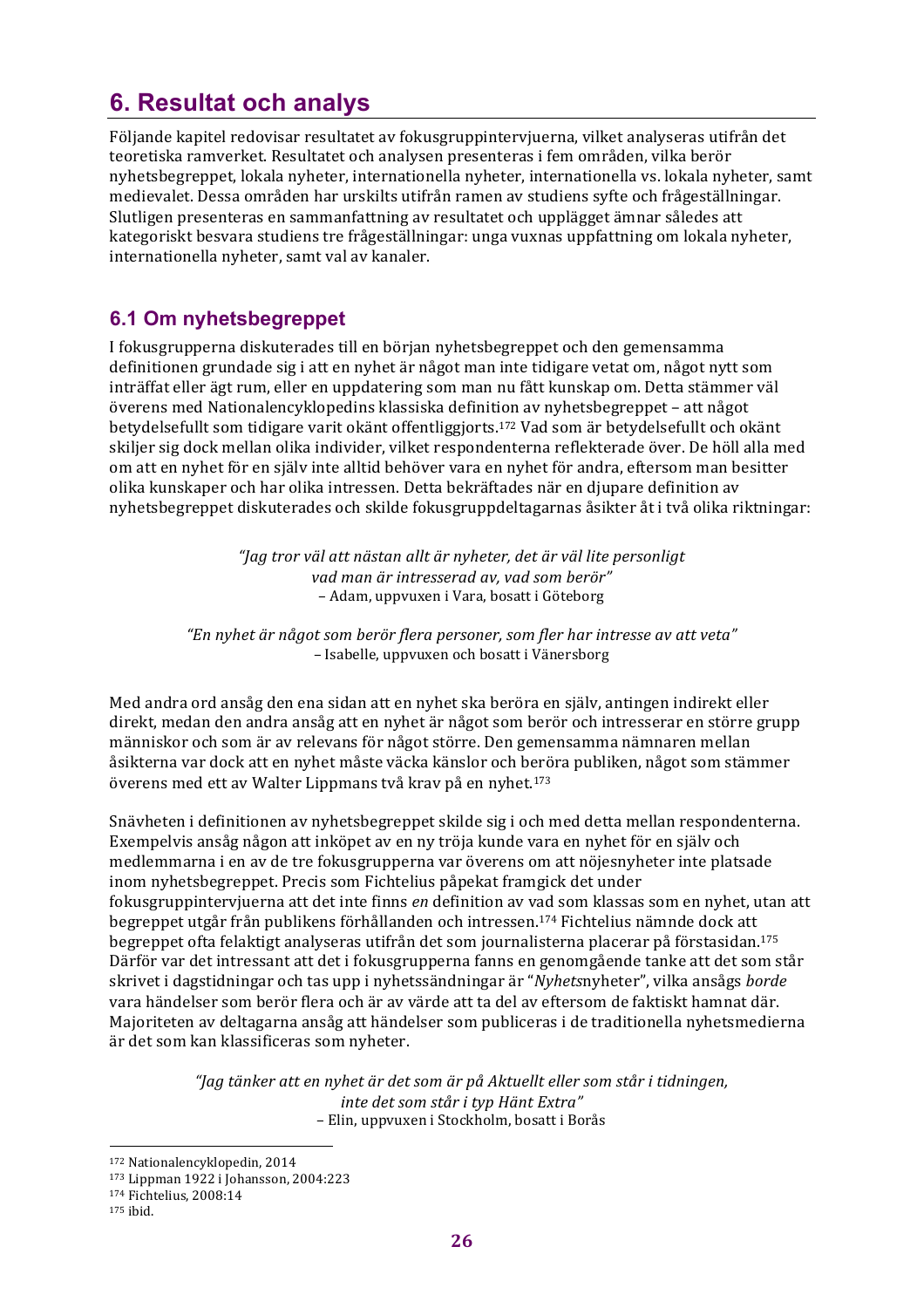*"Aftonbladet, Expressen och de tidningarna – om något täcks där, då känns det som om en nyhet"* – Katja, uppvuxen i Borgholm, bosatt i Varberg

Därmed fanns hos målgruppen till viss del ett förtroende för att medierna tar fram och levererar det som räknas vara av "klassisk" vikt och ha nyhetsvärde. Under fokusgruppernas samtal var det tydligt, trots respondenternas tidigare beskrivningar om vad de klassar som nyheter, att det var just de traditionella mediernas nyhetsutbud de syftade på i samband med användningen av begreppet "nyheter". Främst gällde det då nyheter av typen brott, politik och oförklarliga händelser. Dock fördes i fokusgrupperna diskussionen om att det finns olika typer och grader av nyheter. De skilde både mellan lokala och globala, men även privata och allmänna nyheter där de privata är baserade på det individuella intresset och inte berör en allmän publik. Nyheter och uppdateringar om familj, vänner och information om att den snygga tröjan man vill ha nu finns i butik nämndes som exempel. Denna mer privata definition av nyhet överensstämmer med och berörs i högsta grad av Prakke, som menade att värdet av en nyhet ökar om den är nära i tid, rum och kultur. 176

Den sistnämnda definitionen av nyheter uppfyller även Lippmans två krav på en nyhet – att den väcker känslor och berör, samt öppnar upp för identifikation.<sup>177</sup> Däremot är dessa nyheter inte av allmänintresse, vilket kanske uppfattas som självklart men även kan förklaras med avsaknaden av några av de faktorer som enligt Hvitfelt är av vikt för att höja det allmänna nyhetsvärdet. Dessa innefattar bland annat sensationella händelser, innefattandet av elitpersoner och härstammandet från professionella källor.<sup>178</sup> En av de intervjuade skilde även på privata och allmänna nyheter på så sätt att man som individ blir direkt respektive indirekt berörd av nyheten.

Som tidigare nämnts skilde sig omfattningen av nyhetsbegreppet mellan intervjupersonerna. I den fokusgrupp där definitionen var som allra snävast exkluderades exempelvis nöjesnyheter och "skvaller" från begreppet.

*"Jag skulle inte räkna skvaller som en nyhet, det ska ju vara relevant för något större. Skvaller läser man ju för nöjet, för att det är lite kul och spännande att höra, men det är ingenting som ger någonting"* – Elin, uppvuxen i Stockholm, bosatt i Borås

Vidare ansåg gruppen att det inte finns något som ligger till grund för skvaller, medan en nyhet är grundad på riktig fakta och går att bevisa att den verkligen inträffat. De menade att skvaller byggs upp för att någon ser spänning i det till skillnad från en nyhet och att en "riktig nyhet" borde bidra till allmänbildningen. Denna syn på nyheter säger emot Harcup och O'Neills teori att även mer positiva inslag som innefattar exempelvis kändisar och underhållning ökar nyhetsvärdet.<sup>179</sup> Samtidigt visade respondenterna ett visst intresse för nöjes- och kändisnyheter även om en del av dem inte ansåg dem vara just nyheter. Detta tyder på att gränsen mellan underhållning och nyheter, precis som Stúr förespråkade, har blivit allt otydligare.<sup>180</sup> Att en intressant nyhet, enligt Hvitfelt, måste vara av vikt och relevans kan därmed även ifrågasättas.<sup>181</sup>

 176 Prakke 1969 i Johansson, 2004:224

<sup>177</sup> Lippman 1922 i Johansson, 2004:223

<sup>178</sup> Hvitfelt, 1985:148

<sup>179</sup> Johansson, 2004:226

<sup>180</sup> Stúr, 2004:60

<sup>181</sup> Hvitfelt, 1985:148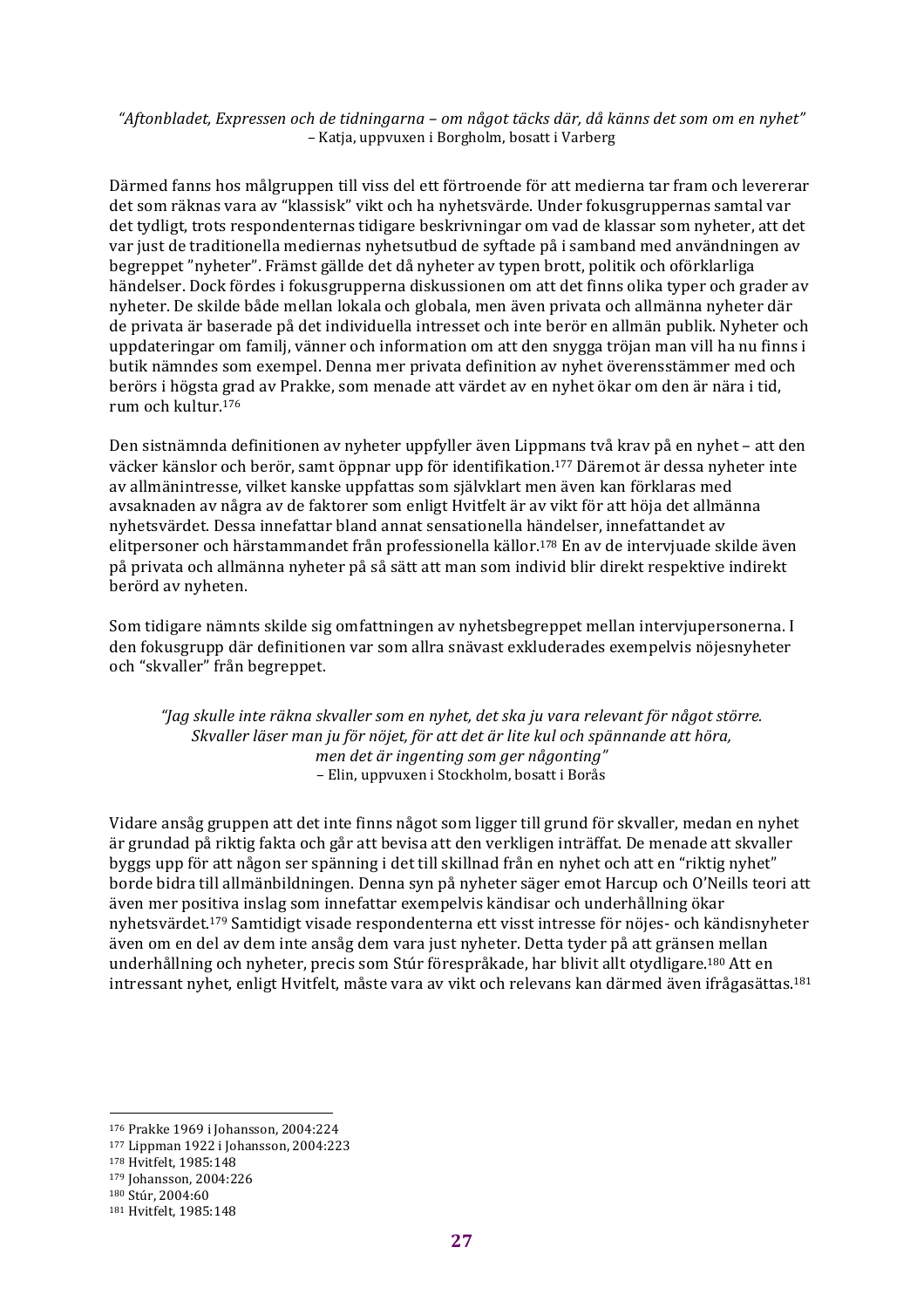## **6.2 Om lokala nyheter**

Uppfattningen av begreppet lokalt var i fokusgrupperna främst delad mellan platsen där man befinner sig och sin hemort. Gren och Hallin menade just att uppfattningen om det fysiskt lokala området för individer kan skilja sig åt trots att de är bosatta i samma område och att detta beror på hur man definierar begreppet "rum".<sup>182</sup> Synen på det fysiskt lokala var dock enhetlig i samtliga fokusgrupper så till vida att det ansågs vara ett mindre geografiskt område i form av stad det rörde sig om och inte exempelvis en större region. Till exempel menade de att orten där de studerar, det vill säga Varberg, Borås eller Trollhättan, är området av större intresse om man jämför med regionen i stort med närliggande större städer som Göteborg och Halmstad. De menade att dessa städer känns relativt långt bort och att de inte känner någon koppling till dem. Detta var dock med undantag för de två respondenter som inte bodde på orterna där de studerade, utan var bosatta i Göteborg och därmed klassade denna stad som det fysiskt lokala.

I en diskussion om en bredare definition av begreppet lokalt ansåg en av fokusgrupperna att en nyhet kan klassas som lokal så snart den påverkar en själv, oavsett vart man befinner sig. Med andra ord kan en händelse även kännas lokal rent känslomässigt. De menade att det beror på vad nyheten berör, att exempelvis en nationell nyhet om höjd reporänta kan kännas lokal för att det påverkar en själv och att detta även kan gälla exempelvis nordiska nyheter. Det påpekades ytterligare hur ett beslut som fattas i Stockholm eller till och med EU kan uppfattas som en lokal nyhet om den påverkar ens egen hemstad eller staden man bor i. Detta knyter an till Thompsons begrepp "glokalisering" där en internationell händelse (i detta fall även nationell) smälter samman med det lokala eftersom den tilldelas en lokal karaktär.<sup>183</sup> Vissa menade även att hela Sverige kan kännas lokalt, exempelvis om man är utomlands, samtidigt som den internationella orten där man då befinner sig och det som berör den rent geografiskt ansågs lokalt just då.

Det framgick även under fokusgruppinterviuerna att intresset för lokala nyheter på hem- och bostadsorten skilde sig åt beroende på hur länge man bott i den nuvarande staden. Ju längre man varit bosatt på orten, desto större intresse fanns att ta del av de fysiskt lokala nyheterna i förhållande till de känslomässigt lokala från exempelvis hemorten. De respondenter som både var uppvuxna och bosatta i samma ort visade ett större intresse för de lokala nyheterna. Vidare menade de som enbart bott i studieorten i ett år att de inte känner sig knutna till staden och dess nyheter, medan de som flyttat och bott i staden i snart tre år ansåg att intresset ökat i och med att de nu bott på orten en längre tid. Även tidigare forskning har visat på detta samband, samt att de lokala nyheterna i sig bidrar till att samhörigheten till samhället styrks.<sup>184</sup> Däremot var nyheterna från hemorten av större intresse även om respondenterna inte aktivt tog del av dessa, med förklaringen att de inte längre bodde på orten.

*"Nu har man bott här så länge att man faktiskt tycker det är lite intressant med Varbergs nyheter, men det tyckte jag kanske inte första året. Då var jag inne på VF och NVT (lokala tidningar i* Värmland), eftersom man kände sig så långt ifrån sin hemstad och ville höra vad som *händer där hemma, men det är ingenting jag gör längre"* – Ronja, uppvuxen i Karlstad, bosatt i Varberg

Precis som Gren och Hallin belyste kan man alltså känna rumslig närhet ur ett relativt perspektiv trots att det absoluta avståndet är långt, med hjälp av bland annat internet eller andra kommunikationskanaler.<sup>185</sup> Vidare var Thompsons teori att uppfattningen av tillhörighet stammar från känslan att inte endast dela en plats men även en historia, vilket framgick under gruppintervjuerna då respondenterna som sagt kände starkare samhörighet med orten ju längre de befunnit sig där.<sup>186</sup> Däremot förklarade en av gruppmedlemmarna att hon flyttat runt en hel

<sup>182</sup> Gren & Hallin, 2003:86

<sup>183</sup> Thompson, 2001:203

<sup>184</sup> Skogerbø & Winsvold, 2011:215-217

<sup>185</sup> Gren & Hallin, 2003:104

<sup>186</sup> Thompson, 2001:49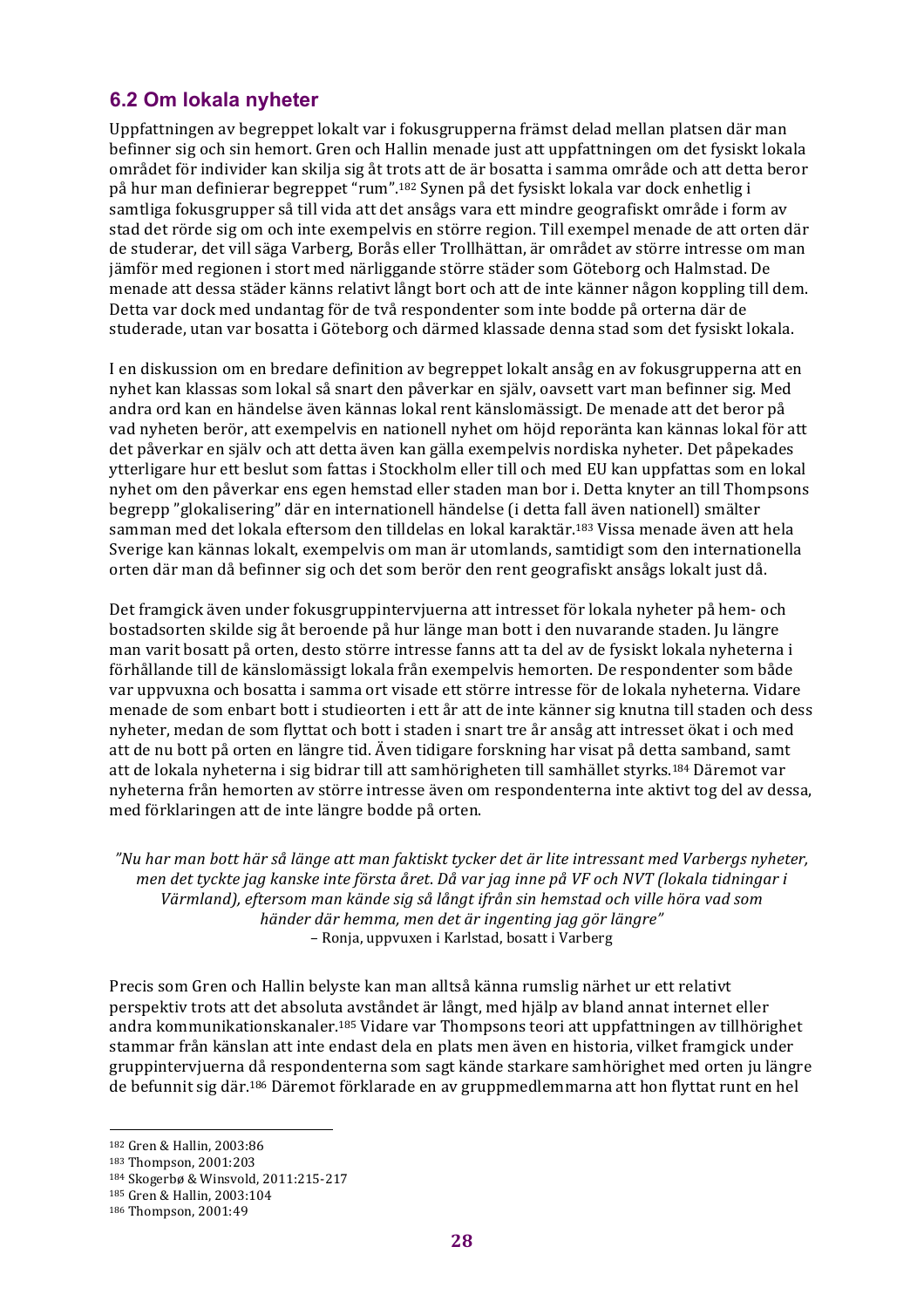del och därmed anpassat sig dit hon kommer. Hon ansåg det lokala vara där hon just nu befinner sig och kände en stark anknytning till nuet. Vidare menade hon att det starkaste intresset finns i att veta vad som händer just runt omkring henne, vilket inte överensstämmer med Thompsons teori som lägger vikt på historien som delas med platsen. Hennes synsätt motsäger även Boije som belyste att människors ökade mobilitet har bidragit till en skörare platsanknytning.<sup>187</sup> Däremot överensstämmer Boijes såväl som McQuails teori med de övriga deltagarnas åsikter att vissa fysiskt lokala områden endast ses som en plats där man bor, utan att man delar en gemensam identitet med övriga medborgare.<sup>188</sup> Flera av respondenterna såg nämligen studieorten som en temporär bostadsort och kände därför varken identitet med eller intresse av denna. Respondenten från Stockholm menade till exempel att hon inte har något intresse för bostadsorten Borås, utan fortfarande ser Stockholm som det lokala.

*"Stockholmsnyheterna är av större intresse för att det är "hemma". Jag känner ju på något sätt fortfarande att jag är i Stockholm, jag har inte riktigt lämnat det än. Det är där jag har min hemmaplan"* – Elin, uppvuxen i Stockholm, bosatt i Borås

Hon menade att hon bryr sig på ett annat sätt när det gäller hemstaden Stockholm, på samma sätt som en annan respondent beskrev att han "känslomässigt" känner för sin hemstad Vara, men att han egentligen inte har så stort intresse av att ta del av nyheterna där. Lippman förespråkade just för att en nyhet måste väcka känslor och erbjuda identifikation, dock verkar faktorerna i detta sammanhang inte bidra till ett speciellt stort nyhetsvärde.<sup>189</sup> Samtliga fokusgruppdeltagare delade uppfattningen att de gärna tar del av de senaste nyheterna när de väl är på besök i sin hemstad, exempelvis om lokaltidningen skulle ligga framme, men majoriteten tog inte aktivt del av nyheterna vare sig det gällde hem- eller bostadsorten. De ansåg helt enkelt inte att de har ett behov av detta. Det visade sig dock att de som var födda och fortfarande bosatta i samma stad var de som hade ett högre, men inte stort, intresse för lokala nyheter. Även de två respondenter som var födda och uppvuxna i storstäderna Göteborg och Stockholm tog i större utsträckning del av nyheterna från hemstaden.

Trots att ett antal av gruppmedlemmarna aktivt tog del av de lokala nyheterna ansågs de av samtliga vara tråkiga, ointressanta och händelselösa.

*"Lokala nyheter har en tendens att inte vara så rika på information.. Det är kanske inget jättenödvändigt, det är inte så händelserikt, det kan vara någon som* haft möte eller så någonstans, det händer inte så mycket" – Adam, uppvuxen i Vara, bosatt i Göteborg

Hos de flesta av gruppmedlemmarna fanns det största lokala intresset i vädernyheter, händelser relaterade till högskolorna och nyheter av typen "vad som händer i stan i sommar", detta klassades dock i hög utsträckning som information snarare än nyheter. De mest nyhetsintresserade respondenterna ansåg trots detta att de lokala nyheterna vara av stor vikt för att bidra till allmänbildningen och känna samhörighet med samhället, samt för att förstå sina medborgare. Därför ansågs de vara av värde att aktivt ta del av, vilket de dock gjorde i mycket liten utsträckning. Även de lokala nyheternas bidragande till ett demokratiskt samhälle påtalades. Denna syn delas därmed av bland annat Skogerbø och Winsvold som belyste i huvudsak tre sociala och kulturella områden när det gäller vikten av lokala nyheter – som källa till samhällsinformation, för identitetskänsla och förståelse, samt för ett demokratiskt samhälle.190

<sup>187</sup> Boije, 2013:31-32

<sup>188</sup> McQuail, 1997:27

<sup>189</sup> Lippman 1922 i Johansson, 2004:223

<sup>190</sup> Skogerbø & Winsvold, 2011:215-217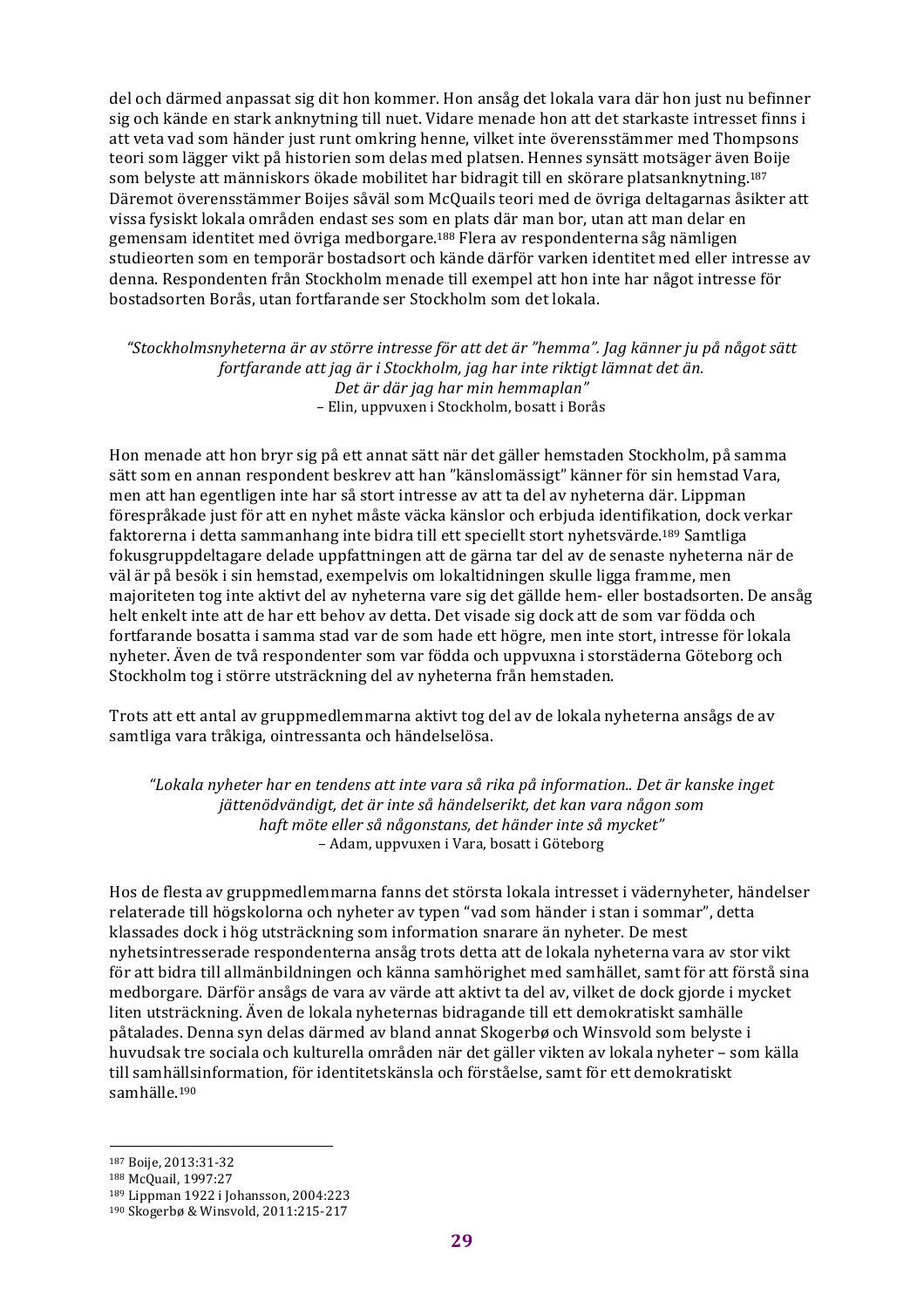Majoriteten av respondenterna hade dock åsikten att lokala nyheter sprids och att man får reda på de som är tillräckligt viktiga utan att själv behöva leta upp dem. De menade att de lokala nyheterna oftast inte är speciellt viktiga och spelar någon större roll, utan de är snarare kan vara "lite kul" och "trevliga" att ta del av.

*"Jag kan tycka att det är kul. Men de* [händelserna] *får man ju höra* [utan att aktivt ta del av nyheterna] ändå och det är väl lite trevligt, men det är ingenting som jag *lägger någon vikt på eller som spelar så stor roll"* – Elin, uppvuxen i Stockholm, bosatt i Borås

Trots att samtliga respondenter höll med om att de lokala nyheterna inte är speciellt spännande, att de ofta är informationsfattiga och händelselösa, samt att de till råga på detta oftast inte aktivt tas del av nämndes TV4s nedläggning av lokala nyhetssändningar som något negativt i samtliga fokusgrupper. 

"Det här med att de lägger ner TV4s lokalnyheter, det kan vara ganska farligt tror jag. Nu finns ju i *och för sig SVT, men det kan ju inte heller bara vara en kanal man får nyheter från hela tiden, man borde få det från flera källor"* – Anna, uppvuxen i Sandviken, bosatt i Borås

*"Jag tycker det är jättetragiskt att de plockar bort de lokala nyheterna från TV4,* det känns som om försvinner de från TV:n, då försvinner de liksom" – Katja, uppvuxen i Borgholm, bosatt i Varberg

Respondenterna menade att de lokala nyheternas framtid inte skulle vara speciellt ljus om de försvann från TV. Många av respondenterna tog i samband med Nyhetsmorgon eller andra nyhetssändningar del av de lokala nyheterna utan att riktigt reflektera över detta och menade att mottagandet av dessa väntas sjunka rejält på grund av TV4s nedläggning av den lokala rapporteringen. Det fanns med andra ord för de flesta av respondenterna inte tillräckligt intresse för att aktivt leta upp och ta del av lokala nyheter även om de skulle vilja.

# **6.3 Om internationella nyheter**

De tre fokusgrupperna förde alla liknande diskussioner kring ämnet internationella nyheter. Det visade sig att respondenterna hade en klar syn på begreppet internationellt, men att det fanns en viss tveksamhet när de skulle definiera det i samband med nyheter. Till en början ansågs internationella nyheter innehålla i stort sett allt som händer utanför Sverige, som något stort som berör många länder och uppmärksammas av många. Tveksamheten uppdagades när en av respondenterna ställde frågan om en händelse som sker internationellt verkligen är en nyhet i Sverige om den inte på något sätt berör det svenska samhället. De kom fram till att vissa internationella frågor berör Sverige i allra högsta grad, till skillnad från exempelvis en skottlossning i USA där man så klart blir psykiskt berörd och ofta är intresserad av, men som inte har någon effekt på vår situation här i Sverige.

*"Ju närmare det är, när något sker nära oss, så blir man ju mer känslomässigt påverkad än om det är långt bort, även om det kanske är en internationell nyhet"* – Katja, uppvuxen i Borgholm, bosatt i Varberg

En skottlossning i USA kan dock som sagt beröra den svenska befolkningen psykiskt och därmed vara av nyhetsvärde enligt både Prakke och Lippman.<sup>191</sup>;<sup>192</sup> Detta tog sig i uttryck när skjutningarna på Utöya i Norge togs upp i två av de tre fokusgrupperna. De menade att just den

 191 Lippman 1922 i Johansson, 2004:223

<sup>192</sup> Prakke 1969 i Johansson, 2004:224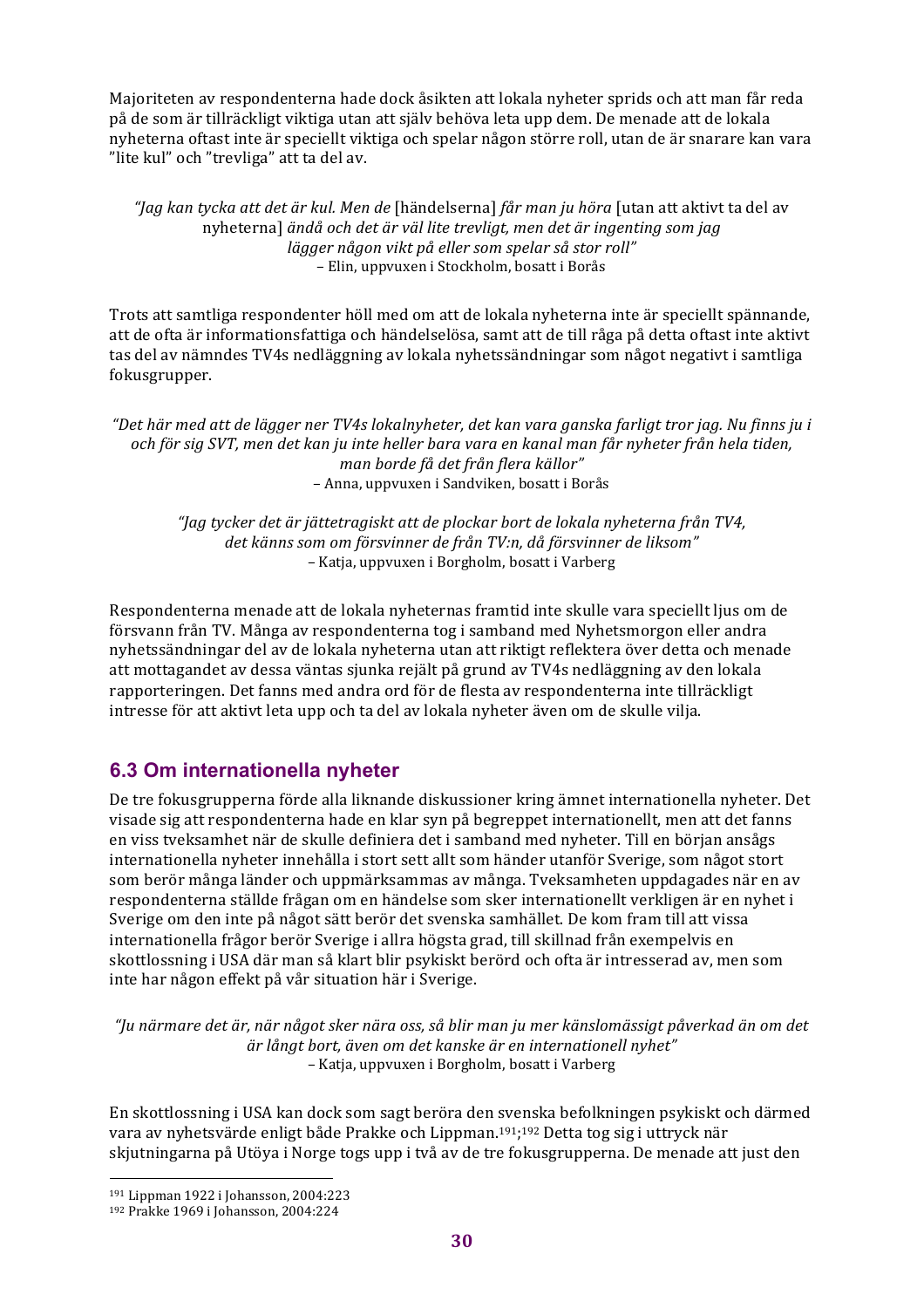känslomässiga påverkan har stor betydelse för om en internationell händelse blir en nyhet i Sverige eller ej, och beroende på vilken samhörighet man känner kan en internationell nyhet nästan kännas lokal. Detta trots att den ägt rum utanför Sveriges gränser, som exempelvis just händelsen på Utöya och bombningen i Oslo. Detta kan även kopplas till Gren och Hallins teori om möjligheten att känna rumslig närhet trots ett längre absolut avstånd, mycket på grund av snabba kommunikationskanaler.<sup>193</sup> Dock är det i detta fall snarare Lippman som har en poäng i och med hans teori att samhörighet och identifikation ger nyhetsvärde, vilket visade sig vid respondenternas uttalanden angående händelserna i Norge.<sup>194</sup>

> *"Händelser man kan identifiera sig med är de som är intressanta"* – Jonatan, uppvuxen i Lysekil, bosatt i Trollhättan

I fokusgrupperna diskuterades även hur vissa händelser i Europa kan anses lokala, beroende på vilken typ av frågor som berörs. Att intresset för internationella nyheter inte bara är knutet till påverkan på det nationella planet i form av sitt hemland, utan att det även rör sig om de nyheter som påverkar individen direkt, stämmer överens med Jensons teori från 1998. Han menade närmre att både de personligt sociala och kulturella faktorerna spelar in, även när det gäller internationella nyheter.<sup>195</sup>

När det handlade om fokusgruppernas intresse av internationella nyheter rörde det sig inte mycket om att vara engagerad i en specifik kategori som politik, sport eller ekonomi – detta beror självfallet på personliga intressen. Vissa av respondenterna föredrog därmed de politiska nyheterna, medan andra tyckte att dessa var fullkomligt ointressanta. McQuail menade att en nyhet kan vara av värde för individen både informations- och intressemässigt.<sup>196</sup> Det framgick tydligt inom fokusgrupperna att intresset av att ta del av internationella nyheter främst grundade sig i helheten och känslan av att känna sig uppdaterad och informerad. Majoriteten av respondenterna kände med andra ord en stark vilja och ett behov av att veta vad som händer i världen.

> *"Jag måste på något sätt veta vad som har hänt och vad som händer, annars känner jag mig helt isolerad från omvärlden"* – Katja, uppvuxen i Borgholm, bosatt i Varberg

Samtliga respondenter var eniga om att de internationella nyheterna är viktiga att ta del av på grund av att de ger kunskap och allmänbildning, och att detta leder till ökad delaktig- och samhörighet med den övriga världen.

"Om man inte hänger med är det väl ett hot mot demokratin. Då kan ju folk göra vad de vill, om man inte får reda på grejer, då blir man ju instängd och får inte reda på vad som händer" – Anna, uppvuxen i Sandviken, bosatt i Borås

*"Vi har väl något sorts gemensamt ansvar att göra det bra för varandra, vet man inte vad som händer med folk i resten av världen, då är det ju jättesvårt att ta ansvar, påverka, och se till att det fungerar"* – Elin, uppvuxen i Stockholm, bosatt i Borås

I UGT identifieras ett av de fyra viktigaste behoven med möjlighet att tillfredsställas via medier som just behovet av information. McQuail, Blumler och Brown menade, precis som det visade sig

<sup>193</sup> Gren & Hallin, 2003:104

<sup>194</sup> Lippman 1922 i Johansson, 2004:223

<sup>195</sup> Jenson 1998 i McQuail, 2005:258

<sup>196</sup> McQuail, 2005:261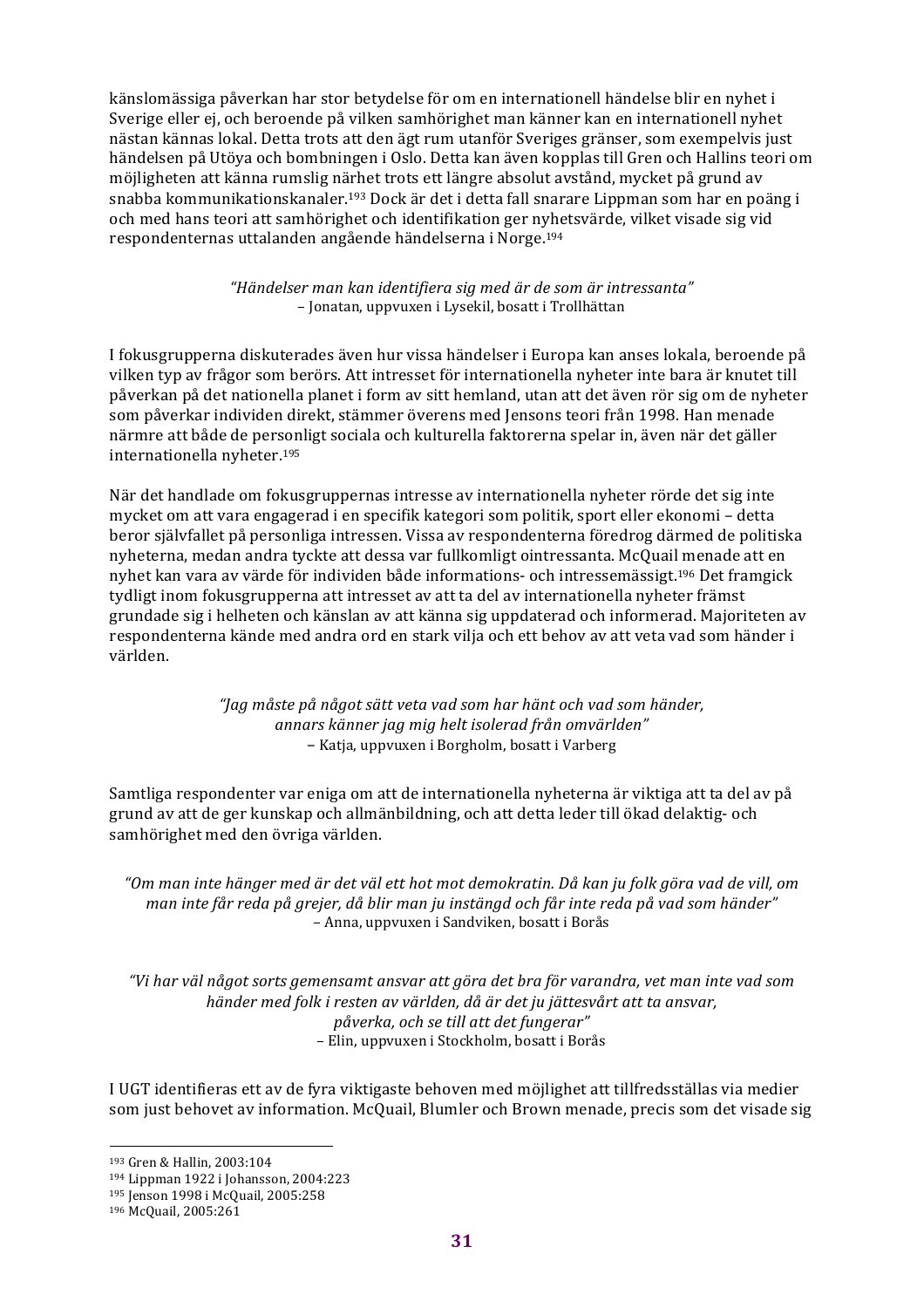i denna studie, att det finns ett behov av att förstå omvärlden och inneha kunskap om denna.<sup>197</sup>;<sup>198</sup> För många av fokusgruppdeltagarna var det även viktigt att ta del av de internationella nyheterna för att fungera i sociala sammanhang, att ha något att diskutera tillsammans med kompisgänget. Detta utmärks i ytterligare ett av de fyra grundläggande behoven i form av behovet av relationer, vilket tillfredsställs i och med att medierna förser sin publik med gemensamma samtalsämnen att diskutera.<sup>199</sup> Det märktes tydligt att de respondenter med ett genuint nyhetsintresse, som varje dag var i kontakt med samhällsdebatten, hade ett extra starkt behov av att ta del av de internationella nyheterna för att själva kunna bidra till samtalen.

"Mitt kompisgäng är väldigt orienterat kring nyheter och samhällsfrågor generellt, även om inte *alla haft samma intresse från början så blir det nästan som en ond cirkel, att alla förväntas vara intresserade, och det krävs att man är intresserad för att tillhöra gemenskapen när man sitter och pratar"* – Adam, uppvuxen i Vara, bosatt i Göteborg

> *"Man vill kunna diskutera med andra vad som händer"* – Agnes, uppvuxen i Ulricehamn, bosatt i Varberg

Ett fåtal av de intervjuade förklarade att de sällan aktivt tar del av internationella nyheter, utan litar på att det som är viktigt nog att ta del av ändå når dem muntligt eller att nyheterna uppdagas rent slumpmässigt. De menade att de inte letar upp de internationella nyheterna själva om de inte först hört talats om dem, till skillnad från majoriteten som ansåg att detta var fallet när det gällde de lokala nyheterna.

*"Jag kollar inte på nyheterna så där jätteofta, så det blir väl ofta så att om jag hör något som har hänt, då går jag väl in och kollar på det i efterhand"* – Isabelle, uppvuxen och bosatt i Vänersborg

Lustigt nog berättade en av respondenterna med dessa åsikter senare under intervjun att hon alltid är inne på Aftonbladets nättidning så snart hon är uttråkad. Detta visar att hon inte aktivt syftar till att uppfylla ett behov med det använda mediet, vilket UGT förespråkar.<sup>200</sup> Enligt LaRose och Diddi är det i och med dagens stora medieutbud omständligt att aktivt göra ett val varje gång man ska ta del av nyheter, och att det därmed snarare utvecklas en vana att använda ett specifikt medium.<sup>201</sup> LaRose tillsammans med Easton belyste även en minskad självkontroll i mediebrukandet.<sup>202</sup> Detta visade sig i respondenternas uttalanden i vilka det belystes att de i vissa fall varken är medvetna om eller reflekterar över deras mediebruk och nyhetsanvändning.

De internationella nyheter som av fokusgruppen ansågs vara intressanta var de "stora", som exempelvis krisen i Ukraina eller det försvunna Malaysia Airlines-planet. Dessa nyheter ansågs "kul" och spännande att läsa om, speciellt mystiska händelser i följetång var av intresse. Enligt Hvitfelt beror nyhetsvärdet av en händelse bland annat på graden av sensation och överraskning.<sup>203</sup> Denna syn visade sig överensstämma med en av fokusgrupperna i vilken det diskuterades om hur många "vardagliga" internationella nyheter aktivt sållas bort och tragiskt nog anses vara av mindre intresse eftersom de inte är speciellt oväntade. Dessa vardagliga nyheter menades vara exempelvis en explosion i Kabul eller svältande barn i Afrika, medan bombningarna i Boston var av större intresse eftersom det inte är något man tar del av varje dag och därmed är en oväntad händelse.

<sup>197</sup> McQuail, Blumler & Brown, 1972 i Fiske, 1997:152-154

<sup>198</sup> Strömbäck, 2009:73

<sup>199</sup> ibid.

<sup>200</sup> Drotner et al, 1996:82

<sup>201</sup> Diddi & LaRose, 2006:194-195

<sup>202</sup> Eastin & LaRose, 2004:362

<sup>&</sup>lt;sup>203</sup> Hvitfelt, 1985:148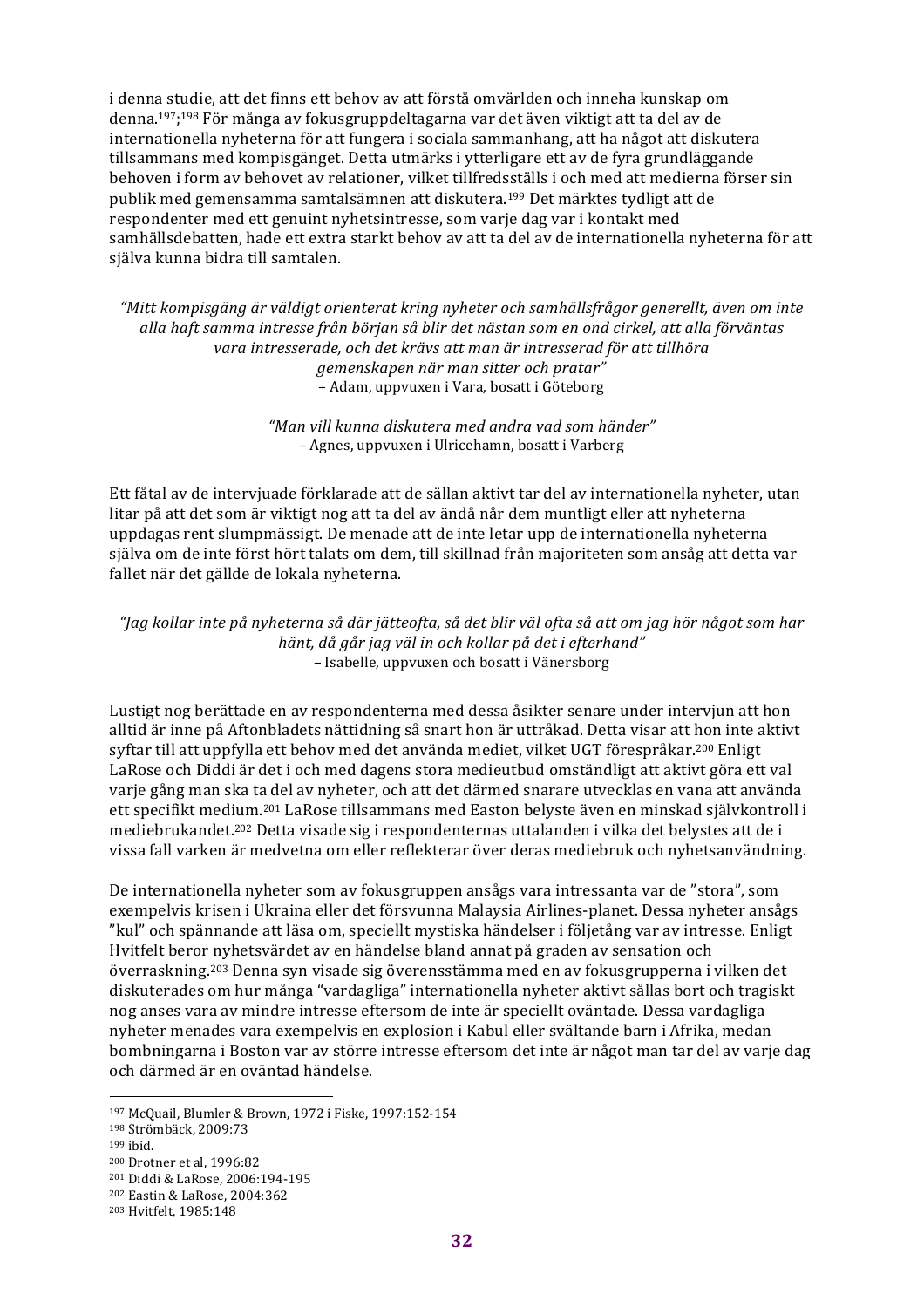*"Jag "tunar" ut lite med allt som har med krig att göra, man är så trött på det, typ "nu dog det 17 människor till" och det är fruktansvärt men jag kan inte göra så mycket åt det själv, så jag orkar liksom inte läsa"* – Lisa, uppvuxen och bosatt i Mölndal

Annars framgick det att kulturella internationella nyheter av typen film och musik även var av intresse. Vidare benämndes sport som något som var svårt att undvika när det kom till internationella nyheter.

# **6.4 Om lokalt vs. internationellt**

Under fokusgruppintervjuerna diskuterades vikten och intresset av de lokala i jämförelse med de internationella nyheterna. Majoriteten av respondenterna var eniga om att de globala nyheterna är av större vikt, men framför allt att de är mer intressanta och spännande. De menade att det skulle vara en större förlust att förlora den internationella nyhetsrapporteringen eftersom de lokala händelserna lätt visar sig ändå då de ofta utspelar sig i direkt anknytning till där man befinner sig.

"Det hade ju varit betydligt värre om det globala nyhetsflödet hade dött ut kontra det lokala skulle *jag* tro. Det beror väl också på att man befinner sig här, den lokala informationen kan man ta till *sig själv, eller leta reda på. Det är lite svårare att ta reda på vad som händer i Ukraina när man sitter i Göteborg, kontra hur det går för spårvagnstrafiken i stan, det är ganska enkelt att luska ut själv"* – Adam, uppvuxen i Vara, bosatt i Göteborg

Vidare ansåg respondenterna att det var av vikt att lära sig av andra och ta del av hur det ser ut och går till i andra länder. Det handlade om att känna sig uppdaterad och vara allmänbildad, och det framgick under gruppintervjuerna att de internationella nyheterna mer än de lokala ansågs bidra till detta. De internationella nyheterna togs även del av i större utsträckning, dock fanns en enhetlig åsikt inom de tre fokusgrupperna att det så klart finns vissa lokala sakfrågor som är av stor vikt att ta del av. Återigen nämndes att de internationella nyheterna var viktigare även ur ett socialt perspektiv, att det är något att samtala om och på så sätt för en större grupp människor samman än endast vid den fysiska platsen där man befinner sig.

Ett fåtal av respondenterna menade dock att de rent underhållsmässigt hellre tar del av de lokala nyheterna eftersom de i högre grad anses beröra en själv. En av deltagarna hävdade i motsägelse till tidigare uttalanden att hon exempelvis hade fått reda på att Michael Jackson dött av folk omkring sig, medan ingen skulle berätta att man nu får bygga större friggebodar i Göteborg. Dock var det i de övriga fokusgrupperna tydligt att de i denna jämförande diskussion om lokala och internationella nyheter avsmalnade nyhetsbegreppet till de "tyngre" nyheterna i form av politik, brott och ekonomi, medan denna respondent syftade på mer lättsamma nyheter. Hon menade att hon hellre läser om det som hänt precis nära henne själv och att hon mår bra av att även ta del av de "oviktiga" nyheterna.

*"Jag blir lite deprimerad av Aftonbladet. Aftonbladet är ju inte lokal, så det finns inte de här gulliga artiklarna som finns i GP, det är liksom bara misär"* – Lisa, uppvuxen och bosatt i Mölndal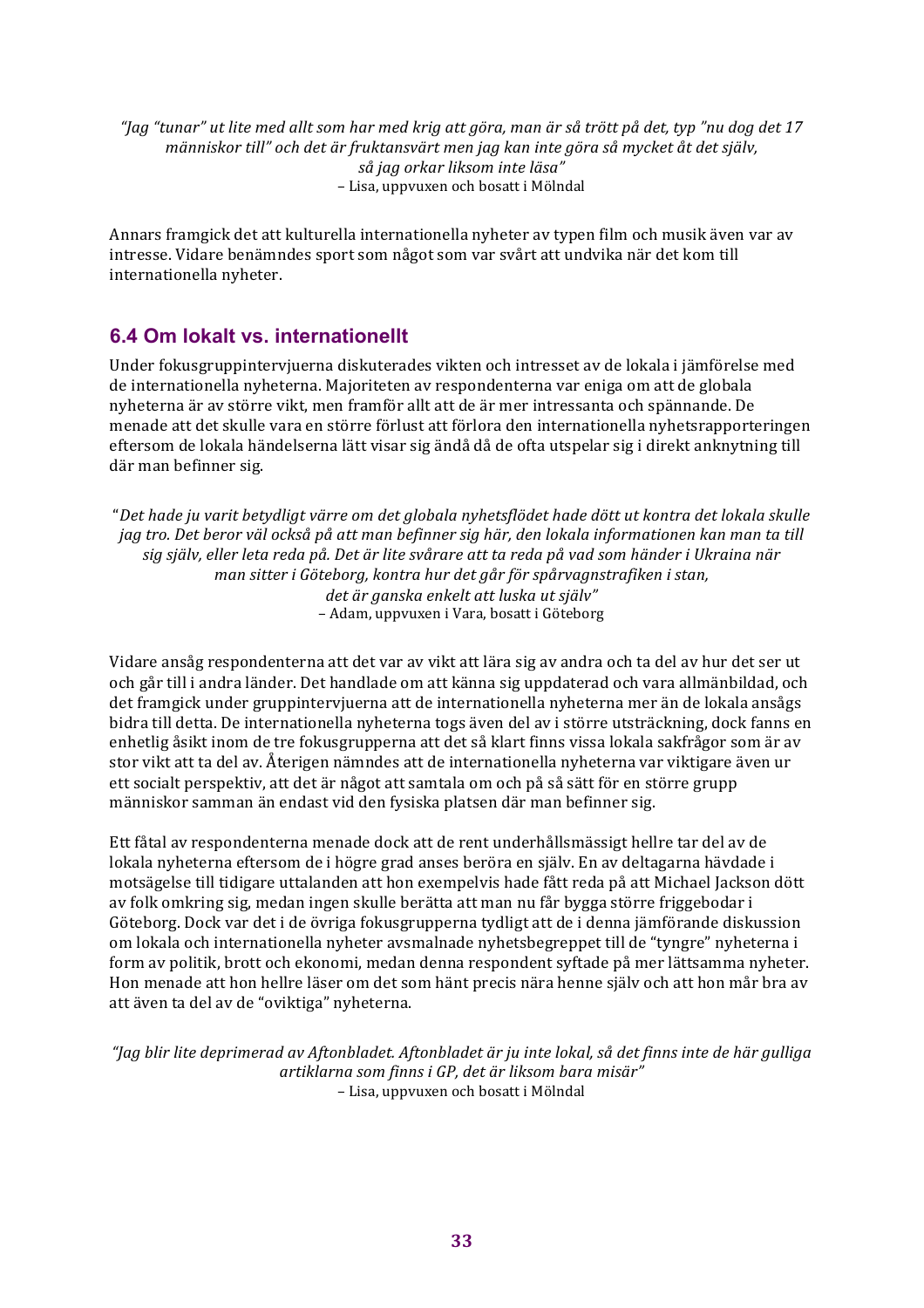Detta motsäger Hvitfelts teori och överensstämmer således med Johanssons teori om att en nyhet inte nödvändigtvis ökar i värde i och med ett negativt innehåll, utan att även humoristiska och positiva nyheter är eftertraktade av publiken.<sup>204</sup>

I samtliga fokusgrupper fördes diskussioner med gemensamma tankar kring hur intresset och vikten av lokala och internationella nyheter har förändrats över tid. De menade dels att det tidigare inte funnits internationella reportrar i samma utsträckning som nu, vilket bland annat resulterade i att informationen för x antal år sedan inte rörde sig lika snabbt. Hastigheten av det globala flödet var även något som Hjarvard inkluderade i sin definition av den moderna globaliseringen<sup>205</sup> och det överensstämmer även med Stúrs uttalande att globaliseringen bidragit till en ny ägandeform som i mindre grad tar hänsyn till nationsgränserna.<sup>206</sup> Respondenterna spekulerade i att intresset för globala nyheter inte fanns i samma utsträckning förr som nu, på grund av att vi idag spenderar mer tid utomlands och därmed har ett behov av att veta hur läget ser ut i större delar av världen än området just omkring oss.

"Jag tror inte intresset fanns då, nu reser vi ju och pluggar utomlands och då vill man ju veta hur *läget är där. Vi rör ju oss mycket utomlands och då känns det ju tryggt att kunna någonting om länder och situationer"* – Katja, uppvuxen i Borgholm, bosatt i Varberg

Gruppmedlemmarna menade att internationell information idag kan ge en form av trygghet eftersom den berör oss i så pass hög grad. Detta styrker McQuails teori att publiken vill och behöver ta del av nyheter från länder med vilka man har affärer med, eller ser som vänner alternativt fiender.<sup>207</sup> I fokusgruppernas diskussioner visade sig detta röra sig om en påverkan både på ett personligt och nationellt plan. Gruppdeltagarna kom även fram till att man i dagens samhälle lättare kan relatera till exempelvis Asien för att man själv kanske varit där, känner någon som varit där eller bor där, och att nyheterna från dessa platser därför är mer påtagliga idag än vad de var förr. Precis som Sefton-Green påpekade verkar globaliseringen med utgångspunkt i fokusgruppernas samtal bidragit till en relation med fler kulturer och länder.<sup>208</sup>

"Lokalt var nog viktigare förr, känns det som. Nu är ju alla mer internationella, man har ju *internationella kompisar, alla är ju inte från samma ställe"* – Anna, uppvuxen i Sandviken, bosatt i Borås

Vidare fanns en gemensam syn på att de lokala nyheterna var viktigare innan globaliseringens framväxt, på grund av att man inte hade lika mycket kunskap om resten av världen och att intresset därför var koncentrerat på det område där man befann sig. Med andra ord har den övriga världen tidigare känts mer avlägsen och längre bort än vad den gör idag. Respondenterna poängterade att all information som kretsar i dagens samhälle är sådant man kan ta på eller på något sätt relatera till, oavsett om det rör sig om lokala eller internationella nyheter. Detta gör med andra ord att det kan vara svårt att särskilja det lokala från det globala, och att det precis som både forskare och journalister reflekterat över de senaste åren skett en sammansmältning av de två begreppen.<sup>209</sup>;<sup>210</sup>

<sup>&</sup>lt;sup>204</sup> Johansson, 2004:227

<sup>&</sup>lt;sup>205</sup> Hjarvard, 2003:21

<sup>206</sup> Stúr, 2004:53

<sup>207</sup> McQuail 2005:262-263 208 Sefton-Green, 1998:7-9

<sup>209</sup> Thompson, 2001:203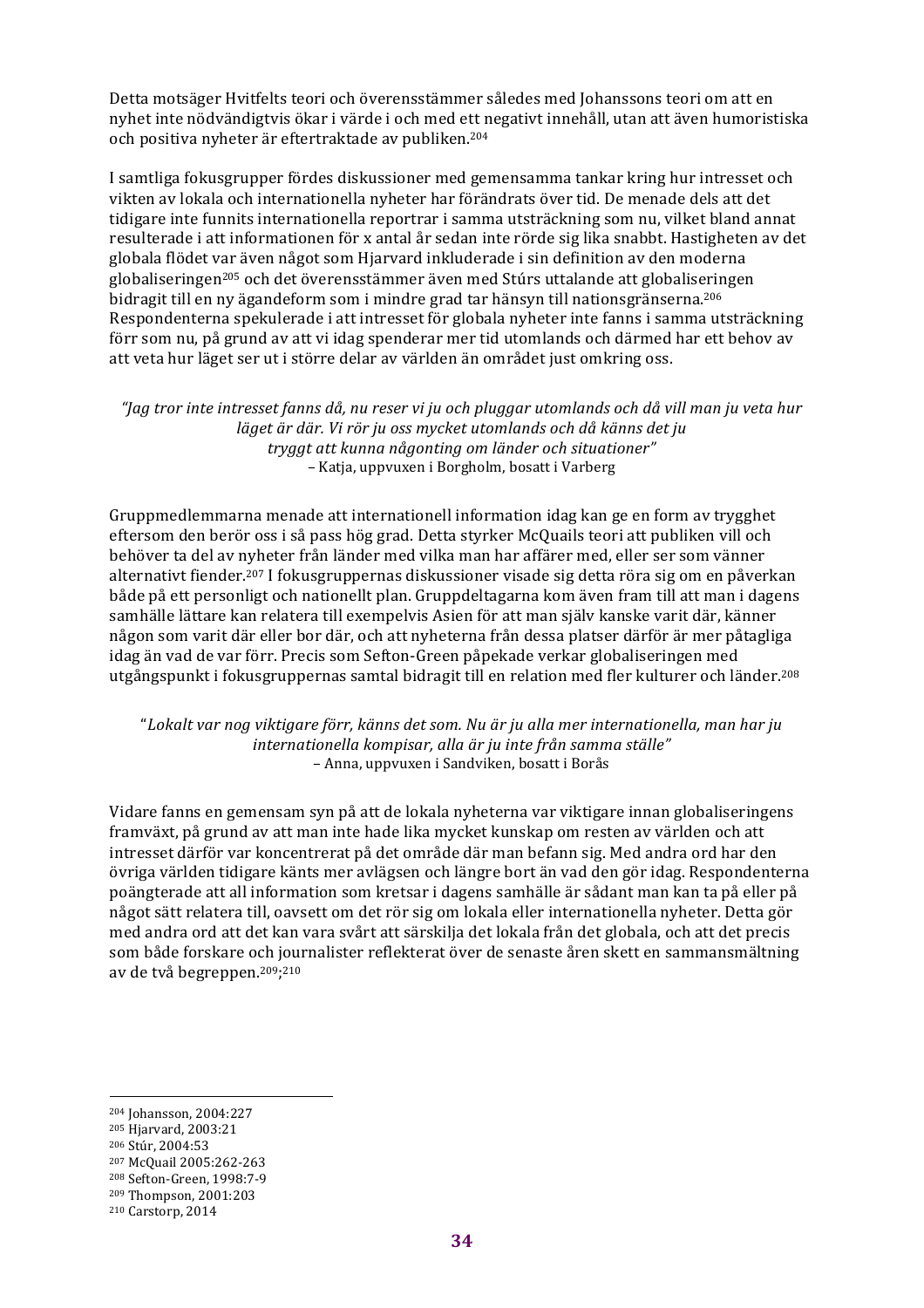## **6.5 Om medievalet**

Under fokusgruppinterviuerna nämndes ett flertal kanaler för att ta del av nyheter, och trots att det ibland skilde sig åt mellan respondenterna fanns en enhetlighet genom de tre fokusgrupperna. Ofta var det en kombination av flera olika kanaler som försåg målgruppen med både lokala och internationella nyheter, detta för att få en bred och omfattande bild av omvärlden. I och med variationen av mediekanaler och även respondenternas intresseområden kan en koppling göras till UGT, vilken utgår från att publiken aktivt gör sitt medieval för att medvetet uppnå ett bestämt mål och tillfredsställa ett behov.<sup>211</sup> Respondenterna hade med andra ord alla olika behov och intressen, vilka i sin tur påverkade det individuella medievalet.

Det framgick under interviuerna att det främst är kring de större och oförutsedda händelserna – exempelvis skjutningarna på Utöya och Bostonbombningarna – som det mer aktivt sökes upp information, och att det är främst då som användandet av kanaler kan variera i förhållande till den dagliga användningen. Detta stämmer därmed överens med McQuails uttalanden inom UGT, där varje dags medieanvändning uppges vara unik och influerad av varierande och oförutsägbara omständigheter.<sup>212</sup> Detta trots att det hos respondenterna generellt fanns ett visst användarmönster när det kom till medier. Vidare menade McQuail att valet av kanal påverkas av det dagliga utbudet av innehåll och dess utformning, de aktuella omständigheterna, samt den sociala kontexten i form av påverkan av familj och vänner. Detta överensstämde till viss del med resultatet från fokusgrupperna även om det främst rörde sig om vanor och rutiner.<sup>213</sup>

Detta var även något som respondenterna reflekterade över, att de troligtvis tar del av nyheter i större utsträckning än de själva inser, vilket innebär ett inaktivt val av mediekanaler. Framför allt avser det rutin- och vanemässiga medievalet vid nyhetsanvändning mobiltelefoner. Många av deltagarna medgav själva att det till stor del handlar om vana, att mobilen åker upp och man surfar in på Aftonbladet eller GP så snart man vaknar utan att man riktigt reflekterar över det.

*"Jag tror det är rutin. När jag vaknar, stänger av alarmet så tar jag upp GP på mobilen, jag tänker nog inte ens på att jag gör det"* – Lisa, uppvuxen och bosatt i Mölndal

*"Jag har stående på min agenda att jag går in på Aftonbladet varje dag"* – Ronja, uppvuxen i Karlstad, bosatt i Varberg

Någon annan beskrev det som ett behov och rutin att läsa nyheterna på Aftonbladet varje morgon på bussen till skolan, att man gör det när man inte har något att göra och för att mobilen alltid finns till hands. Faktum att nyhetsanvändningen delvis sker i samband med tillfällen där respondenterna är uttråkade kan sammankopplas med Eastin och LaRose uppdaterade definition av behov inom UGT. De menade att det idag finns "expected" och "wished-for outcomes" i och med medieanvändningen, vilket med andra ord innebär att användarna exempelvis surfar in på aftonbladet.se på grund av att de har förhoppningar att en spännande händelse inträffat.<sup>214</sup> Enligt de två forskarna brister UGT i nutidens samhälle och de belyste bland annat att en individ inte kan fatta dagliga beslut i och med dagens stora medieutbud.<sup>215</sup> Samtalen i de tre fokusgrupperna visade just att valet snarare beror på vanor och till viss del även otillräcklig självkontroll, precis som forskarna förespråkade. Vidare menade Eastin och LaRose att när valet att använda sig av ett specifikt medium en gång gjorts är detta en vana som kräver någon form av förändring för att brytas.<sup>216</sup> I UGT-modellen av Rosengren uppgavs även

<sup>211</sup> Drotner et al, 1996:82

<sup>&</sup>lt;sup>212</sup> McQuail, 1997:67-68

<sup>213</sup> ibid.

<sup>214</sup> Eastin & LaRose, 2004:361&365

<sup>215</sup> Eastin & LaRose, 2004:362

<sup>216</sup> ibid.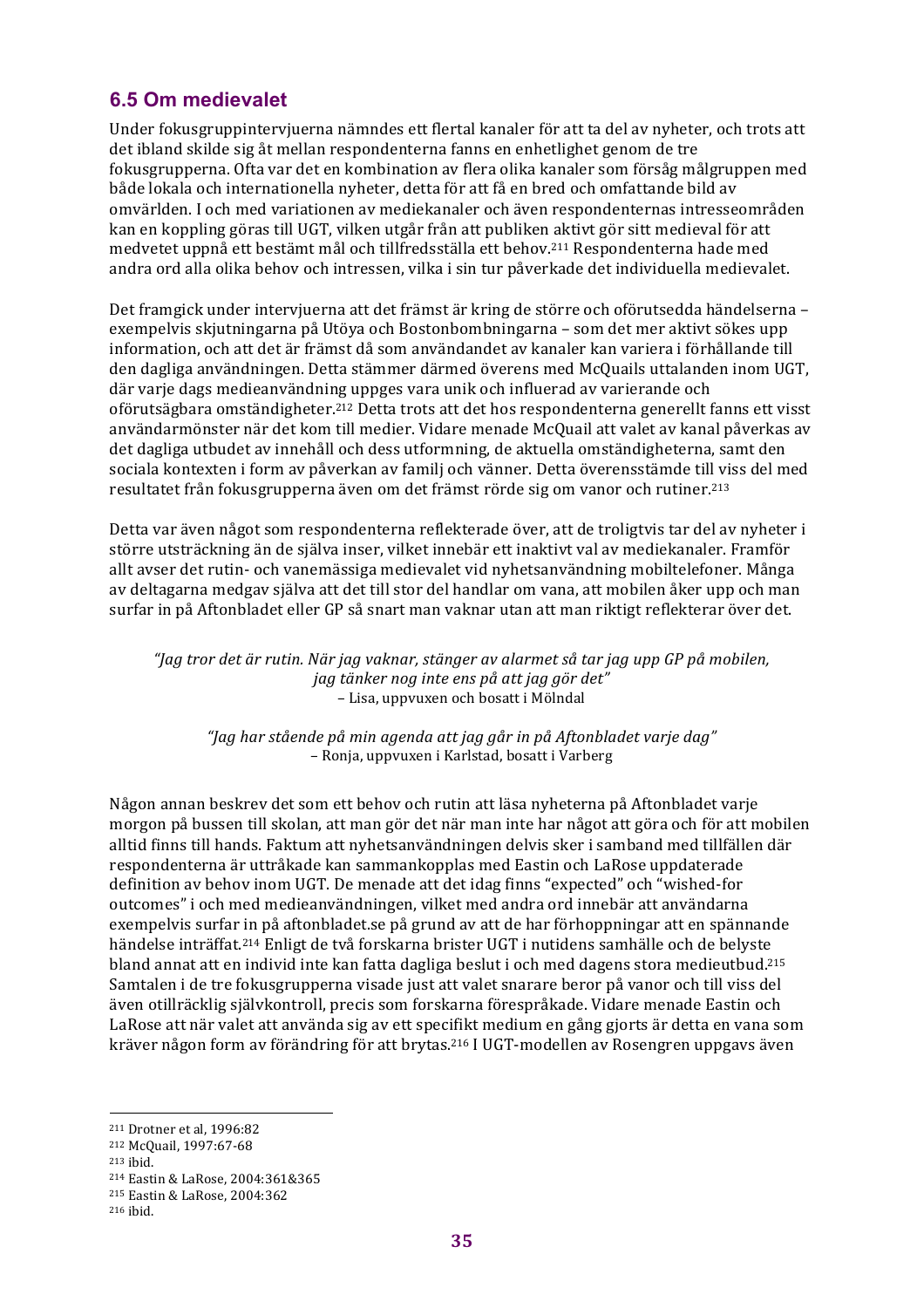att ett behov måste uppfattas som ett lösningsbart problem för att det ska leda till handling och därmed val av medium.<sup>217</sup>

Respondenterna nämnde även hur de lätt springer förbi en TV-sändning eller tar till sig nyheter utan att de själv aktivt väljer att göra det. Dock tog ungefär hälften av respondenterna i stort sett dagligen del av TV4s Nyhetsmorgon, någon annan valde aktivt att se Aktuellt via SVTplay minst tre gånger i veckan och en tredje var regelbundet uppdaterad via ttela.se, en lokal nättidning. Det var för flera av dem en del av vardagen att TV:n även står på i bakgrunden som sällskap medan de gör något annat, just då läggs däremot inte så mycket energi på att ta del av nyheterna.

*"Jag lyssnar på det medan jag gör något annat, jag sätter på det medan jag diskar, det är ju ett härligt sällskap också när man är ensam hemma"* – Matilda, uppvuxen i Ulricehamn, bosatt i Borås

McQuail, Blumler och Brown menade att behovet av avkoppling och relation är två av de fyra viktigaste behoven som medier har möjlighet att tillfredsställa, precis som de gör här.<sup>218</sup>;<sup>219</sup> Dock har inte mediet här aktivt valts för att specifikt ta del av nyheter. Detsamma gäller sociala medieplattformar som Facebook och Twitter, vilka mest ses som ett komplement till de journalistiska nyhetskällorna. De används enligt fokusgrupperna dels för att få en mer personlig prägel på en nyhet i och med att man själv valt vilka personer man följer, och dels som ett flöde att skumma igenom för att ge en överblick och hänvisa till längre artiklar eller krönikor. Respondenterna menade att en nyhet ofta uppdagas via Facebook eller Twitter för att de är under ständig uppdatering med snabb, global spridning. När det gäller nyheter på Twitter är det främst specifika personer som följs snarare än nyhetsbyråer; människor som respondenterna har ett personligt intresse för. För vissa innebär det politiska karaktärer som Carl Bildt och Obama, och för andra medieprofilerna Filip och Fredrik. Plattformen används även i hög grad för att kunna följa med i flödet kring stora event som OS, Melodifestivalen eller de politiska valen. Här har respondenterna med andra ord aktivt valt vilka människor de vill följa utifrån sina egna intressen och behov.

*"Framför allt kanske man väljer ut en person på en nyhetsbyrå som tillgodoser och lyfter de frågor*  som jag är intresserad av. Så blir det att man via den inkörsporten kommer in på kultursidorna på *Aftonbladet, att man har sett att någon har länkat till sin krönika då till exempel"* – Adam, uppvuxen i Vara, bosatt i Göteborg

*"Jag har Twitter för att följa människor jag tycker är intressanta. Typ Carl Bildt och Obama. Jag* har det bara för att följa med när det händer något stort, för att se vad som skrivs om det. *Till exempel valet i år"* – Anna, uppvuxen i Sandviken, bosatt i Varberg

Utöver dessa mediekanaler diskuterades även i samtliga fokusgrupper lite mer oväntat podcasts, där fler av respondenterna menade att de lägger mest tid när det kommer till att ta del av nyheter. De podcasts som främst lyssnades på var dock inte alltid nyhetsrelaterade, med exempelvis en krönikör eller samhällsdebattör som upphovsman. I stor utsträckning var det istället mer lättsamma och till viss del humoristiska podcasts som nämndes, men respondenterna påpekade tydligt att även dessa berör samhällets nutida händelser och samtalsämnen. De menade att de således bidrar till allmänbildningen och är upplysande om såväl lokala som internationella händelser, även för den som inte är intresserad av "klassiska" nyheter. 

 $217$  Rosengren 1974 i McQuail & Windahl, 1993:135

<sup>218</sup> McQuail, Blumler & Brown, 1972 i Fiske, 1997:152-154

<sup>219</sup> Strömbäck, 2009:73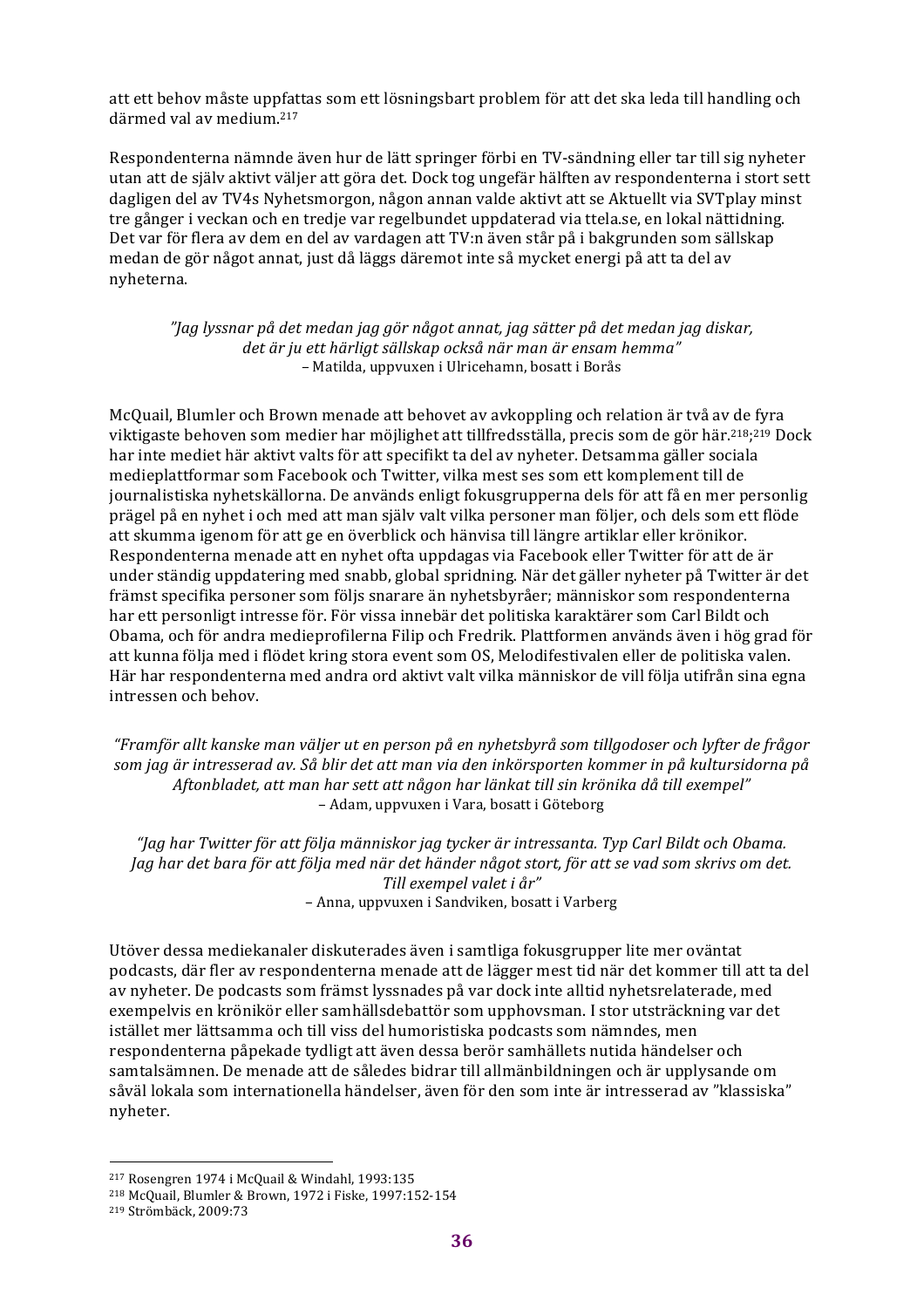I stort sett delade samtliga respondenter beteende när det gäller att ta del av nyheter från hemorten. Det beskrevs i fokusgrupperna hur de när de är hemma och hälsar på, sporadiskt bläddrar igenom den lokala tidningen om den skulle ligga framme, men att det inte är något de har ett behov av. De uppgav att det gott och väl räcker att höra med föräldrarna vad som hänt sedan sist.

*"När man kommer hem till sina föräldrar så kan man bara fråga om det hänt något speciellt, då*  får man liksom en snabb genomgång för de senaste månaderna och så slipper man ta del av det man kanske inte vill läsa. Det räcker med de där tre nyheterna som inträffat på en månad. *Den nyhetskanalen är lite underskattad"* – Adam, uppvuxen i Vara, bosatt i Göteborg

De menade att händelser i småstäder hur som helst sprids från mun till mun innan de hunnit tryckas i tidningarna och att utbudet av intressanta lokala nyheter inte ofta är stort. Undantaget var lokala sportnyheter, vilka i viss utsträckning aktivt letades upp och togs del av. En snabb spridning och lättillgänglighet var två faktorer som hade betydelse för respondenternas val av nyhetsmedium. En respondent ansåg exempelvis att nyheterna på Aftonbladet för det mesta består av irrelevanta eller lättsamma nyheter, men att de ofta är först ut och att hon därför använder sig av denna kanal. Samtliga respondenter instämde med att det är av vikt med snabb uppdatering, och då de tidigare nämnt att både mun till mun och de sociala medieplattformarna är en snabbare kanal än dagstidningen när det gäller lokala nyheter är detta något som även påverkar uppfattningen om papperstidningar. Som tidigare nämnts förekom papperstidningsläsandet över lag inte ofta inom fokusgrupperna, utan bara om en tidning "råkar ligga framme". Endast en av respondenterna söker själv upp exempelvis Metro, Svenska Dagbladet eller Göteborgs-Posten, vilka han utan någon form av rutin eller starkt behov läser ungefär tre gånger per vecka. Dessa tidningar är dock inget som köps för egna pengar utan hittas på exempelvis bussar, i det kollektiva boendet eller hos föräldrarna. Många av gruppdeltagarna ansåg att många tidningar och att prenumerera är alldeles för dyrt och att de inte har råd som studenter. De ansåg att de inte skulle hinna läsa en fysisk tidning varje dag, utan att de bara skulle "samlas på hög och stå och skräpa".

Inställningen till dagstidningen var hos respondenterna delad, inte så mycket inom grupperna utan på det individuella planet. Först och främst skojades det om att det är mycket behändigare att sitta med mobilen i ena handen och kaffet i den andra på morgonen istället för att ha en stor tidning framför sig. De föredrog således att läsa nyheterna via internet på mobiltelefonen och det var utifrån fokusgrupperna tydligt att denna generation är positiv till den nya tekniken och mediekanalerna, precis som tidigare undersökningar visat.<sup>220</sup> Samtidigt ansåg flertalet av respondenterna, bland dem även de som ville sitta med nyheterna i mobilen till morgonkaffet, att det var något speciellt och mysigt med att bläddra i tidningen till frukosten, precis som de sett sina föräldrar göra under sin uppväxt. Den absoluta majoriteten av respondenterna trodde att papperstidningen inom kort kommer att dö ut, medan ungefär hälften hoppades att den inte ska göra det.

"Det skulle ju vara tragiskt om de försvann, man vill ha den där känslan när man sitter och *bläddrar, men jag är osäker på om jag själv skulle prenumerera"* – Agnes, uppvuxen i Säffle, bosatt i Varberg

Trots viljan att behålla den tryckta dagstidningen menade de flesta av respondenterna att de inte skulle prenumerera på en tidning ens när de väl börjat arbeta och skulle ha råd. Det blev tydligt att även om kostnaden har en viss betydelse för läsandet av papperstidningar, var det inte den enda eller ens den största påverkande faktorn. Bevisligen finns inte ett faktiskt behov av att läsa den tryckta tidningen, utan det rör sig snarare om en känslomässig tillgivenhet till

<sup>&</sup>lt;sup>220</sup> Andersson, 2012:460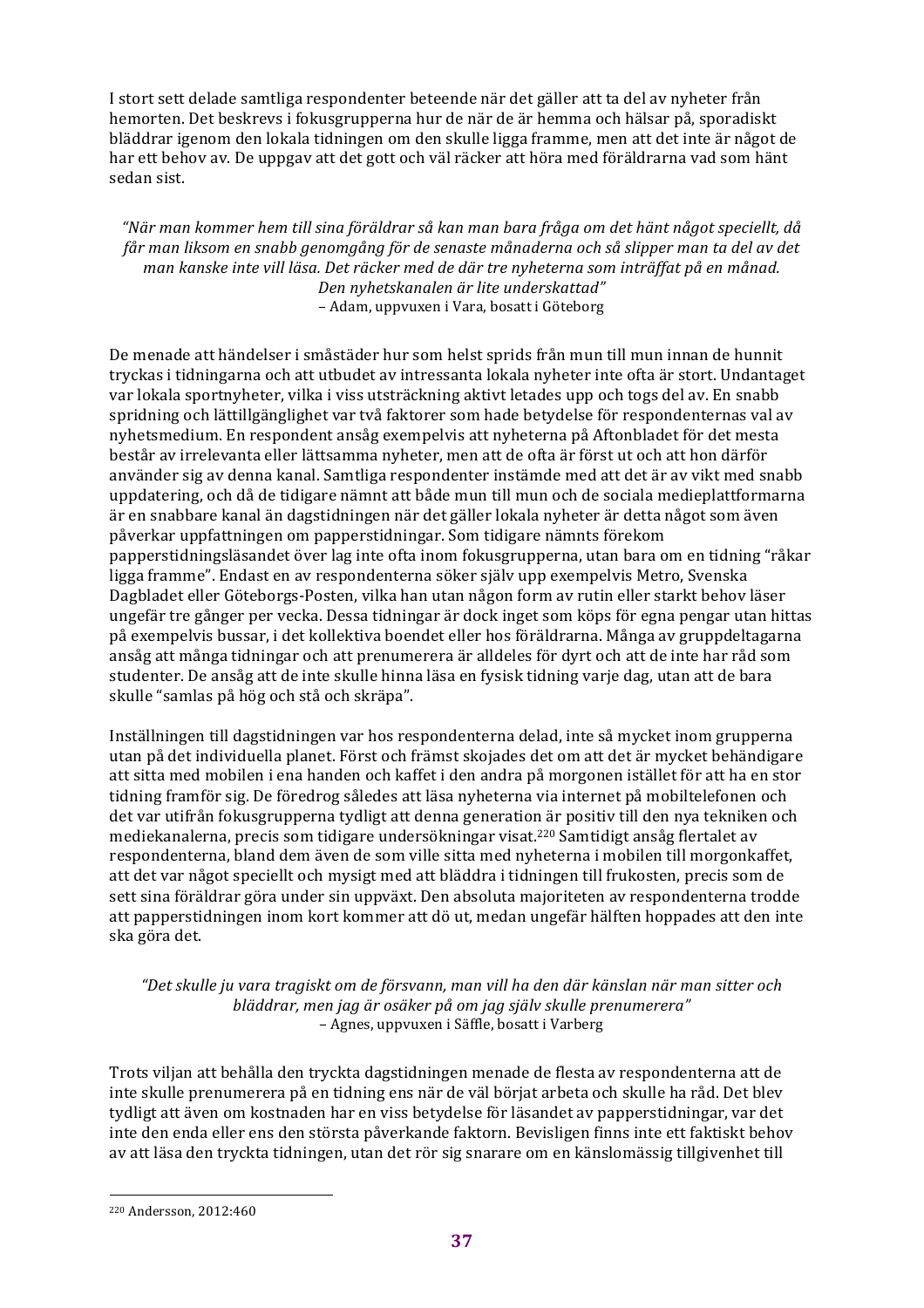medieformatet med grund i respondenternas uppväxt. Enligt Rosengren formas behov och problem dels av individuella egenskaper, men även av både samhället och dess mediestruktur. Om inget problem upplevs, leder inte heller behovet till handling,<sup>221</sup> vilket även framgick under fokusgruppernas samtal.

# **6.6 Slutsatser**

I denna studie undersöktes unga vuxnas relation till lokala nyheter i jämförelse med internationella, samt hur de tar del av dessa, med syftet att få en förståelse för målgruppens nyhetsvärderingar och medieval i dagens globala samhälle. För att uppnå detta genomfördes tre fokusgruppintervjuer, vid Högskolan Väst i Trollhättan, vid Campus Varberg samt vid Högskolan i Borås med tre till fyra respondenter i vardera.

Frågeställningarna som avsågs besvaras var:

- *Vilka är unga vuxnas uppfattningar om lokala nyheter?*
- *Vilka är unga vuxnas uppfattningar om internationella nyheter?*
- *Vilka kanaler använder sig målgruppen av för att ta del av dessa uppgifter?*

#### Unga vuxnas uppfattningar om lokala nyheter

Det fanns både en fysiskt och mental, eller kanske snarare känslomässig, definition av begreppet lokalt hos målgruppen. Synen på vad som klassas som lokalt grundades i denna studie även på vad som påverkar individen direkt eller indirekt. Uppfattningen om vad som var fysiskt lokalt var gemensam, men det känslomässigt lokala varierade mellan var respondenterna kom ifrån. tidigare bott och nu var bosatta. I vissa fall kunde nyheter oavsett geografisk koppling uppfattas som lokala rent känslomässigt, beroende på vad de gällde och om de påverkade respondenterna själva. Vikten av lokala nyheter ansågs stor på grund av bidragandet till allmänbildning och samhörighet, men intresset var ändå svalt hos målgruppen. Detta berodde enligt dem på att det dels inte händer mycket i en liten stad och dels att det som händer ofta är något man får reda på utan att aktivt behöva söka efter detta. Däremot ansåg de att det finns viss underhållning i de lokala nyheterna, vilka rent geografiskt berör dem mer till skillnad från de internationella. Något som även var en bidragande faktor till intresset för de fysiskt lokala nyheterna var hur länge man befunnit sig på orten. Generellt var intresset för platsen större desto längre man haft en fysisk koppling till den.

#### Unga vuxnas uppfattningar om internationella nyheter

Internationella nyheter uppfattades av målgruppen vara något som sker utanför Sveriges gränser och som påverkar flera länder. För att dessa nyheter ska uppfattas intressanta och av värde ska de enligt målgruppen på något sätt beröra Sverige och/eller individen själv antingen fysiskt eller känslomässigt. Behovet av att ta del av internationella nyheter ansågs starkare än att ta del av lokala nyheter. Målgruppen såg värde i att ha en förståelse för den övriga världen då de kände en förbindelse till denna och ansåg att globala händelser i stor utsträckning påverkar de själva. Internationell information uppgavs således bidra till en form av trygghet. Respondenterna menade även att internationella nyheter bidrar med samtalsämnen i sociala sammanhang i större utsträckning än lokala. Det finns dock inget som tyder på att målgruppen ersatt de lokala nyheterna med de internationella.

#### **Valda kanaler för att ta del av nyheter**

Målgruppen använde till största delen internetbaserade sidor eller sociala medieplattformar för att ta del av både globala och lokala nyheter, främst via mobilen som alltid finns till hands. Papperstidningsläsandet var lågt bland fokusgrupperna, vilket delvis berodde på kostnaden, den eftersläpande uppdateringen och dess otymplighet. Uppfattningen var att den tryckta dagspressen inte har någon framtid, utan att kommande generationer endast kommer utnyttja

 $221$  Rosengren, 1974 i McQuail & Windahl, 1993:135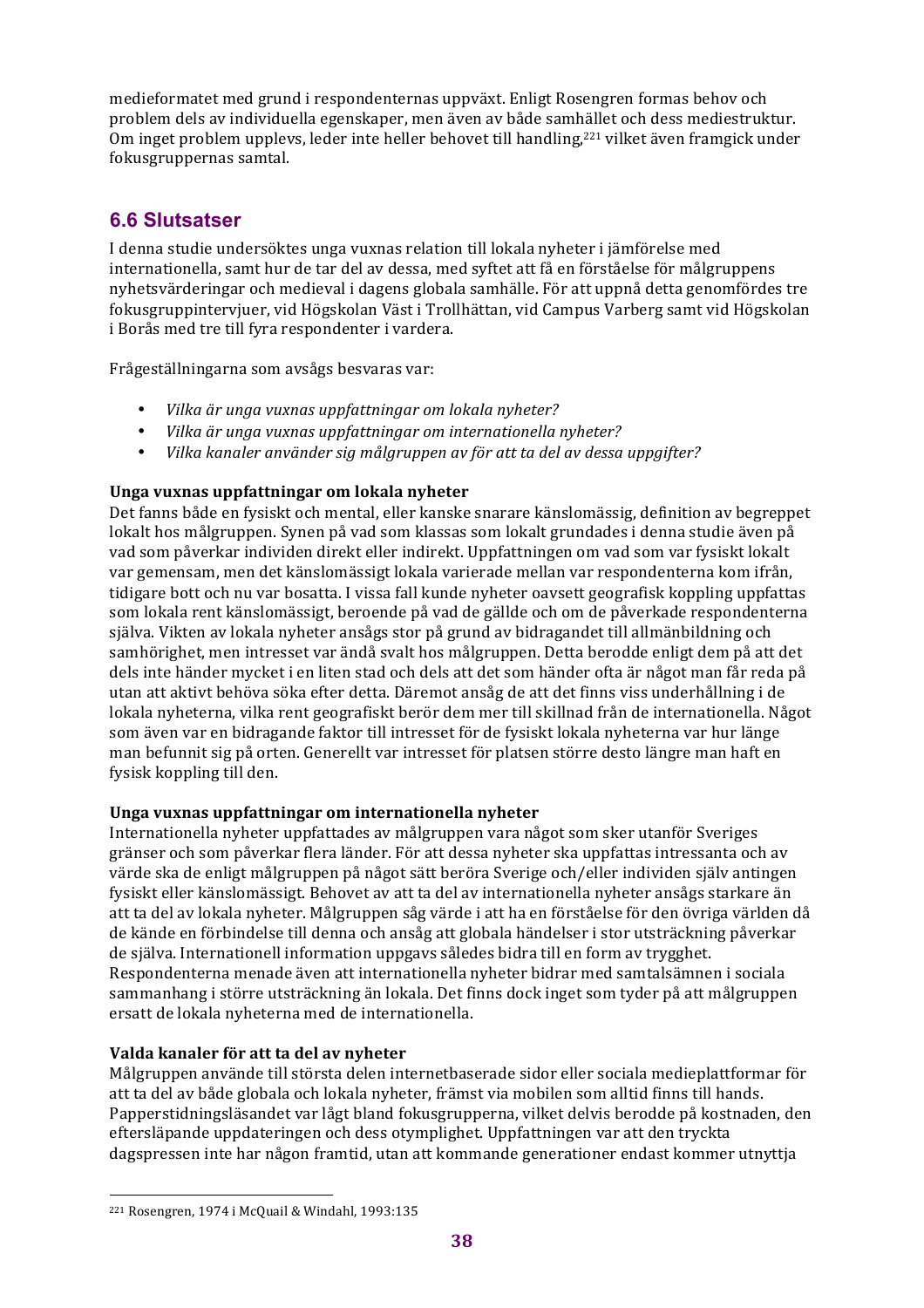digitala kanaler för att ta del av både lokala och globala nyheter. Det belystes dock att målgruppen vid stora händelser så som skjutningen på Utöya använde sig av fler kanaler för att söka nyheter. Då användes även medier som normalt sett inte tas del av, exempelvis papperstidningen. De lokala nyheterna togs del av från mun till mun, till skillnad från de internationella nyheterna där målgruppen i samma utsträckning inte förlitar sig på denna källa. Utöver detta fanns ingen större skillnad i val av kanal beroende på om det rörde sig om lokala eller globala nyheter.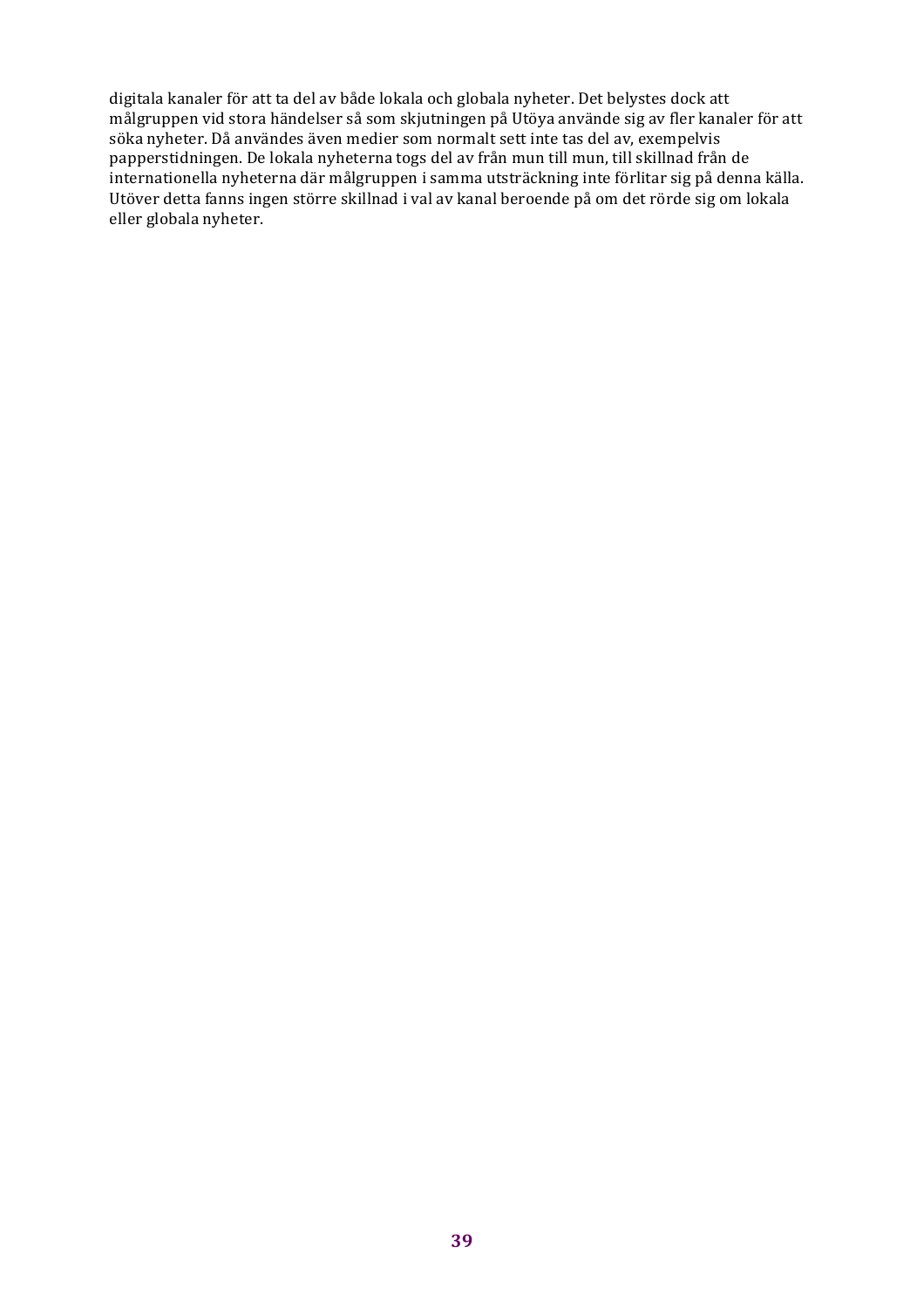# **7. Slutdiskussion**

Detta kapitel utgår från studiens genomförda fokusgruppintervjuer med resultat, men diskuteras utifrån ett perspektiv med målgruppen som helhet. Resultatet av denna undersökning är, som nämnts tidigare i metodkapitlet, inte statistiskt generaliserbart. Detta i och med det antalet fokusgrupprespondenter, valet att enbart inkludera högskolestudenter, kvinnlig dominans i fokusgrupperna, samt bortfallet av annan etnisk bakgrund än svensk. Undersökningen bidrar ändå med ett flertal uppfattningar, vilket gör det intressant att diskutera studiens undersökning i ett bredare perspektiv.

Genom denna studie har det kommit fram att det inom den undersökta målgruppen finns ett svalt intresse för nyheter överlag, men att de samtidigt anses vara av stor vikt. Vidare visar sig de internationella nyheterna generellt vara av större intresse än de lokala. Främst lokalpressbranschen har uttryckt en oro för ett minskat intresse av lokala nyheter hos den yngre generationen, men som tidigare diskuterats har det lokala nyhetsintresset aldrig varit stort i just denna åldersgrupp. Detta kan bland annat tänkas ha att göra med den fas i livet som målgruppen befinner sig i, vilket delar av resultatet tyder på. I denna åldersgrupp är mycket temporärt, såsom bostadsort, förhållanden och vänskapskrets. Många studerar och har ännu inte bundit sig till en familj eller specifik plats. Därför är det följaktligen möjligt att ett urval som inkluderat fler än bara studenter skulle gett ett resultat som visat på större intresse för lokala nyheter. Möjligen styrks anknytningen till det lokala samhället och intresset till de kommunala frågorna när man slagit rot och eventuellt lever med familj och barn. Då påverkas man i högre grad av kommunala beslut och kan känna ett ökat behov av nyheter som berör ens geografiska närhet. Dock visar det sig i denna studie att det i dagens samhälle finns en ökad risk att intresset för det lokala inte kommer öka i takt med stigande ålder, såsom det gjort i tidigare generationer. Detta skulle kunna förklaras med globaliseringen som delvis inneburit ny teknologi, vilket öppnat upp för nya mediekanaler och en samhörighet med resten av världen som inte funnits tidigare.

I studiens resultat kan man bland annat utläsa hur anknytningen till det geografiskt lokala inte är särskilt stark och att definitionen av vad som anses "nära" och därmed berör har ett brett omfång. Idag påverkas vi i stor utsträckning av den övriga världen och därför kan man dra slutsatsen att det uppstått ett ökat behov och intresse av att ta del av internationella nyheter då de berör både individen och samhället. Den rumsliga närheten, känslan att bli berörd och känna identitet är alla faktorer som menas höja nyhetsvärdet. Detta kan därmed betyda att de internationella nyheterna idag konkurrerar på samma spelplan som de lokala, just när det gäller nyhetsvärdet sett till dessa faktorer. Med andra ord kan man dra slutsatsen att globaliseringen har en viss påverkan på vilka nyheter som värderas och varför de gör det. Något som varit intressant skulle därför varit att se om, och i så fall vilka, likheter och/eller skillnader hade funnits om även respondenter med utländsk etnisk bakgrund funnits med i undersökningen. Kanske hade det funnits en annan identitet, och kanske hade anknytningen till det kulturellt och geografiskt lokala sett annorlunda ut i förhållande till respondenterna med svensk etnicitet. Det är även fullt möjligt att etnicitet inte har betydelse för dessa frågor och inte hade haft någon som helst påverkan på resultatet. Undersökningens resultat tyder på att de för målgruppen intressanta nyheterna är de som berör, oavsett om det gäller indirekt eller direkt, och oavsett om det rör sig om internationella eller lokala nyheter. Ett möjligt "ointresse" av lokalnyheter skulle därför helt enkelt kunna förklaras med att dessa nyheter innefattar färre faktorer av nyhetsvärde än vad som i större utsträckning hittas hos de internationella nyheterna. Detta kan exempelvis avse det uppfattade omfånget av sensation, överraskning och elitpersoner.

Förutom dagspressbranschens oro över ett minskat intresse för lokala nyheter har vikten av dessa ur ett medborgarperspektiv även nämnts. Lokalnyheterna uppges bidra till att förstå medborgarna och samhället man lever i, att skapa och känna identitet, samt främia demokratin. Detta exempelvis via kommunal granskning och aktuella frågor som invånarna har rätt att ta del av och uttrycka sina åsikter om. Att den undersökta målgruppen i denna studie visar ett större intresse för internationella än lokala nyheter behöver dock inte bara innebära eventuella risker.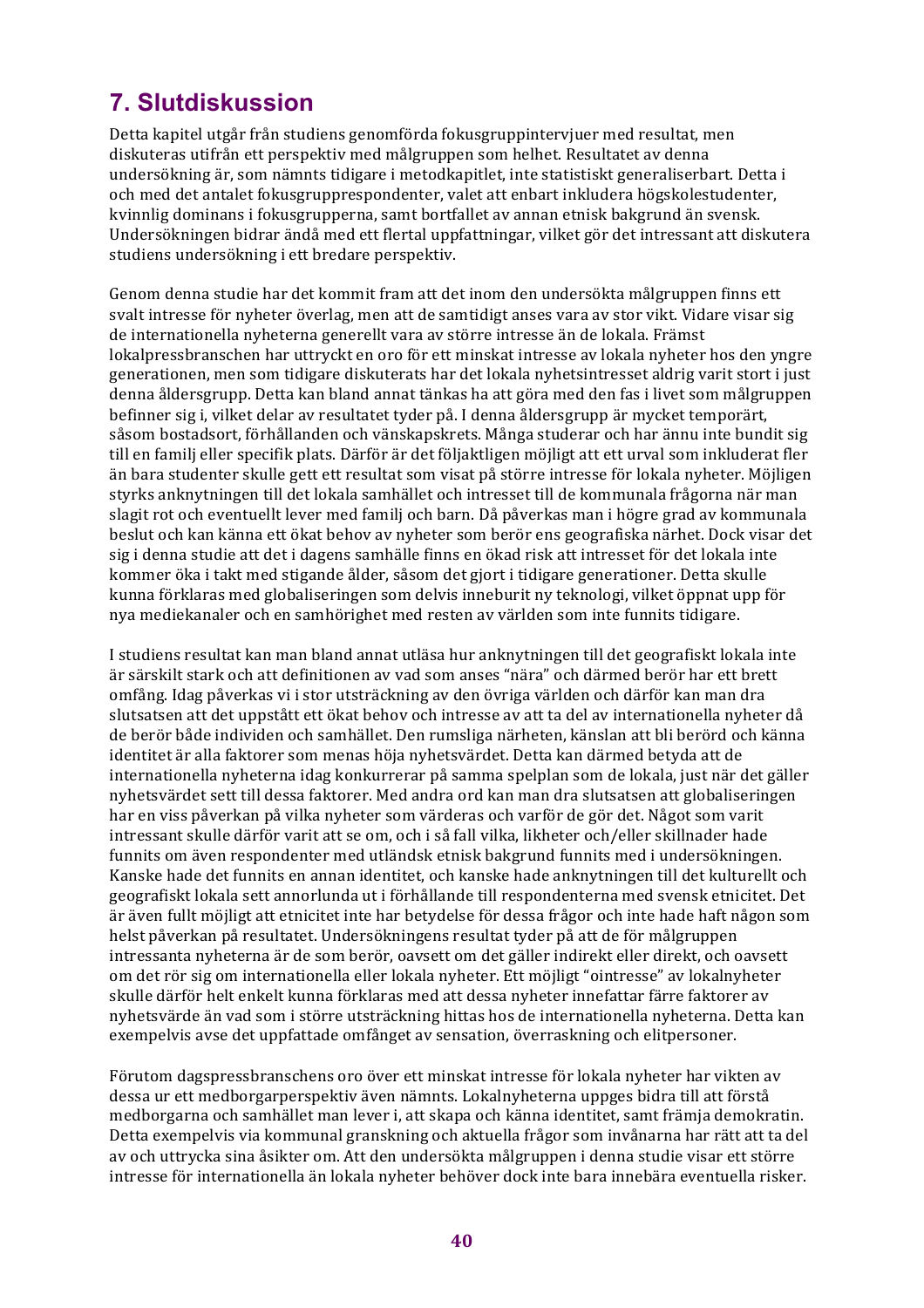Det som även framgår av studiens resultat är hur målgruppens nyhetsanvändning i hög grad är utbredd och vid, att det läggs vikt på att ta del av helheten för att skapa en generell uppfattning snarare än att djupgående sätta sig in i en specifik händelse eller fråga. Om man sätter denna form av nyhetsintresse och -användning i perspektiv till dagens globaliserade samhälle kan man förstå hur detta intresse skulle kunna främja samhället och medborgarna på andra sätt än de lokala nyheterna. Viljan hos målgruppen att vara uppdaterad och allmänbildad om resten av världen, där man därför tar del av lite av allt i nyhetsväg, har i högsta grad möjlighet att bidra till en samhörighet och förståelse för något större än det lokala, nämligen det globala. Eftersom information och nyheter automatiskt tolkas utifrån individen och dennes situation sätts dessutom det lokala livet i perspektiv till den övriga världen, vilket även främjar förståelsen till och identitetskänslan med det lokala samhället. Man kan överväga om intresset för de internationella nyheterna är en naturlig del och anpassning till dagens samhälle i den rådande globaliseringen och om vikten av de lokala nyheterna på grund av detta är lika angelägen idag som den var förr.

I denna studie visade det sig även att målgruppen till viss del ansåg det finnas en vikt och relevans i lokala nyheter. Dock kan man med tanke på oviljan och ointresset att ta del av dessa nyheter dra slutsatsen att behovet av dem är svagt, samt att den låga användningen av de lokala nyheterna inte anses vara ett problem hos målgruppen. En möjlig förklaring kan vara att målgruppen anser att denna information kan tas del av på andra sätt. Utifrån studiens resultat framgår det vidare att det viktiga är *möjligheten* att ta del av lokala nyheter, snarare än att man faktiskt gör det. Samtidigt visar resultatet av undersökningen att målgruppen tar del av både lokala och internationella nyheter utan att de riktigt tänker på det, även om detta inte alltid sker via traditionella medier. Detta kan vara en förklaring till det ansedda mindre behovet, eftersom mycket information kommer till dem utan att de reflekterar över detta.

Denna undersökning bekräftar tidigare studier som visat att unga vuxna främst tar del av nyheter via digitala medier och däribland via de sociala medieplattformarna. Detta främst på grund av att de anses vara behändiga, snabba, uppdaterade och ge en bra allmän överblick över nyhetsflödet. De sociala medierna visade sig främst användas som ett komplement till nyhetsmedierna, men även som en inkörsport till vidare läsning.

En stor skillnad mellan sociala medier och andra nyhetsmedier som exempelvis nättidningar är att användarna har möjlighet att personligen prägla sitt nyhetsflöde utefter sitt eget intresse, vilket denna undersökning visar att de gör. De själva väljer exempelvis aktivt vilka de vill följa på Twitter eller vem de vill vara vän med på Facebook. Trots aktiva val i dessa situationer visar undersökningen att målgruppen inte alltid är medvetna om att de spenderar tid på nyhetsanvändning och därmed inte aktivt gör sina medieval. Man bör därför vara varsam med att utgå från att målgruppen endast tar del av nyheter i den utsträckning och via de kanaler som i denna studie redovisas. Det framgår att det ofta rör sig om en vana eller rutin vid nyhetsanvändning och medieval och att det ibland inte ens reflekteras över att nyheterna tas del av. I många fall handlar det om att individen är uttråkad och plockar fram telefonen för att ha något att göra. Detta gör det intressant att fundera över om detta beteende främst bygger på vanor och rutin och därmed motsäger UGT, eller om känslan av att vara uttråkad idag faktiskt kan ses som ett problem med behov och möjlighet att tillfredsställas via medier. Oavsett kan man dra slutsatsen att målgruppen till viss del aktivt söker upp nyheter, utan att för den sakens skull *aktivt* ta del av det de söker.

Denna undersökning ska vara till hjälp för studiens uppdragsgivare Dagspresskollegiet genom att bidra till en insikt i hur unga vuxna förhåller sig till de lokala och internationella begreppen när det gäller nyheter, samt vilka faktorer som kan tänkas påverka målgruppens medieanvändning. Studien erbjuder även relevant information för Dagspresskollegiets forskning och intresse för dagspressens utveckling. I och med den utvecklade medieteknologin är det troligt att dagspressens möjliga död inte uppfattas som ett problem hos den undersökta målgruppen. Det som skulle försvinna tillsammans med dagstidningen tros uppenbarligen vara möjligt att ta del av eller upplevas på andra sätt. Med tanke på målgruppens ovilja att själva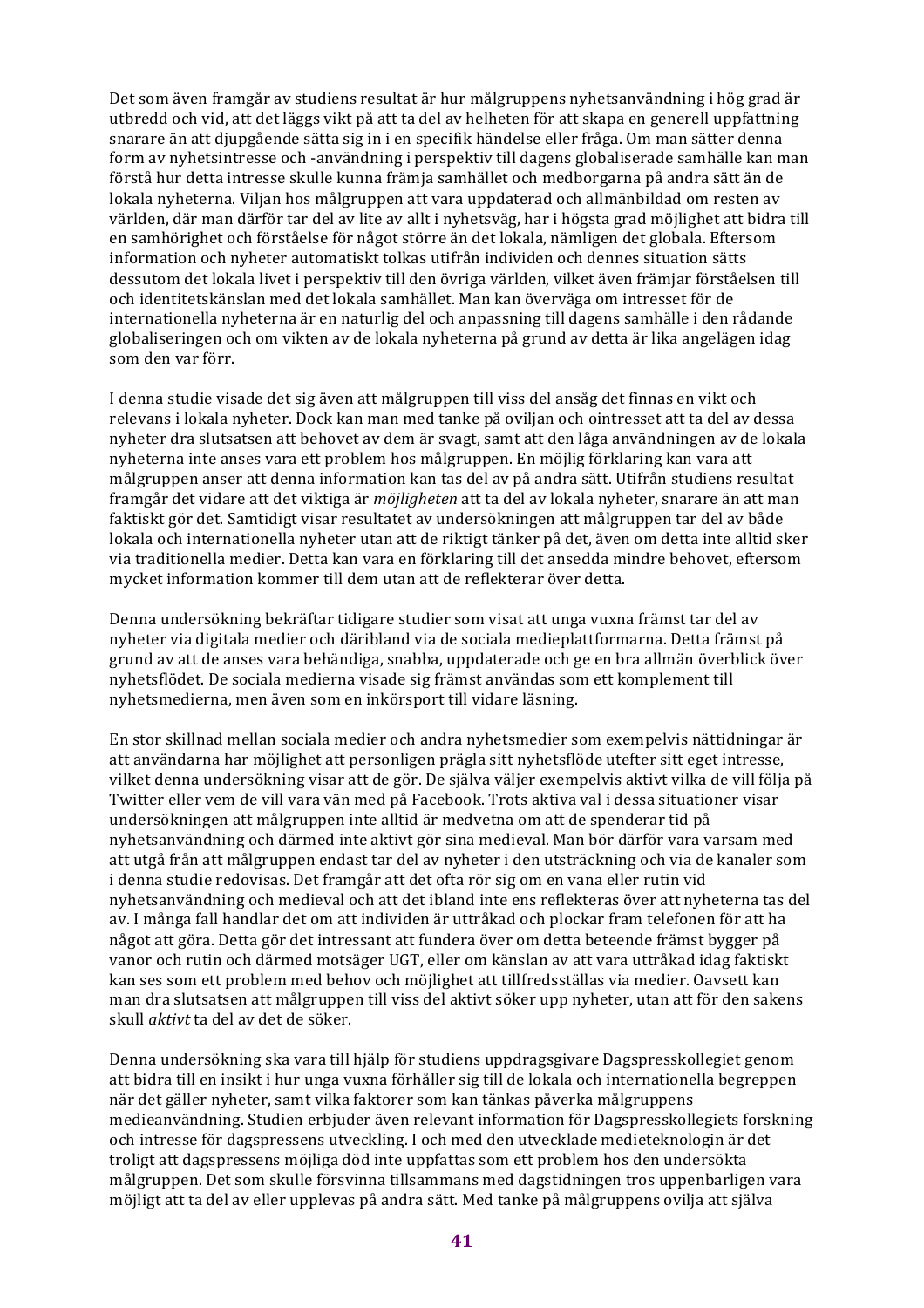inhandla eller prenumerera på en dagstidning skulle den nämnda "traditionen" med papperstidningsläsande till morgonkaffet inte föras vidare. Avslutningsvis är risken därav stor att denna generation sätter punkt för den fysiska tidningen, en tanke som även delades av respondenterna.

> *"Aldrig papperstidning för mig. Jag tror att våra föräldrar är sista generationen som läser papperstidningar" –* Jonatan, uppvuxen i Lysekil, bosatt i Trollhättan

# **7.1 Förslag på fortsatt forskning**

Något som hade varit intressant men svårt att genomföra skulle vara att om tio år åter igen utföra denna studie med samma intervjurespondenter. Detta för att se hur deras nuvarande fas i livet kan ha haft en påverkan på resultatet, eller om det i högsta grad berott på den utvecklade mediemarknaden och globaliseringen. Ett annat alternativ hade varit att göra en liknande undersökning med en målgrupp i ett äldre åldersspann, exempelvis 55-65 år – en generation som vuxit upp med dagstidningen i pappersformat och som enligt tidigare forskning har åsikten att internetbaserade nyheter endast kan komplettera nyheter i tidningar, radio och TV och inte ersätta dessa.<sup>222</sup> Samtidigt har denna generation delvis tagit till sig av den nya medieteknologin och upplevt en stor förändring under globaliseringens process, vilket skulle göra det intressant att undersöka deras inställning till medier såväl som till nyheter och nyhetsförmedling.

Det hade även varit intressant att göra en liknande studie med samma åldersspann som denna, men med arbetande, lågutbildade eller arbetslösa respondenter. Detta för att se om och i så fall hur resultatet skiljer sig mellan olika arbetar- och utbildningsklasser. Att inkludera respondenter med annat ursprung eller kulturell bakgrund än svensk hade även varit av intresse för att se på eventuella liknelser och skillnader påverkade av etnisk bakgrund. Slutligen skulle det vara intressant att utföra en liknande studie på ett internationellt plan, detta då medie- och nyhetsanvändning skiljer sig mellan olika länder. Exempelvis är Sverige ett av de högst rankade länderna i världen när det gäller tidningsupplaga per invånare.<sup>223</sup> På grund av detta vore det intressant att utföra samma studie i ett land där tidningsläsandet är mindre, för att sedan jämföra studiernas resultat.

<sup>222</sup> Andersson, 2012:460

<sup>&</sup>lt;sup>223</sup> Mediekompass, 2012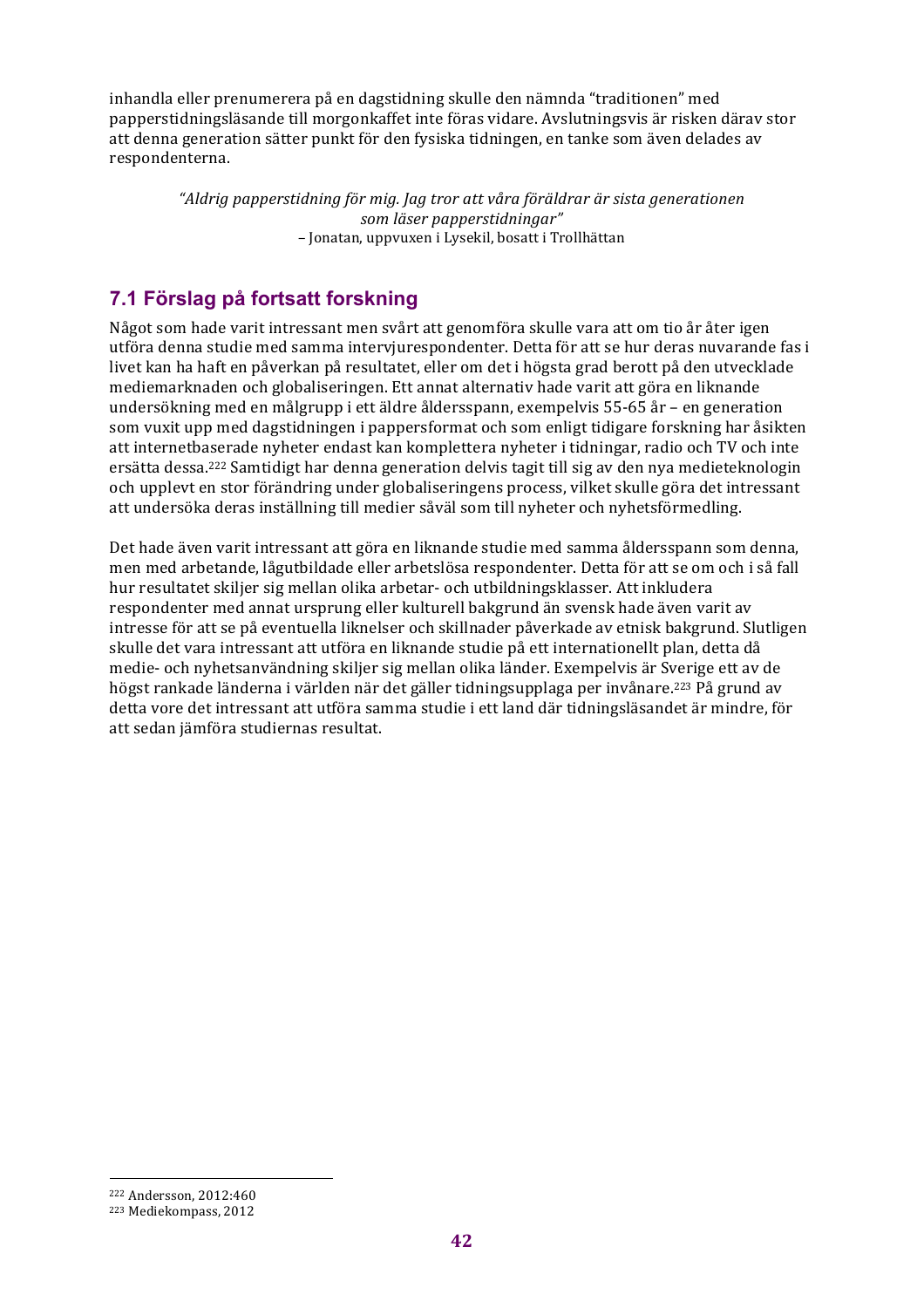# **Källförteckning**

Almgren Susanne & Holmgren Hjelm Yvonne (2010) *Ungdomar och lokalmedier.* Jönköping: Högskolan i Jönköping http://www.divaportal.org/smash/get/diva2:360071/FULLTEXT01.pdf).

Amster Harry (2014) *TV4 lägger ner de lokala nyheterna.* Publicerad 2014-04-09 i Svenska Dagbladet. http://www.svd.se/kultur/tv4-lagger-ner-nyhetsprogram\_3447874.svd (Hämtad 2014-04-12)

Andersson Ulrika (2012) *Attityder till nyheter på nät och papper* ur Bergström Annika, Oskarsson Henrik & Weibull Lennart (red) Vägskäl. Göteborg: SOM-institutet, Göteborgs Universitet

Andersson Ulrika & Weibull Lennart (2012) *Hur läser vi den lokala morgontidningen idag?* ur Bergström Annika, Oskarsson Henrik & Wiebull Lennart (red) *Vägskäl*. Göteborg: SOM-institutet, Göteborgs Universitet

Bergström Annika (2010) *Nyhetsvanor med lokal anknytning* ur Bergström Annika (red) *Västsvensk vardag.* Göteborg: SOM-institutet, Göteborgs Universitet

Bibik Magdalena, Milton Filippa, Månsson Caroline & Svensson Linda (2003) *Kvalitet i kvalitativa undersökningar.* Lund: Ekonomiska Högskolan i Lunds Universitet http://lup.lub.lu.se/luur/download?func=downloadFile&recordOId=1344970&fileOId=243332 7

Business Region Göteborg (2013) Nästa generation vill utomlands. Publicerad 2013-04-10 (http://www.businessregion.se/mappfornyheter/mappfornyheter2013/nastagenerationvilluto mlands.5.69883edf13dd637064c557.html (Hämtad 2014-04-07)

Boije Edvin (2013) *Nyinflyttad och nöjd?* ur Bergström Annika & Ohlsson Jonas (red) *En region för alla?* Göteborg: SOM-institutet, Göteborgs Universitet

Borgström, María (red.); Goldstein-Kyaga, Katrin (red.) (2006) Gränsöverskridande identiteter i *globaliseringens tid.* Huddinge: Södertörns högskola 

Carstorp Göran (2014) *En global lokaljournalistik* från Södermanlands Nyheter. Publicerad 2014-02-17. http://bloggar.sn.se/chefredaktoren/2014/02/17/en-global-lokaljournalistik/ (Hämtad 2014-04-10)

Dagens Nyheter (2011) Livsfas avgör vad du köper. Publicerad 2011-04-11 http://www.dn.se/ekonomi/livsfas-avgor-vad-du-koper/ (Hämtad 2014-04-03)

DEMICOM (2013) *Dagspresskollegiet.* Publicerad 2013-11-18 https://www.miun.se/sv/Forskning/Varforskning/forskningscentra/demicom/Forskning/Projekt/Pagaendeprojekt/Dagspresskollegiet/ (Hämtad 2014-04-10)

Diddi Arvind & LaRose Robert (2006) Getting hooked on news: uses and gratifications and the *formation* of new habits among college students in an internet environment ur Journal of Broadcasting & Electronic Media, 50

http://www.heinonline.org.ezproxy.ub.gu.se/HOL/Page?handle=hein.journals/jbem50&id=197 &collection=journals&index=journals/jbem#197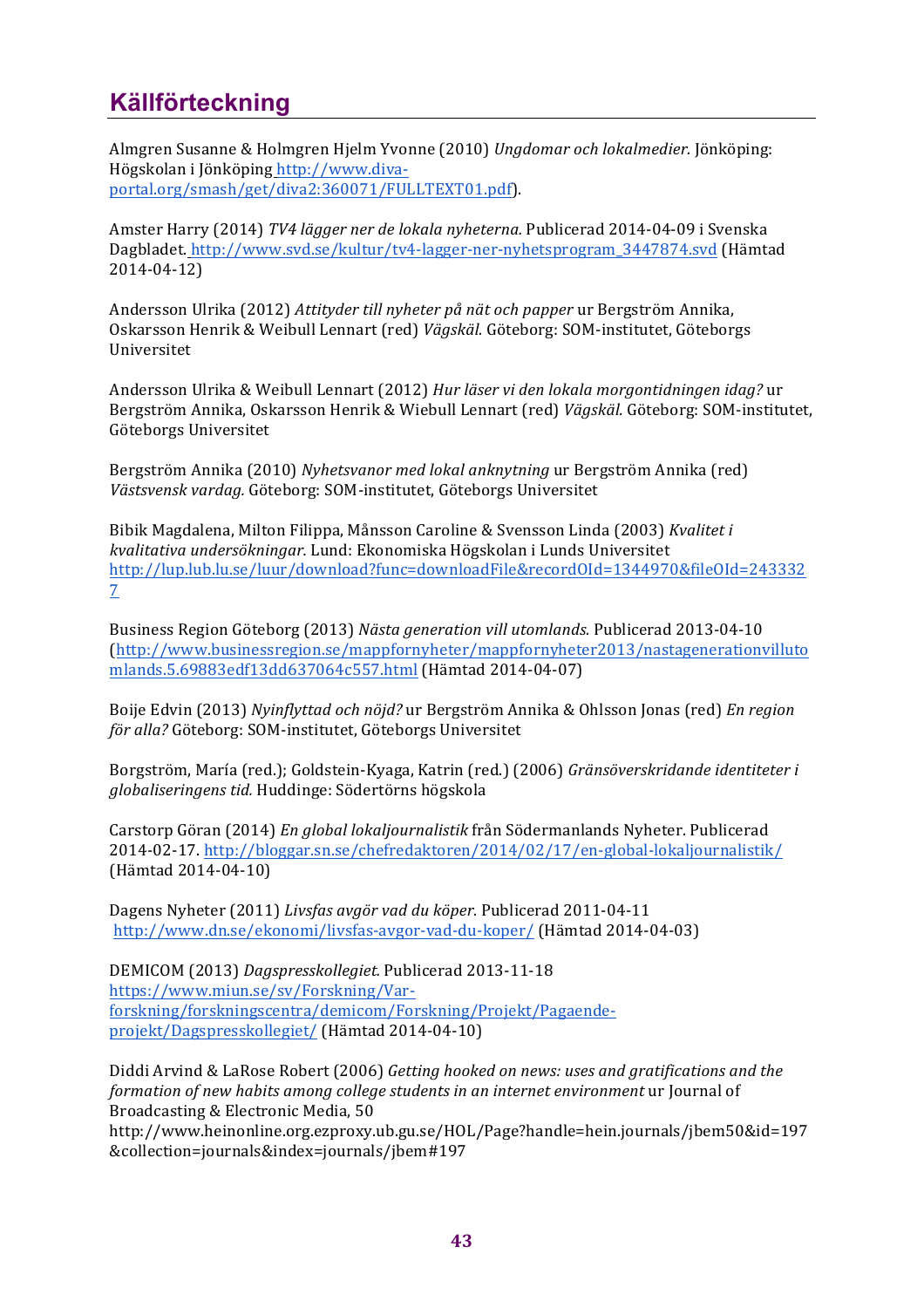Drotner Kirsten, Bruhn Jensen Klaus, Poulsen Ib & Schröder Kim (1996) *Medier och kultur – En grundbok i medieanalys och medieteori*. Lund: Studentlitteratur AB

Eastin Matthew S & LaRose Robert (2004) *A social cognitive theory of internet uses and gratifications: Toward a new model of media attenadnce* ur Journal of Broadcasting & Electronic Media, 48

http://www.heinonline.org.ezproxy.ub.gu.se/HOL/Page?handle=hein.journals/jbem48&id=368 &collection=journals&index=journals/jbem#386 

Esaiasson Peter, Gilljam Mikael, Oscarsson Henrik & Wägnerud Lena (2012) Metodpraktikan. Stockholm: Norstedts Juridik AB

Fichtelius Erik (2008) *Nyhetsjournalistik* – *tio gyllene regler*. Stockholm: Sveriges utbildningsradio AB

Fiske John (1997) *Introduction to communication studies*. London: Routledge

Flew Terry (2008) *New Media an introduction*. New york: Oxford Univeristy Press Inc

Gren Martin & Hallin Per-Olof (2003) *Kulturgeografi, en ämnesteoretisk introduktion*. Malmö: Liber AB

Hadenius Stig & Weibull Lennart (2003) *Massmedier* – *en bok om press, radio och tv.* Stockholm: Albert Bonniers förlag

Hanson Jarice (2007) 24/7: How cell Phones and the Internet Change the Way We Live, Work, and *Play*. USA: Praeger Publishers

Hjarvard Stig (2001) News in a globalized society ur Hjarvard Stig, *Globalization* and the role of news media. Kungälv: Grafikerna Livéna i Kungälv AB. Nordicom, Göteborgs Universitet.

Hiarvard Stig (2003) A mediated world - The globalization of society and the role of media ur Hjarvard Stig, *Media in a globalized society.* Köpenhamn: Museum Tuscalanum Press

Hvitfelt Håkan (1985) *På förstasidan – en studie i nyhetsvärdering*. Stockholm: Allmänna Förlaget

Hvitfelt Håkan & Nygren Gunnar (2002) På väg mot medievärlden 2020. Lund: Studentlitteratur AB

Jansson André (2011) Mediekultur och samhälle. Lund: Studentlitteratur AB

JMG (2011) *Dagpresskollegiet* - Verksamhet. Publicerad 2011-12-16 http://www.jmg.gu.se/forskning/avslutade\_projekt/dagspresskollegiet/dagspresskollegiet\_ver ksamhet/ (Hämtad 2014-04-08)

Johansson Bengt (2004) *Journalistikens nyhetsvärderingar* ur Nord Lars & Strömbäck Jesper (red.) *Medierna och demokratin*. Lund: Studentlitteratur AB

Lenas Sverker (2014) Nyfikenheten för lokalt dalar. Publicerad 2014-04-11 i Dagens Nyheter. http://www.dn.se/kultur-noje/nyfikenheten-for-lokalt-dalar/ (Hämtad 2014-04-12)

Lozanovski Jeanette & Wadbring Ingela (2013) *Unga nyheter*. Sundsvall: DEMICOM, Mittuniversitetet

Lundholm Emma (2009) *Unga flyttar allt mer.* Publicerad 2009-04-19 i Framstag & Forskning. http://fof.se/tidning/2009/4/unga-flyttar-alltmer (Hämtad 2014-04-03)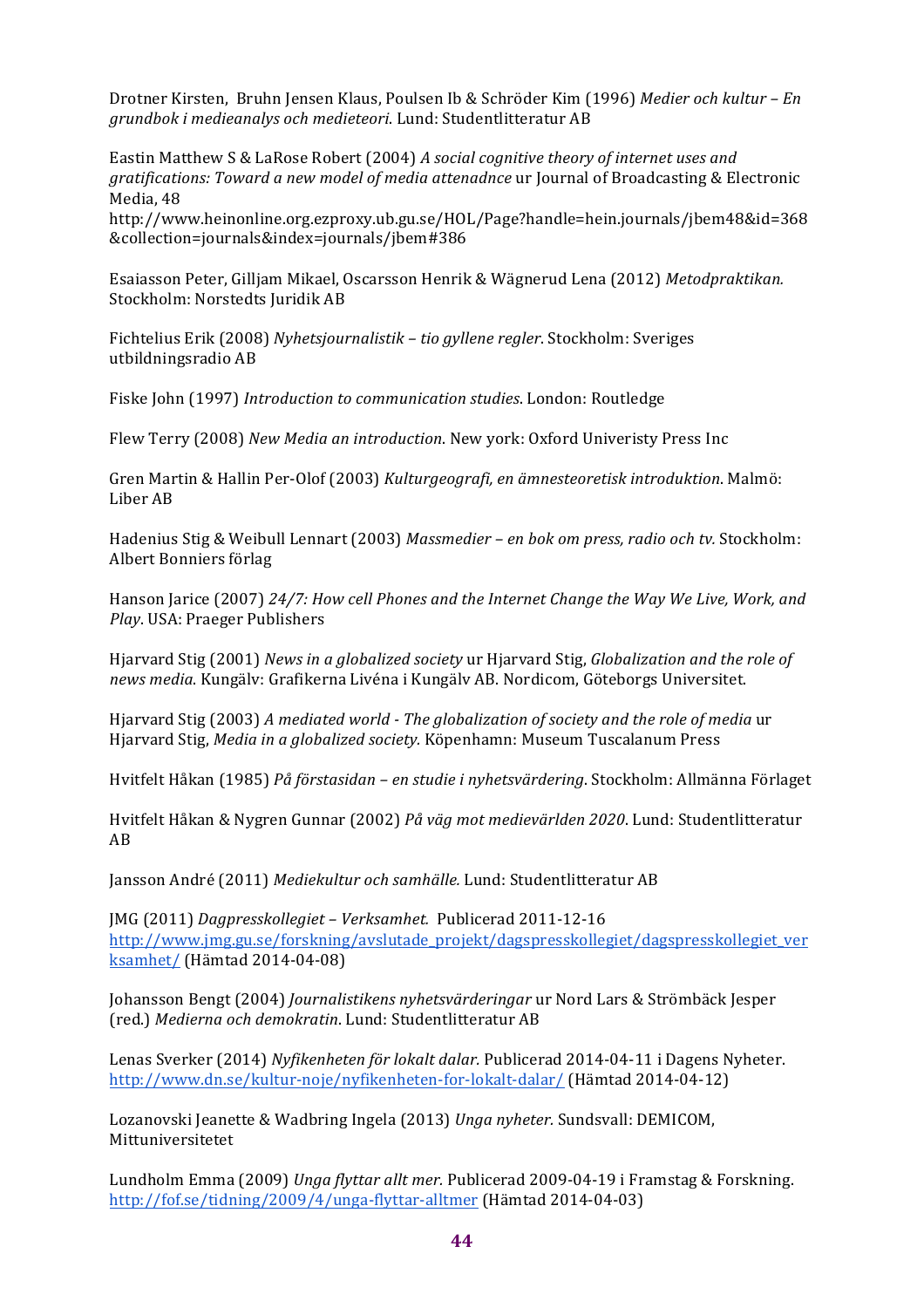McQuail Denis (1997) *Audience Analysis*. London: SAGE Publications Inc

McQuail Denis & Windahl Sven (1993) *Communication Models - for the study of mass communication*. New York: Longman Publishing

Mediekompass (2012) *Fakta och statistik kring dagstidningar.* http://www.mediekompass.se/arkiv/mediekunskap/fakta-dagstidningar (Hämtad 2014-06-05)

Nationalencyklopedin (2014) *Nyhet.* http://www.ne.se/nyhet?i\_whole\_article=true (Hämtad 2014-04-13) 

Nygren Gunnar (2001) *Medier och medborgare i den digitala kommunen*. Stockholm: Journalistik, medier och kommunikation, JMK

Nygren Gunnar (2004) *Lokaljournalistiken och den lokala demokratin* ur Nord Lars & Strömbäck Jesper. *Medierna och demokratin.* Lund: Studentlitteratur AB

Ohlsson Jonas (2013) *Ökade klyftor i nyhetsanvändningen* ur Bergström Annika & Ohlsson Jonas (red) *Vanor och attityder i förändring.* Göteborg: SOM-institutet, Göteborgs Universitet

Olsson Marina & Olsson Mats (2006) *Homo sapiens till homo zappiens*. Klintehamn: Krilon Förlag

Sandhammar Kalle (2013) *Lokal journalistik har ett värde.* Publicerad 2013-10-03 i Norrländska Socialdemokraten. http://www.nsd.se/kronikor/lokal-journalistik-har-ett-varde-7888871.aspx (Hämtad 2014-04-08) 

Sefton-Green Julian (1998) *Digital diversions: youth culture in the age of multimedia.* London: UCL Press

Skogerbø Eli & Winsvold Marte (2011) *Audiences on the move? Use and assessment of local print* and online newspapers. ur *European Journal of Communication*. Storbritannien: SAGE Publications

Strömbäck Jesper (2009) *Makt, medier och samhälle*. Kristianstad: SNS Förlag

Stúr Elisabeth (2004) *Den globaliserade medievärlden* ur Nord Lars & Strömbäck Jesper (red.) *Medierna och demokratin*. Lund: Studentlitteratur AB

Sveriges Radio (2012) *Fler unga studerar på högskolan.* Publicerad 2012-09-13 http://sverigesradio.se/sida/artikel.aspx?programid=3993&artikel=5269538 (Hämtad 2014-06-05)

Thompson, John B. (2001) Medierna och moderniteten. Uddevalla: Bokförlaget Daidalos

Tursonivic Mirzet (2002) *Fokusgruppsintervjuer i teori och praktik.* Göteborg: Institutionen för sociologi och arbetsvetenskap, Göteborgs Universitet

TV4-gruppen (2014) *TV4 lägger ner lokala nyhetssändningar – riksredaktionen förstärks med inrikesreportrar ute i landet.* Publicerad 2014-04-09 http://tv4gruppen.se/Pressmeddelanden/TV4-lagger-ned-lokala-nyhetssandningar- riksredaktionen-forstarks-med-inrikesreportrar-ute-i-landet/ (Hämtad 2014-04-12)

Wadbring Ingela (2012) *Mätta morgontidningar* ur Bergström Annika, Oskarsson Henrik & Weibull Lennart (red) Vägskäl. Göteborg: SOM-institutet, Göteborgs Universitet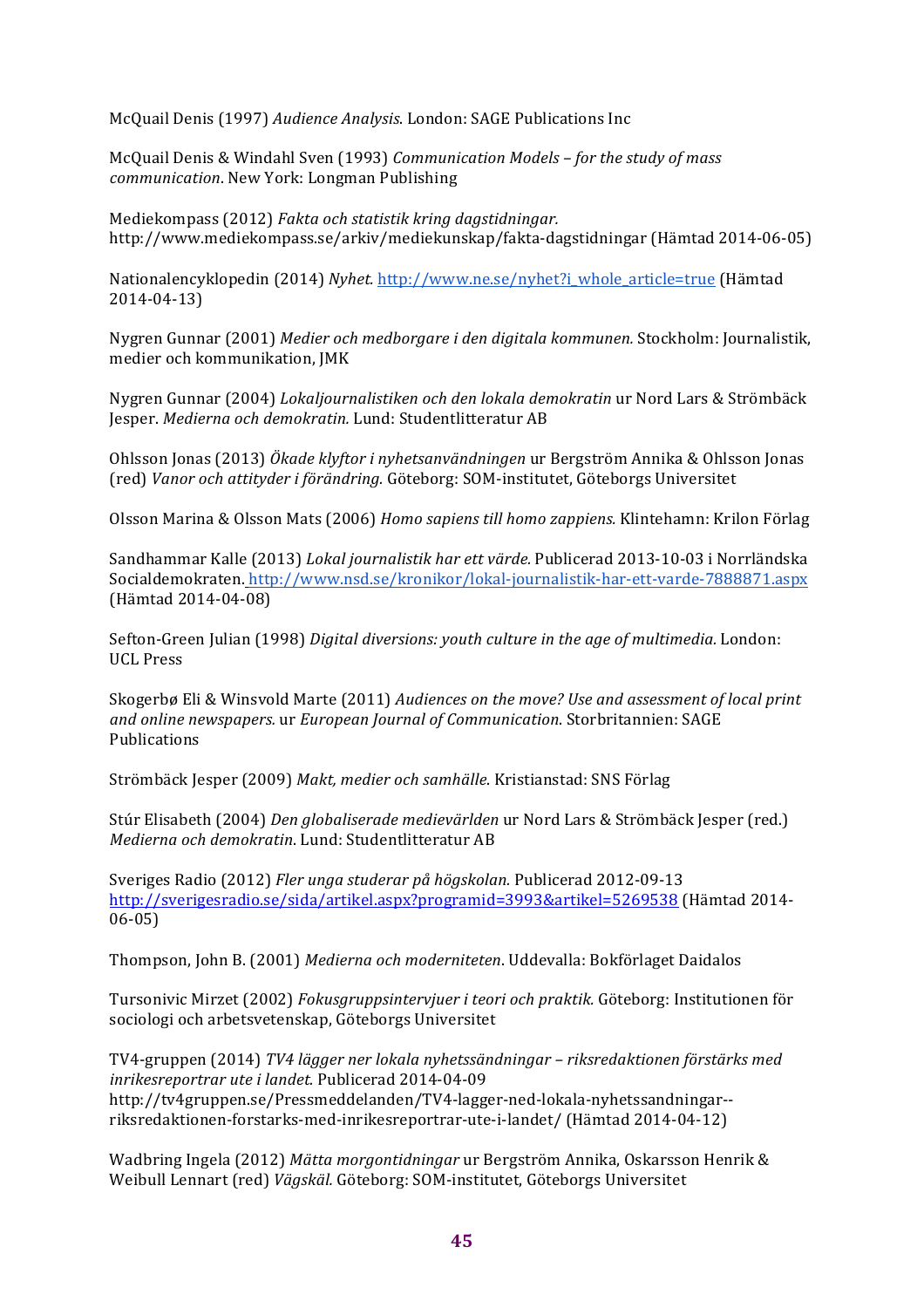Weibull Lennart (2012) *På väg mot en region? Regional orientering och lokalt nyhetsintresse* ur Bergström Annika & Ohlsson Jonas (red) *En region för alla?* Göteborg: SOM-institutet, Göteborgs Universitet

Wellman Barry (1999) Networks in the global village. USA: Westview Press

Westlund Oscar (2012) Nyhetsanvändning med mobil ur Bergström Annika, Oskarsson Henrik & Weibull Lennart (red) Vägskäl. Göteborg: SOM-institutet, Göteborgs Universitet

Wibeck Victoria (2010) Fokusgrupper: om fokuserade gruppintervjuer som undersökningsmetod. Lund: Studentlitteratur AB